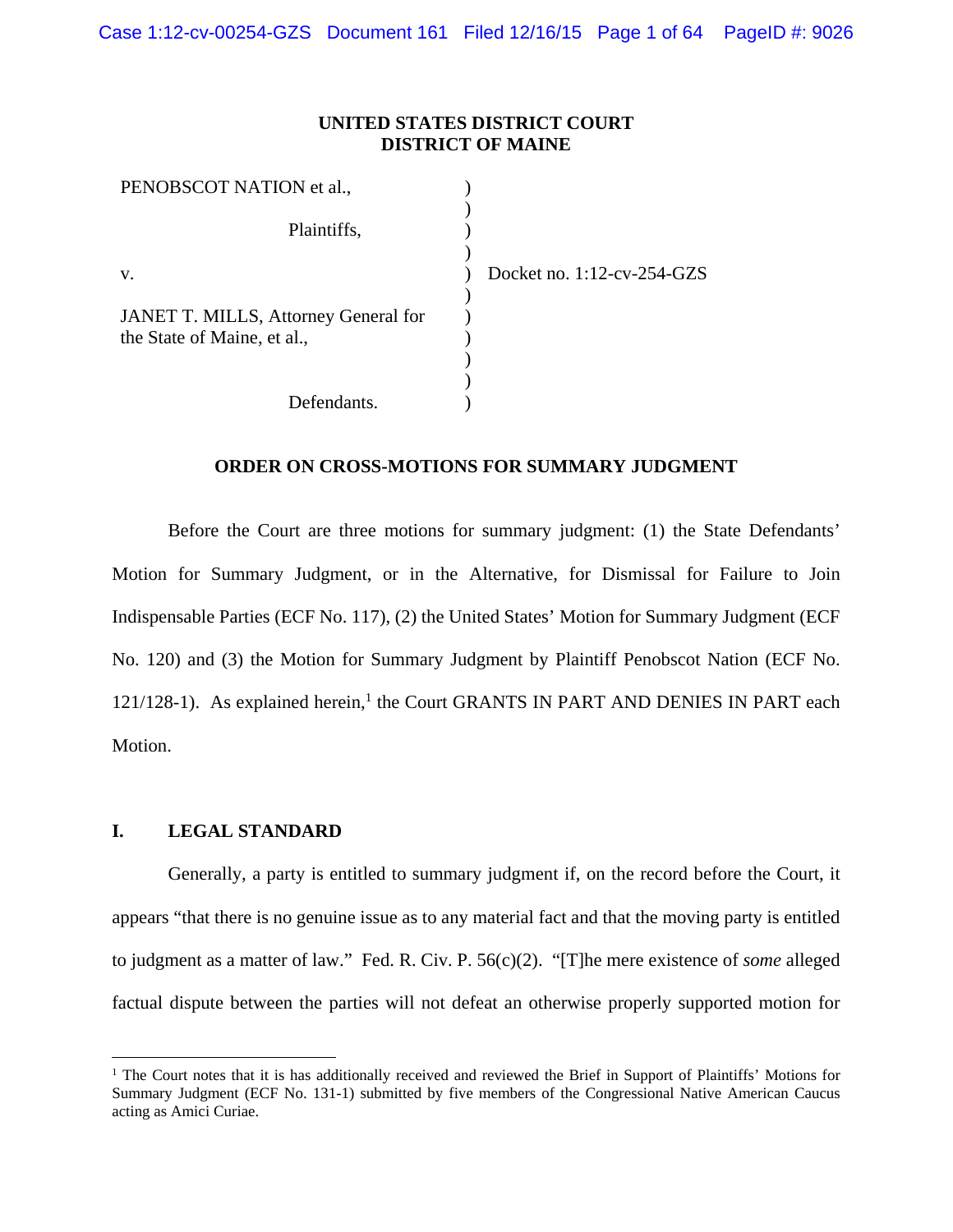summary judgment; the requirement is that there be no *genuine* issue of *material* fact." Anderson v. Liberty Lobby, Inc., 477 U.S. 242, 247-48 (1986). An issue is "genuine" if "the evidence is such that a reasonable jury could return a verdict for the nonmoving party." Id. at 248. A "material fact" is one that has "the potential to affect the outcome of the suit under the applicable law." Nereida–Gonzalez v. Tirado–Delgado, 990 F.2d 701, 703 (1st Cir. 1993) (citing Anderson*,* 477 U.S. at 248) (additional citation omitted).

 The party moving for summary judgment must demonstrate an absence of evidence to support the nonmoving party's case. Celotex Corp. v. Catrett*,* 477 U.S. 317, 325 (1986). In determining whether this burden is met, the Court must view the record in the light most favorable to the nonmoving party and give that party the benefit of all reasonable inferences in its favor. Santoni v. Potter, 369 F.3d 594, 598 (1st Cir. 2004).

Once the moving party has made this preliminary showing, the nonmoving party must "produce specific facts, in suitable evidentiary form, to establish the presence of a trialworthy issue." Triangle Trading Co. v. Robroy Indus., Inc., 200 F.3d 1, 2 (1st Cir. 1999) (citation and internal punctuation omitted); see also Fed. R. Civ. P. 56(e). "Mere allegations, or conjecture unsupported in the record, are insufficient." Barros-Villahermosa v. United States, 642 F.3d 56, 58 (1st Cir. 2011) (quoting Rivera–Marcano v. Normeat Royal Dane Quality A/S, 998 F.2d 34, 37 (1st Cir. 1993)); see also Wilson v. Moulison N. Corp., 639 F.3d 1, 6 (1st Cir. 2011) ("A properly supported summary judgment motion cannot be defeated by conclusory allegations, improbable inferences, periphrastic circumlocutions, or rank speculation." (citations omitted)). "As to any essential factual element of its claim on which the nonmovant would bear the burden of proof at trial, its failure to come forward with sufficient evidence to generate a trialworthy issue warrants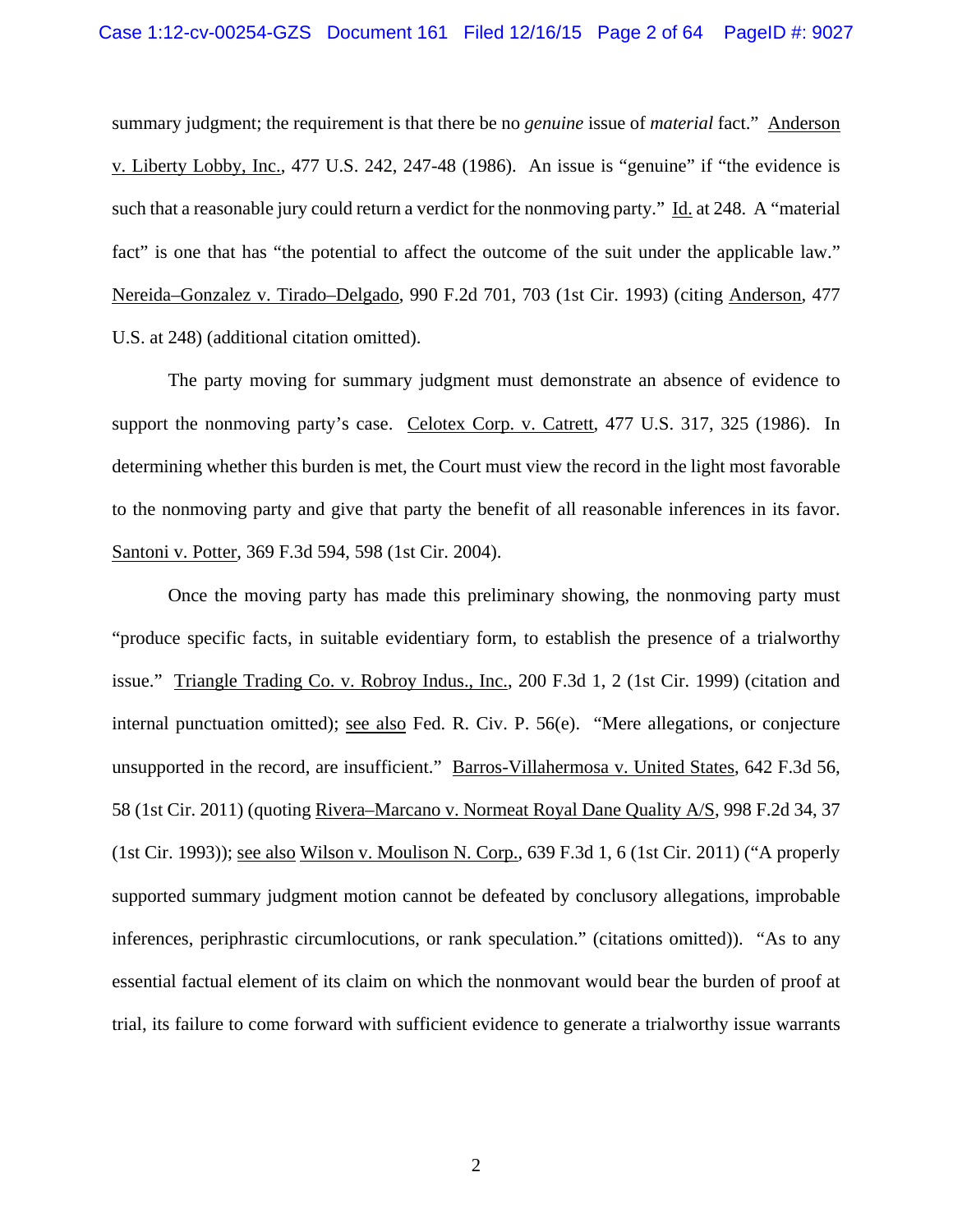summary judgment to the moving party." In re Spigel, 260 F.3d 27, 31 (1st Cir. 2001) (quoting In re Ralar Distribs., Inc., 4 F.3d 62, 67 (1st Cir. 1993)).

 Even when filed simultaneously, "[c]ross-motions for summary judgment require the district court to consider each motion separately, drawing all inferences in favor of each nonmoving party in turn. AJC Int'l, Inc. v. Triple-S Propiedad, 790 F.3d 1, 3 (1st Cir. 2015) (internal quotations and citations omitted). In short, the above-described "standard is not affected by the presence of cross-motions for summary judgment." Alliance of Auto. Mfrs. v. Gwadosky, 430 F.3d 30, 34 (1st Cir. 2005) (citation omitted). "[T]he court must mull each motion separately, drawing inferences against each movant in turn." Cochran v. Quest Software, Inc., 328 F.3d 1, 6 (1st Cir. 2003) (citation omitted).

 The Court notes that Local Rule 56 provides a detailed process by which the parties are to place before the Court the "material facts . . . as to which the moving party contends there is no genuine issue of material fact." D. Me. Loc. R. 56(b). Local Rule 56 calls for "separate, short, and concise" statements that may be readily admitted, denied or qualified by the opposing side. D. Me. Loc. R.  $56(b)\&c)$ . Additionally, the rule requires each statement to be followed by a "record citation . . . to a specific page or paragraph of identified record material supporting the assertion." D. Me. Loc. R. 56(f). "The court may disregard any statement of fact not supported by a specific citation to record material properly considered on summary judgment. The court shall have no independent duty to search or consider any part of the record not specifically referenced in the parties' separate statement of facts." Id.; see also Fed. R. Civ. P. 56(e)(2) ("If a party fails to properly support an assertion of fact or fails to properly address another party's assertion of fact as required by Rule 56(c), the court may . . . consider the fact undisputed for purposes of the motion[.]").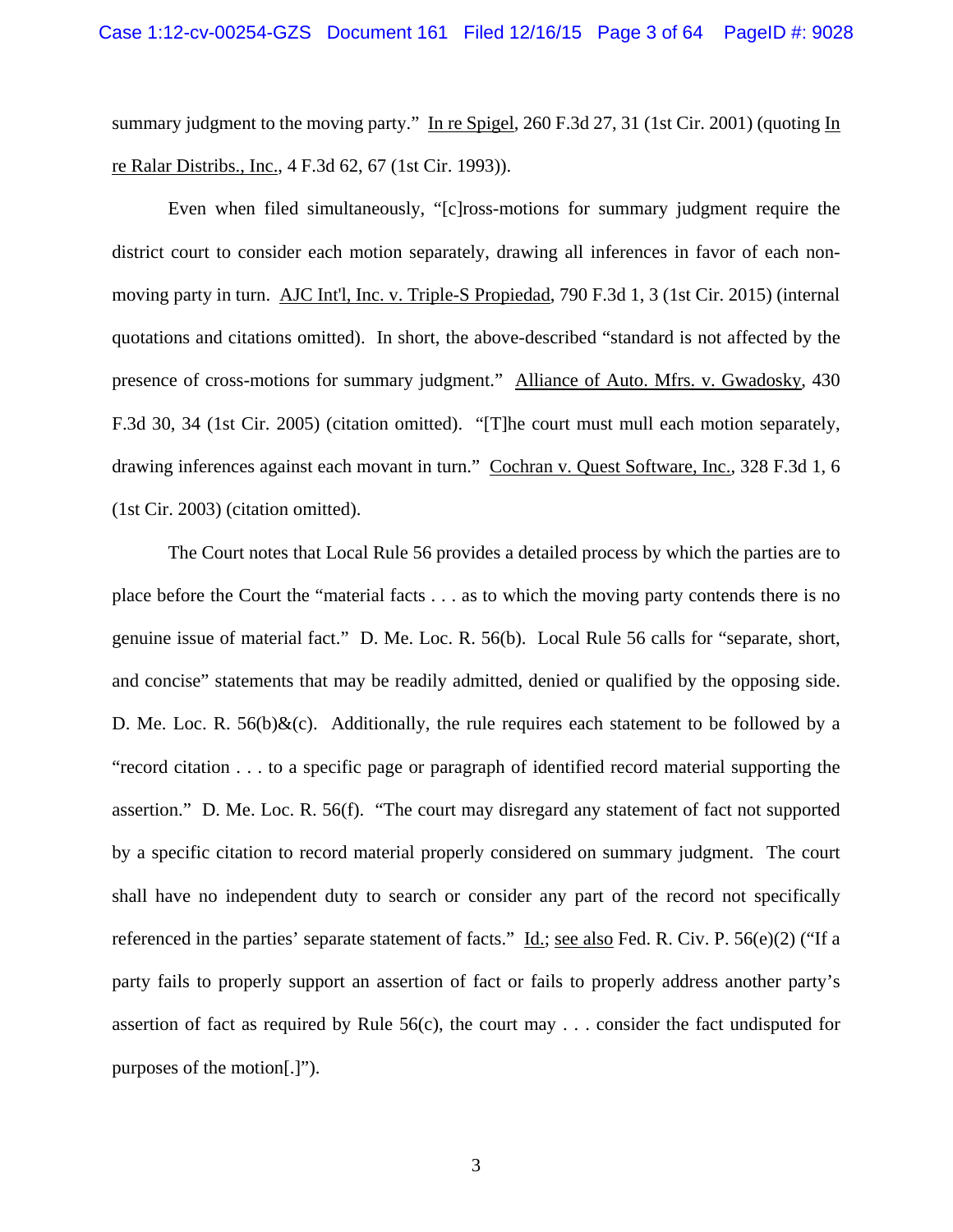In this Order, the Court has endeavored to construct the facts in accordance with the letter and spirit of Local Rule 56. Doing so has required the Court to review 479 separately numbered paragraphs, many of which were compound, complex, and supported with citation to voluminous records.<sup>2</sup> Additionally, many of the numbered paragraphs were immaterial and/or obviously disputed in the context of this litigation.<sup>3</sup> In short, in multiple instances, each of the movants has failed to comply with the letter and spirit of Local Rule 56, making construction of the undisputed material facts unnecessarily difficult. However, the parties have maintained—even after the briefing was complete—that this matter is amenable to resolution on the record submitted. (See 10/14/15 Transcript (ECF No. 156) at 5.) The Court concurs in that assessment.4

# **II. BACKGROUND5**

 $\overline{a}$ 

On August 20, 2012, Plaintiff Penobscot Nation, which is a federally recognized American Indian tribe in Maine, filed this action seeking to resolve ongoing disputes between the tribe and the State of Maine regarding a section of the Penobscot River. This Court allowed the United

 $2 \text{ In one measure of the complications created by the parties' dueling statements of material facts: There were a total$ of 713 responses (261 qualifications, 162 denials, and 290 instances of facts being admitted) to the 479 submitted statements of material facts. See generally Pls. Opposing Statement of Material Facts (ECF No. 140) ("Pls. Response SMF"), State Defs. Opposing Statement of Material Facts (ECF No. 141) ("Defs. Response SMF") & State Defs. Reply Statement of Material Facts (ECF No. 148).

<sup>&</sup>lt;sup>3</sup> In other instances, the parties have attempted to support assertions of fact with citations to inadmissible materials. By way of example, the Court notes that factual assertions supported only by a citation to an unsworn expert report are hearsay and do not qualify as admissible evidence. See, e.g., Pls. SMF (ECF No. 119) ¶ 48 (citing only to the Expert Report of Pauleena MacDougall (ECF No. 110-37)); State Defs. SMF (ECF No. 118) ¶ 187 (citing only to the Expert Report of Harold Prins).

<sup>&</sup>lt;sup>4</sup> The Court's decision to move forward with resolving the cross motions for summary judgment is based in part on the Court's conclusion that it may disregard as immaterial many factual disputes appearing in the record. Compare, e.g., Phillips Decl. (ECF No. 124) at PageID # 7504-05 & Hull Decl. (ECF No. 119-32) at PageID # 7335-36 with Paterson Decl. (ECF No. 141-1) at PageID # 8182.

<sup>&</sup>lt;sup>5</sup> The citations used throughout this Order primarily reference the Joint Exhibits ("Jt. Ex."), which may be found on the docket at ECF Nos. 102-110, or the Public Document Exhibits ("P.D. Ex."), which were provided as a courtesy to the Court and may be found as indicated in the Declaration of Counsel (ECF No. 112) and the Public Documents Record Index (ECF No. 112-1).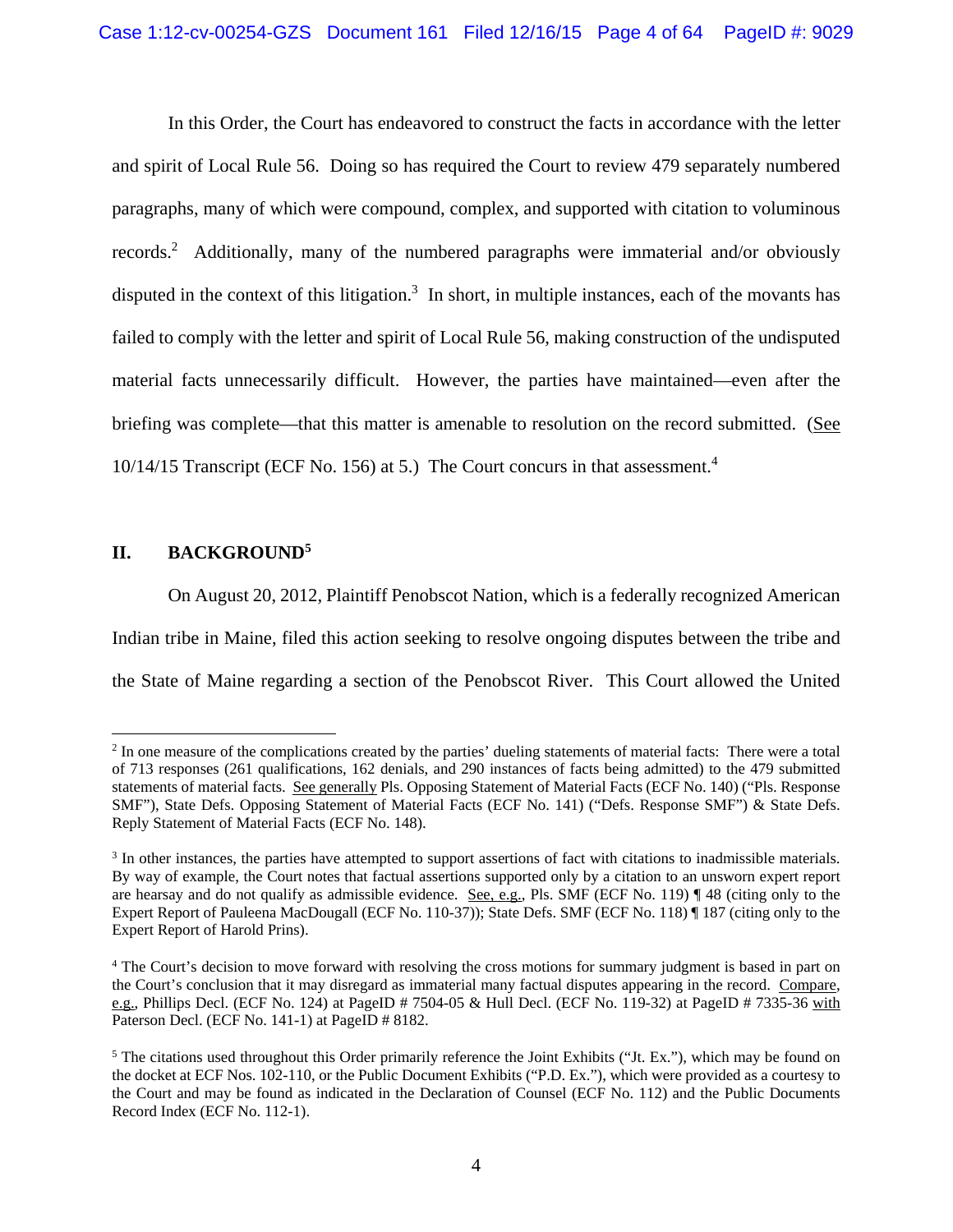States to intervene as a plaintiff on its own behalf and as a trustee for the Penobscot Nation. (See generally United States' Complaint (ECF No. 58).) The named State Defendants in this matter are: Janet T. Mills, the current Attorney General for the State of Maine; Chandler Woodcock, the Commissioner of the Maine Department of Inland Fisheries and Wildlife ("DIFW"); and Joel T. Wilkinson, Colonel of the Maine Warden Service. Additionally, the United States' Complaint directly names the State of Maine as a State Defendant.<sup>6</sup>

The Penobscot Nation asserts that it was prompted to file this case in response to the August 8, 2012 Opinion issued by then-Maine Attorney General William J. Schneider regarding "the respective regulatory jurisdiction of the . . . Penobscot Nation and the State of Maine relating to hunting and fishing on the main stem of the Penobscot River." (8/8/12 Ltr. from Atty. Gen. Schneider to Comm. Woodcock & Col. Wilkinson (ECF No. 8-2).) In relevant part, this Opinion concluded:

[T]he Penobscot Nation has authority to regulate hunting and fishing on those islands [in the main stem] included in its Reservation from Indian Island in Old Town, northward to the confluence of the East and West branches in Medway. Like private landowners, the Penobscot Nation may also restrict access to their lands, here islands, as it sees fit. However, the River itself is not part of the Penobscot Nation's Reservation, and therefore is not subject to its regulatory authority or proprietary control. The Penobscot River is held in trust by the State for all Maine citizens, and State law, including statutes and regulations governing hunting, are fully applicable there. 30 M.R.S. § 6204. Accordingly, members of the public engaged in hunting, fishing or other recreational activities on the waters of the Penobscot River are subject to Maine law as they would be elsewhere in the State, and are not subject to any additional restrictions from the Penobscot Nation.

To avoid friction on the Penobscot River, it is important that state and tribal officials, as well as members of the Penobscot Nation and the general public, have a clear understanding of the regulatory jurisdictions of the Penobscot Nation and the State of Maine. Both the State and the Penobscot Nation must encourage citizens to respond civilly to uniformed tribal and state game wardens performing their official duties. All citizens must heed and comply with ordinances promulgated by the

1

<sup>&</sup>lt;sup>6</sup> References to "State Defendants" in this Order refer jointly to Mills, Woodcock and Chandler, in their respective official capacities, and the State of Maine to the extent it is appropriately named as a defendant.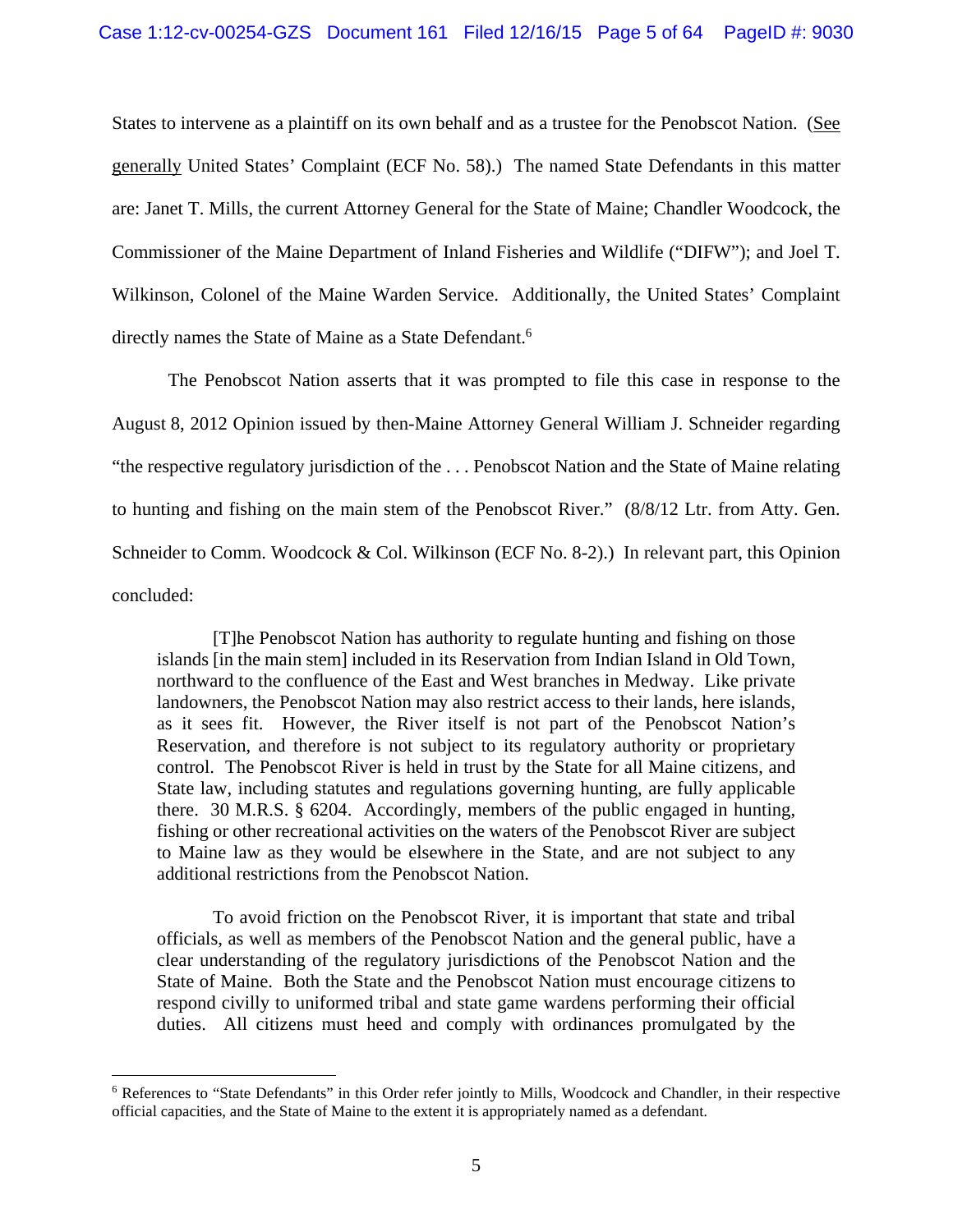Penobscot Nation governing the islands it owns, as well as State laws and regulations covering the River.

Id. The Penobscot Nation and the United States (together, "Plaintiffs") maintain that this 2012 Attorney General Opinion reflects a misinterpretation of the law governing the boundaries of their reservation and their rights to engage in sustenance fishing.<sup>7</sup> Thus, Plaintiffs seek a declaratory judgment clarifying both those boundaries and tribal fishing rights within the Penobscot River. In responding to Plaintiffs' multi-part requests for declaratory relief, State Defendants have asserted their own claim for declaratory relief regarding these same issues. (See State Defs. Amended Answer (ECF No. 59) at 11-14 & State Defs. Mot. for Summ. J. (ECF No. 117) at 1, 30-31 n. 36.)

For purposes of this litigation, the parties agree that the "Main Stem" is a portion of the Penobscot River and stretches from Indian Island north to the confluence of the East and West Branches of the Penobscot River. (Stipulations (ECF No. 111)  $\P$  3 & 4.) At present, the Main Stem is a non-tidal, navigable stretch of river that is approximately sixty miles long. (Id. & Penobscot Chem. Fibre Co., 30 F.P.C. 1465, 1466 (Dec. 9, 1963).) There are at least 146 islands located in the Main Stem. (Jt. Ex. 568 (ECF No. 108-68) at PageID # 5522; J. Banks. Decl. (ECF No. 140-1) ¶ 4.) These islands total between 4446 and 5000 acres. (Jt. Ex. 593 (ECF No. 108-93) at PageID # 5631; Jt. Ex. 568 (ECF No. 108-68) at PageID # 5522.) None of those islands contains a body of water in which fish live. (Barry Dana Decl. (ECF No 124-2) ¶ 12.) Within the Main Stem, there are stretches of river that contain no islands. (See, e.g., Jt. Exs. 301, 304, 309 & 310.) All told, the Main Stem islands, together with the bank-to-bank water surface of the Main Stem, cover approximately 13,760 acres. (State Defs. Ex. 8 (ECF No. 118-8) at PageID # 7090.)

 $<sup>7</sup>$  To the extent the pleadings and docket may reflect additional areas of dispute, the parties' briefings on the pending</sup> dispositive motions and representations at oral argument have winnowed the issues to be decided, as explained in the Discussion section of this Order. See *infra* III.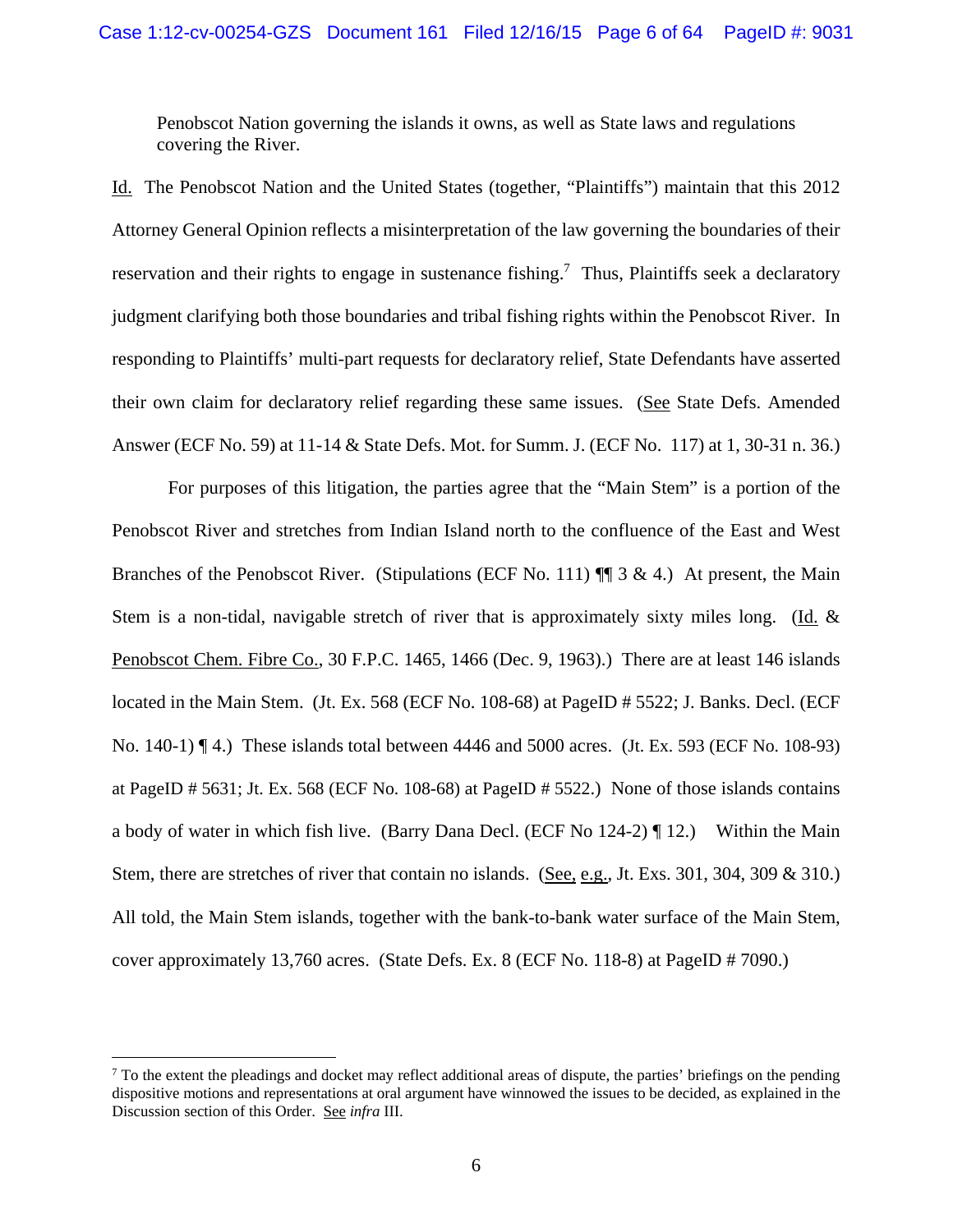Before wading into the depths of the factual record the parties have placed before the Court, the Court first reviews the history of the key treaties and legislation that led to the present relationship between the State of Maine and the Penobscot Nation concerning the Main Stem.

# **A. Legislative Background of Penobscot Nation Land in Maine**

In 1790, when Maine was still part of the Commonwealth of Massachusetts, Congress passed the Indian Nonintercourse Act ("ITIA"), 1 Stat. 137, which provided that "no sale of lands made by any Indians, or nation or tribe of Indians within the United States, shall be valid to any person or persons, or to any state, whether having the right of preemption to such lands or not, unless the same shall be made and duly executed at some public treaty, held under the authority of the United States." 1 Stat. 138.8

# **1. The 1796 and 1818 Treaties**

1

Notwithstanding the language of ITIA, Massachusetts proceeded to negotiate two treaties with the Penobscot Nation that are relevant to the present case. The first treaty was negotiated in 1796 (the "1796 Treaty"). The subject of the 1796 Treaty was a six mile wide strip of land on each side of the Penobscot River stretching for thirty miles of the Main Stem. (Jt. Ex. 294 at PageID # 3858-59 (Transcription of 1796 Treaty).) After the execution of the 1796 Treaty, Massachusetts directed that the subject land be surveyed and laid out into townships and quarter townships, as follows:

Whereas this Commonwealth in August one thousand, seven hundred and ninety six, obtained of the Penobscot tribe of Indians their relinquishment of their claims to the lands six miles wide on each side of Penobscot River, extending from Nicholas Rock,

<sup>&</sup>lt;sup>8</sup> The Nonintercourse Act, as amended, remains in effect today. <u>See</u> 25 U.S.C. § 177; Oneida Indian Nation of N.Y. v. Oneida County, New York, 414 U.S. 661, 668 (1974) (ITIA "has remained the policy of the United States to this day"). However, it is not applicable to the Penobscot Nation as a result of express provisions of 25 U.S.C. § 1724(g), which establishes its own restraint on alienation of Penobscot Nation territory and provides specific exceptions. See id.  $\frac{8}{9}$  1724(g)(2)-(3).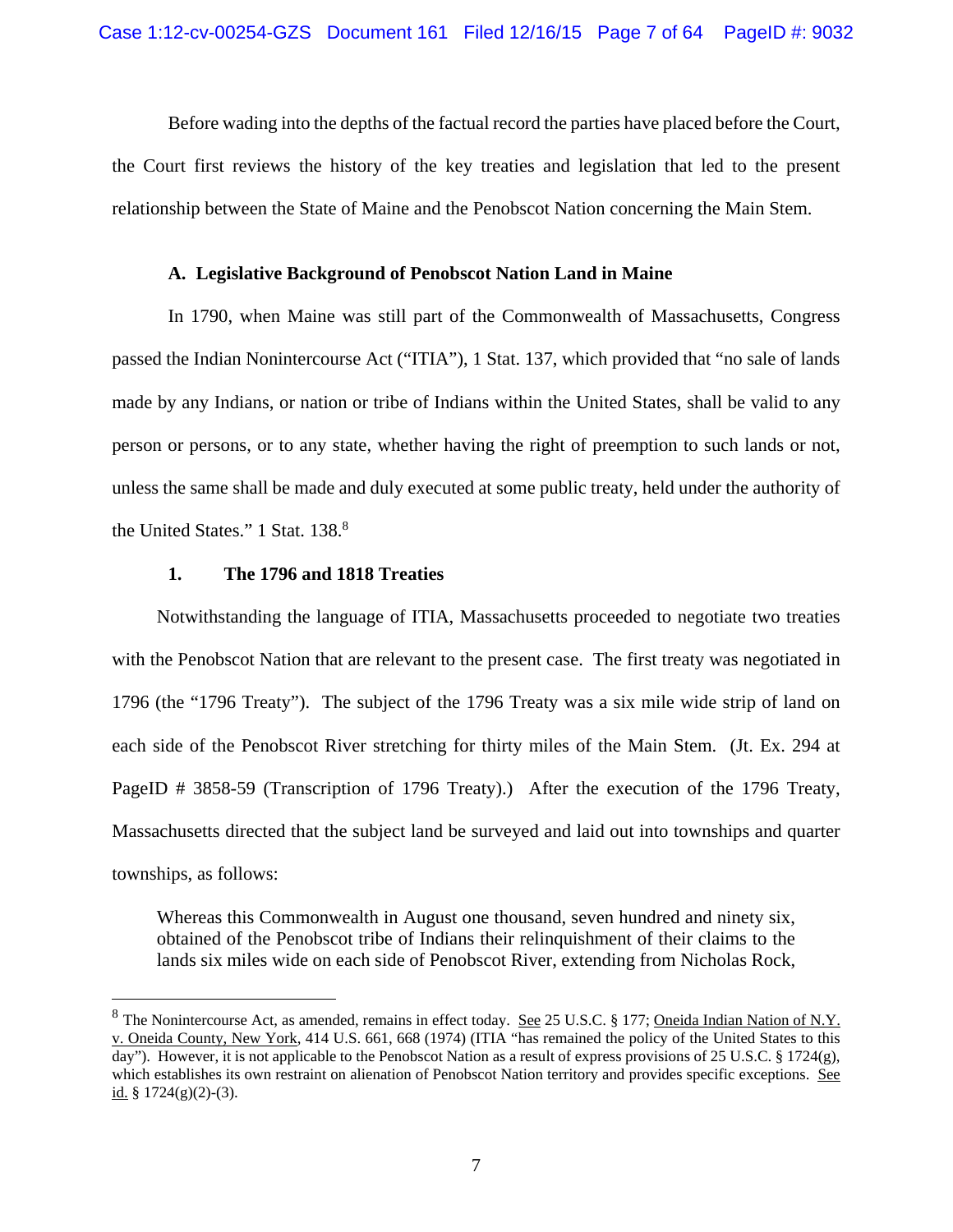so called, near the head of the tide in the said river, up the same river thirty miles, on a direct line, according to the general course thereof: and whereas … it is necessary to have a survey of said land, and information of the quality and situation there Resolved that Salem Town Esqr. be vested with full power to have all the said Lands surveyed and laid out into Townships as near the contents of six miles square as the land will admit, and also into quarters of Townships as soon as may be, according to his discretion, & a plan thereof returned to him with a true description of the quantity and situation of each Township, and quarter parts thereof, as also of the streams and waters therein and of the number of Settlers thereon, who may have settled prior to the first day of August one thousand, seven hundred and ninety six, with the number of acres each Settler has under improvement, and the particular time of his settlement.

(P.D. Ex.1 at 202-203.) Park Holland, John Maynard, and John Chamberlain were engaged by Salem Town to survey the Penobscot tract and created a map reflecting their survey. (Jt. Ex. (ECF No. 110-32) at Page ID # 6384.) The tract surveyed by Holland, Maynard, and Chamberlain, comprised of 189,426 acres, became known as the Old Indian Purchase.<sup>9</sup> (P.D. Ex. 21 at 209; Jt. Ex. 732 (Map 1).) After accounting for land sold, in 1817, Massachusetts asserted it was "still the proprietor of 161,815 ½ acres of land in the Old Indian Purchase."10 (State Defs. Ex. 15 (ECF No. 118-15) at PageID # 7168.)

 On June 29, 1818, Massachusetts entered into another treaty with the Penobscot Nation. In this "1818 Treaty," the Penobscot Nation ceded "all the lands [the Penobscot Nation possesses] on both sides of the Penobscot river, and the branches thereof, above the tract of thirty miles in length on both sides of said river, which said tribe [ceded in the 1796 Treaty]" but reserved four

<sup>9</sup> The nine surveyed townships became the Towns of Orono, Old Town, Argyle, Edinburg, Lagrange, Bradley, Milford, Greenbush, and Passadumkeag. P.D. Ex. 21 at 208-10; Jt. Ex. 757 (ECF No. 110-57) at PageID # 6587 Following Park Holland's 1797 survey, Massachusetts empowered Salem Town to advertise and sell the newly surveyed townships and quarter townships because it "was important to promote an early settlement of that part of the Country as well as to obtain a reasonable price for the said lands." P.D. Ex. 21 at 209. Between 1798 and 1810, Salem Town sold 27,610 ½ acres of land in the nine townships of the Old Indian Purchase. State Defs. Ex. 14 (ECF No. 118-14) at PageID # 7163-64 (discharging Salem Town from further service); State Defs. Ex. 15 (ECF No. 118-15) at PageID # 7168.

<sup>&</sup>lt;sup>10</sup> Notably, in 1815, Massachusetts conveyed one of the townships on the west side of the Main Stem, now located in Argyle, to the trustees of the Maine Literary and Theological Institution (later named Waterville College), using the following description: "A Township of land numbered three on the West side of Penobscot River / being one of the Townships purchased of the Penobscot tribe of Indians . . . bounded as follows (viz) easterly by Penobscot River . . . ." Jt. Ex. 672 (ECF No. 109-72) at PageID # 5973-5794.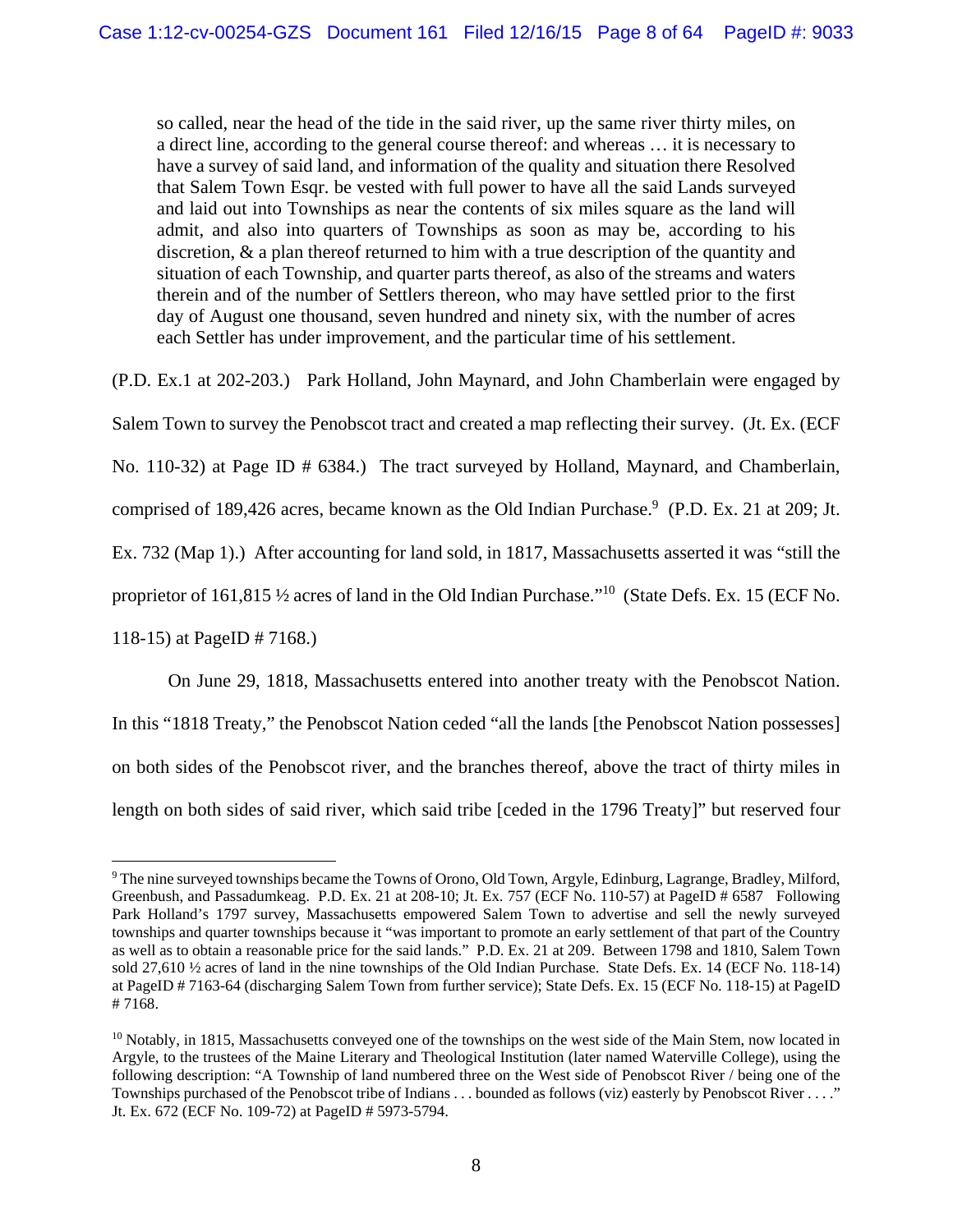townships as well as "all the islands in the Penobscot river above Oldtown and including said Oldtown island." (P.D. Exs. 7 & 8 (1818 Treaty & Transcription of 1818 Treaty) at 45-46.) The 1818 Treaty also explicitly granted to the citizens of the Commonwealth of Massachusetts a right to "pass and repass" in any river, stream or pond that "runs through any of the lands hereby reserved [for the Penobscot Nation] for the purpose of transporting timber and other articles." (P.D. Ex. 8 at 46.)

When Maine became a state in  $1820$ ,<sup>11</sup> the unsold public lands in Maine that were obtained under the treaties of 1796 and 1818 were divided between Maine and Massachusetts by Commissioners appointed for that purpose; this division included townships or unsold acreage located along the Penobscot River. (Jt. Ex. 667 (ECF No. 109-67) at PageID #s 5944-48, 5956; see also Jt. Ex. 732 (Map 2).) The December 28, 1822 report by the Commissioners assigns lands to each state. (Id. at PageID # 5943, 5945-46, 5947.)) From the Old Indian Purchase, the following unsold lands were assigned to Maine: Townships No. 1, 2, and 4, east of the Penobscot River, which townships later became Passadumkeag, Greenbush, and Bradley, respectively.<sup>12</sup> (Id. at PageID # 5947-5948; Jt. Ex. 757 (ECF No. 110-57) at PageID # 6587 (map dated 1829).)

Thereafter, a deed dated June 10, 1833 documents a sale of the Penobscot Nation's four reserved townships from the 1818 Treaty to the State of Maine (the "1833 Deed"):

Know all men by these present that, we the Governor, Councillors and principal head men of the Penobscot Tribe of Indians in council assembled after mature deliberation and upon full consideration of a proposition made to us in behalf of said Tribe, by the State of Maine . . . do cede grant, bargain, sell and convey to said State, all the right, title and interest of said Tribe in and to their four townships of land lying north of the

<sup>&</sup>lt;sup>11</sup> See 3 Stat. 544, ch. 19 (1820) (admitting Main to the United States of America as of March 1820).

<sup>&</sup>lt;sup>12</sup> The following unsold lands along the Main Stem were assigned to Massachusetts: Townships No. 1, 2, 4, and 5 west of the Penobscot River and Township No. 3 east of the Penobscot River, which townships later became Edinburg, Old Town, Orono, and Milford, respectively; and unsold land in Township No. 3, which land became part of Argyle. Jt. Ex. 667 (ECF No. 109-67) at PageID # 5945-5949; Jt. Ex. 757 (ECF No. 110-58) PageID # 6857 (map dated 1829).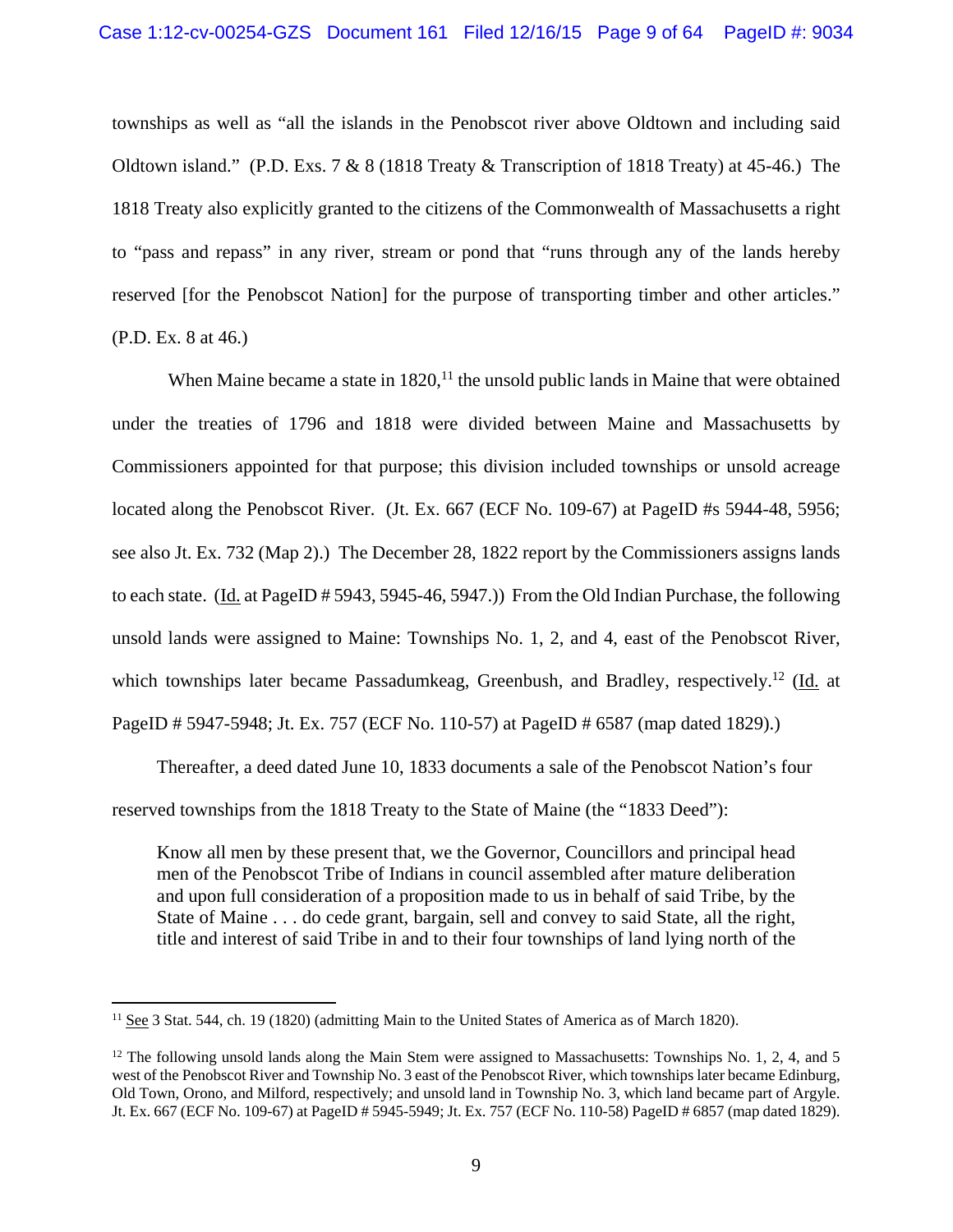mouth of Piscataquis River . . . . To have and to hold to said State the above granted premises, with all the privileges and appurtenances thereto belonging forever.

And we do covenant with said State that we are authorized by the Laws and usage of said Tribe to convey as aforesaid and that we for ourselves and in behalf of said Tribe will forever warrant and defend the premises against the claims of all the members of said Tribe.

(PD Ex. 131 at 592.) The sale price was  $$50,000$ <sup>13</sup> (Id.)

 $\overline{a}$ 

# **2. United States v. Maine: The Land Claims Litigation**

 In the 1970s, the Penobscot Nation claimed that Maine and Massachusetts had failed to have the 1796 and 1818 Treaties and the 1833 Deed confirmed by Congress in accordance with ITIA. The Penobscot Nation claimed that it consequently retained title to all of these lands. See, e.g., Maine v. Johnson, 498 F.3d 37, 41 (1st Cir. 2007) (citing Bottomly v. Passamaquoddy Tribe, 599 F.2d 1061, 1065 (1st Cir. 1979)); see also Passamaquoddy Tribe v. Maine, 75 F.3d 784, 787 (1st Cir. 1996) (explaining that the tribes then pursued claims to "nearly two-thirds of Maine's land mass"). The land claims of the Penobscot Nation were ultimately pressed by the United States in a 1972 case titled United States v. Maine, D. Me. Civil No. 1969-ND (P.D. Ex. 223 (Complaint)).14 Other Maine Indian tribes asserted similar claims involving similar land transactions that had occurred since 1790.<sup>15</sup>

 $<sup>13</sup>$  The parties do not dispute that some of this land was in the Main Stem area and incorporated as Mattawamkeag and</sup> Woodville. Pls. Response to State SMF  $\parallel$  203 (ECF No. 140 at PageID # 7832). The land ceded by the Penobscot Nation in the 1818 Treaty and the 1833 Deed along the Main Stem became the towns of Howland, Mattamiscontis, Chester, Woodville, Enfield, Lincoln, Winn, and Mattawamkeag. Pls. Response to State SMF ¶ 204 (ECF No. 140 at PageID # 7832-33).

<sup>&</sup>lt;sup>14</sup> In a litigation report dated January 1, 1977, the Department of the Interior summarized the history of the land holdings of the Penobscot Nation. While noting that the Department of the Interior had experts who were prepared to testify that "at the time of the American Revolution and until 1796, the Penobscots continued to hold dominion over [6 to 8 million acres of land] which lay above the head of the tide of the Penobscot River," this report explained that as of the date of 1977 "the Penobscot Nation . . . holds only the islands in the Penobscot River between Oldtown [sic] and Mattawamkeag." Jt. Ex. 8 (ECF No. 102-8) at PageID # 1237-1238.

<sup>&</sup>lt;sup>15</sup> The United States also filed a similarly titled case on behalf of the Passamaquoddy Tribe. See United States  $v$ . Maine, D. Me. Civil No. 1966-ND.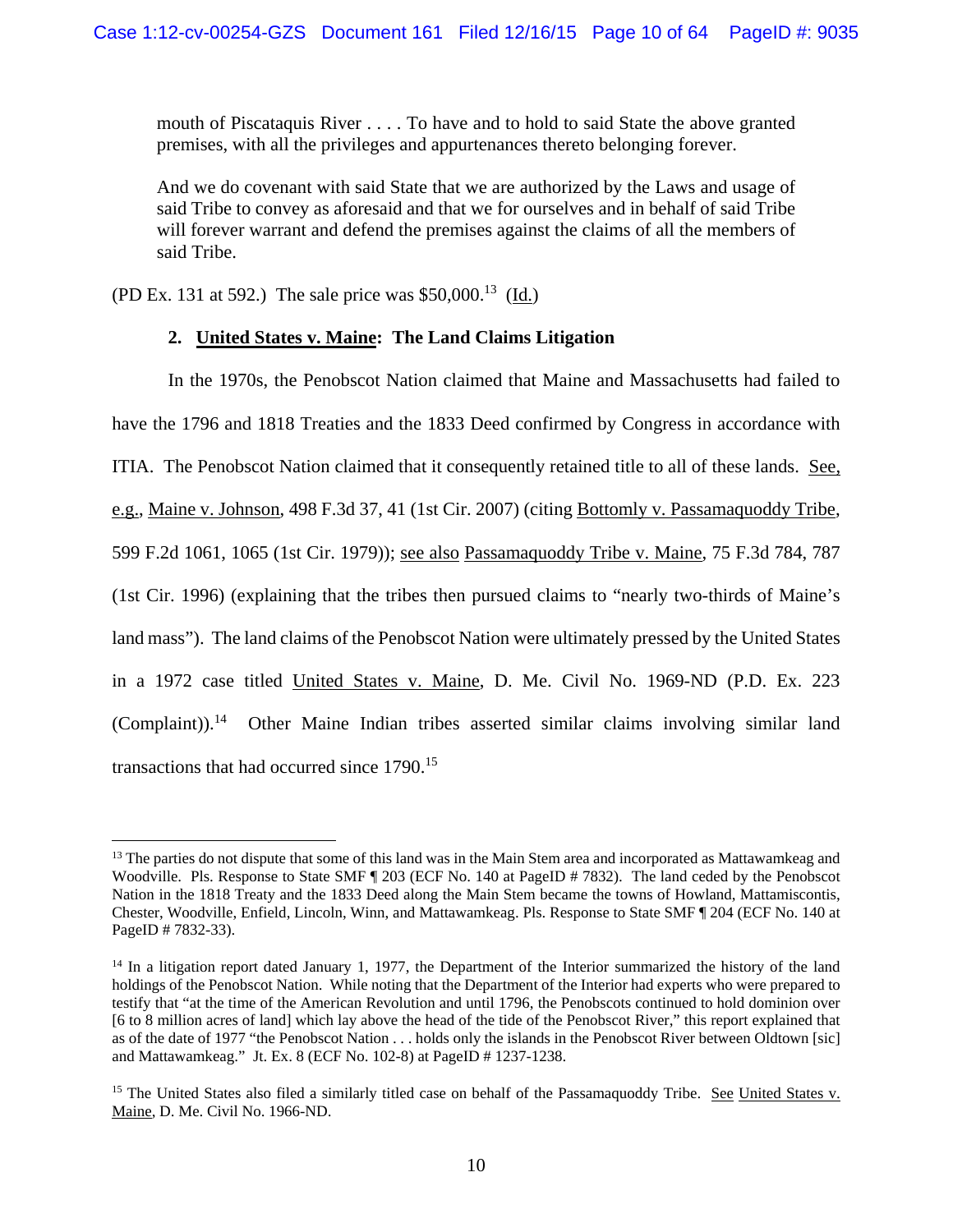Settlement discussions in these cases began in March 1977 and were concluded with a stipulation of dismissal in August 1981. (See, e.g., P.D. Ex. 282 at 5941 (describing history of settlement discussions) & P.D. Ex. 233 at 3241-47 (stipulation of dismissal.) The tribes were represented at these negotiations in part by a committee of tribal representatives, including Rueben Phillips, Andrew Akins, James Sappier, and Timothy Love on behalf of the Penobscot Nation. (Phillips Decl. (ECF No. 124) ¶¶ 7-9.) The proposed settlement was presented to the members of the Penobscot Nation in early March 1980. (Phillips Decl. ¶¶ 12-17.) A tribal referendum vote on March 15, 1980 resulted in 320 votes in favor of the settlement and 128 opposed. (See P.D. Ex. 260 at 3940-42.)

As part of the Stipulation of Dismissal in United States v. Maine, on April 17, 1981, the Penobscot Nation Tribal Council authorized then-Governor Timothy Love to execute a Release and Relinquishment. (Jt. Ex. 612 (ECF No 109-12) at PageID # 5742.) In accordance with this authorization, on April 21, 1981, Governor Timothy Love authorized the United States to stipulate to the final dismissal with prejudice of the claims the United States had brought on behalf of the Penobscot Nation and also explicitly released and relinquished the Penobscot Nation's claims to the extent provided in the related acts passed by Congress and the Maine Legislature. (Jt. Ex. 612 (ECF No 109-12) at PageID # 5743.) This Release and Relinquishment was reviewed by the Department of Justice. (Jt. Ex. 612 (ECF No. 109-12) at PageID # 5736.)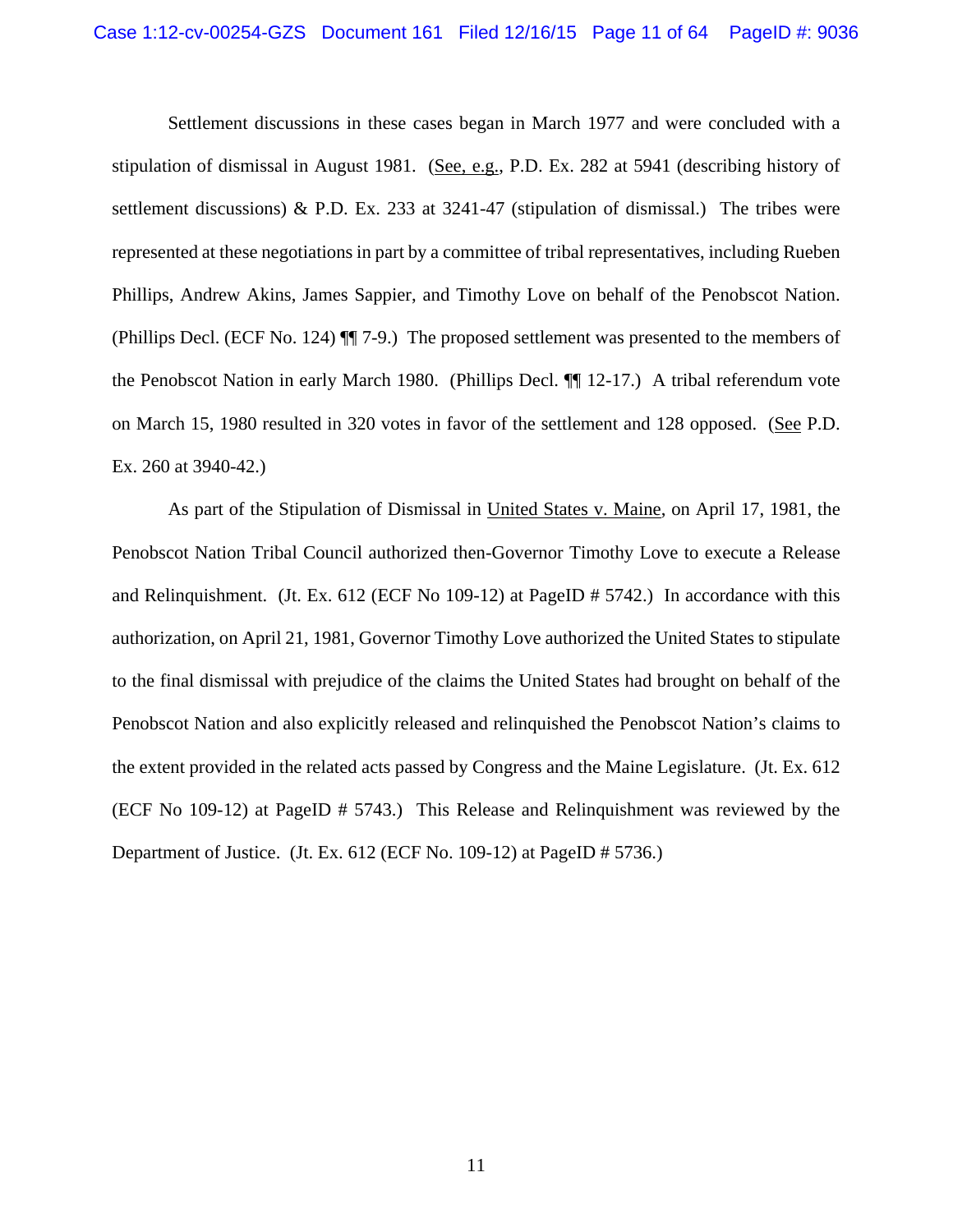## **3. The Passage of the Settlement Acts16**

Ultimately, the stipulation of dismissal in United States v. Maine (P.D. Ex. 233) was the culmination of the passage of two pieces of legislation: the Maine Implementing Act, 30 M.R.S.A. §§ 6201-6214 ("MIA"), and the Maine Indian Claims Settlement Act, 25 U.S.C. §§ 1721-1735 ("MICSA"). Throughout this Order, the Court will refer to MICSA and MIA collectively as "the Settlement Acts." While the Settlement Acts operate in tandem, each act has its own legislative history, and the parties have drawn extensively from those legislative histories in constructing the factual record now before the Court.

# **a. MIA: 30 M.R.S.A. §§ 6201-6214**

 $\overline{a}$ 

Working on the premise that this particular legislative action needed to occur "as soon as possible," L.D. 2037, the negotiated proposal that was thereafter enacted as MIA, was presented to the Maine Legislature in mid-March 1980. (Hull Decl. (ECF No. 119-32) ¶ 7.) On March 28, 1980, the Maine Legislature's Joint Select Committee on Indian Land Claims held a public hearing on L.D. 2037. (See P.D. Ex. 258 at 3738.) In his opening remarks at the hearing, Attorney General Cohen described "the Settlement Proposal" and his reasons for recommending "this Settlement to the people of the State of Maine." (P.D. Ex. 258 at 3740.) While acknowledging that "[i]t would be an overstatement to say that there would be no difference between Indians' Lands and non-Indians' Lands" under terms of L.D. 2037, he described the proposed legislation as "generally consistent with [his] belief that all people in the State should be subject to the same laws. While

<sup>&</sup>lt;sup>16</sup> The legislative history of the Settlement Acts has been provided to the Court as Public Document Exhibits 240 through 287. Much of this factual section summarizes portions of that legislative history brought to the Court's attention via the submitted statements of material facts and responses thereto. However, the Court notes that in considering the legislative history provided, it has looked beyond the portions cited in the parties' statements of material fact in an effort to properly apply the canons of statutory construction.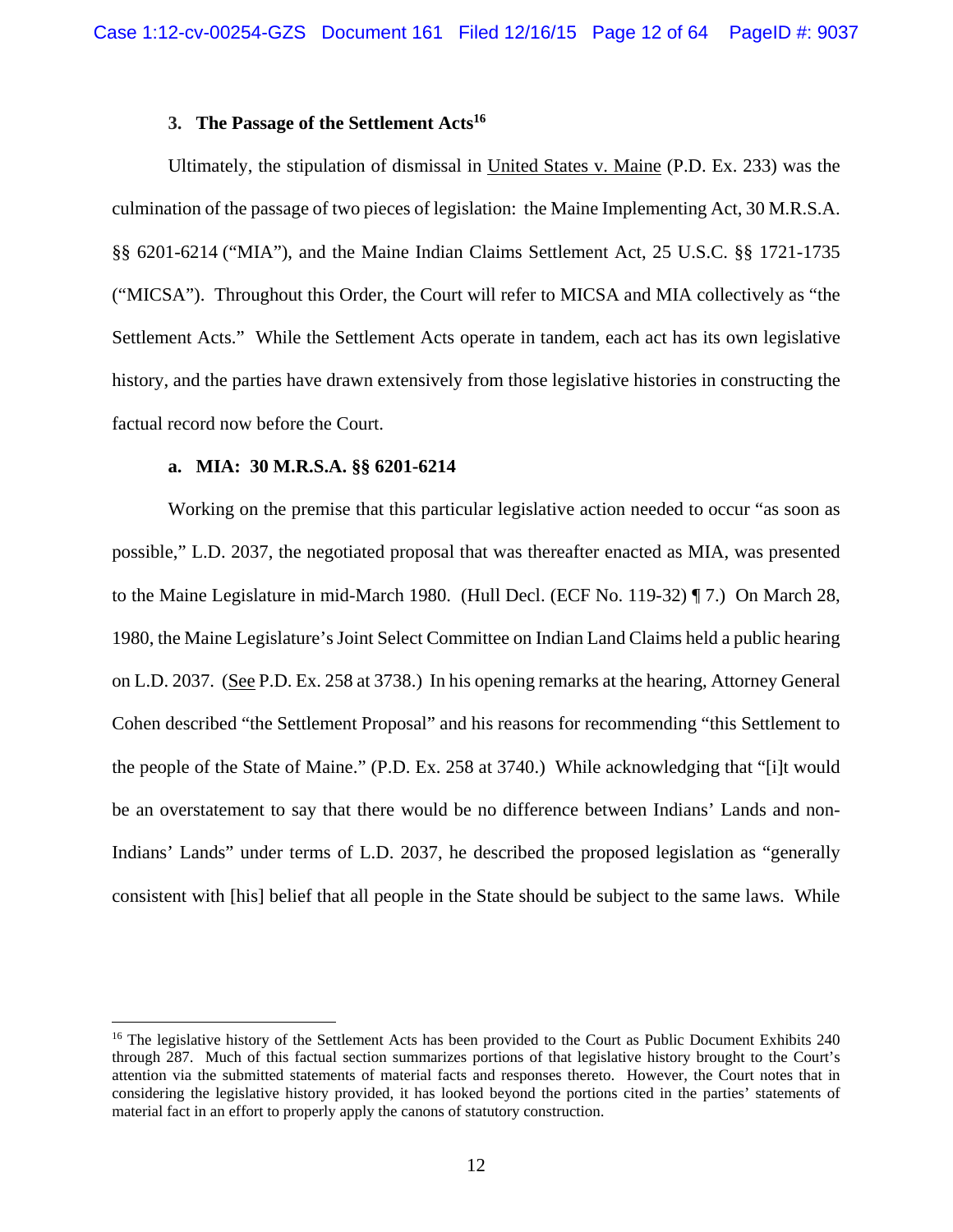there are some exceptions which recognize historical Indian concerns, in all instances the State's essential interest is protected." (Id. at 3744-45.)

Thomas Tureen, appearing at the hearing as counsel on behalf of the Penobscot Nation and the Passamaquoddy Tribe, explained that the negotiations that led to the current proposal occurred only because "feelings of mistrust began to break down and a spirit of reconciliation made itself felt." (Id. at 3763.) Tureen flagged the exercise of "tribal powers in certain areas of particular cultural importance such as hunting and fishing" as an issue that had been important for the State to understand. (Id.) Mr. Aikens, Chair of the Passamaquoddy-Penobscot Land Claims Committee, also spoke and indicated that part of the negotiation with the State had been "that neither side would make any changes or amendment to the package. We have not and we expect the same in return from the Maine Senate or House." (Id. at 3765-66.)

The Committee heard concerns about the hunting and fishing provisions of the proposed settlement. By way of example, Joe Floyd, a Public Member of the Atlantic Seamen's Salmon Commission, expressed concern that "critical parts of the Penobscot River" would "fall within the confines of the Settlement," which he said "could spell danger to the salmon." (Id. at 3855-56.) In response to expressed concerns about the sustenance fishing rights contemplated under L.D. 2037, Deputy Attorney General Patterson explained:

Currently under Maine Law, the Indians can hunt and fish on their existing reservation for their own sustenance without regulation of the State. That's a right which the State gave to the Maine Indians on their reservations a number of years ago and the contemplation of this draft was to keep in place that same kind of right and provide that the Indians could continue to sustenance hunt and fish and that that would provide a legitimate basis for distinction between Indian and non-Indian hunting and fishing.

(Id. at 3793-94.) In response to later questions, Deputy Attorney General Patterson similarly explained:

[T]he State currently lets Indians and the Legislature currently lets Indians engage and regulate their own hunting and fishing on their on reservations. That's a current state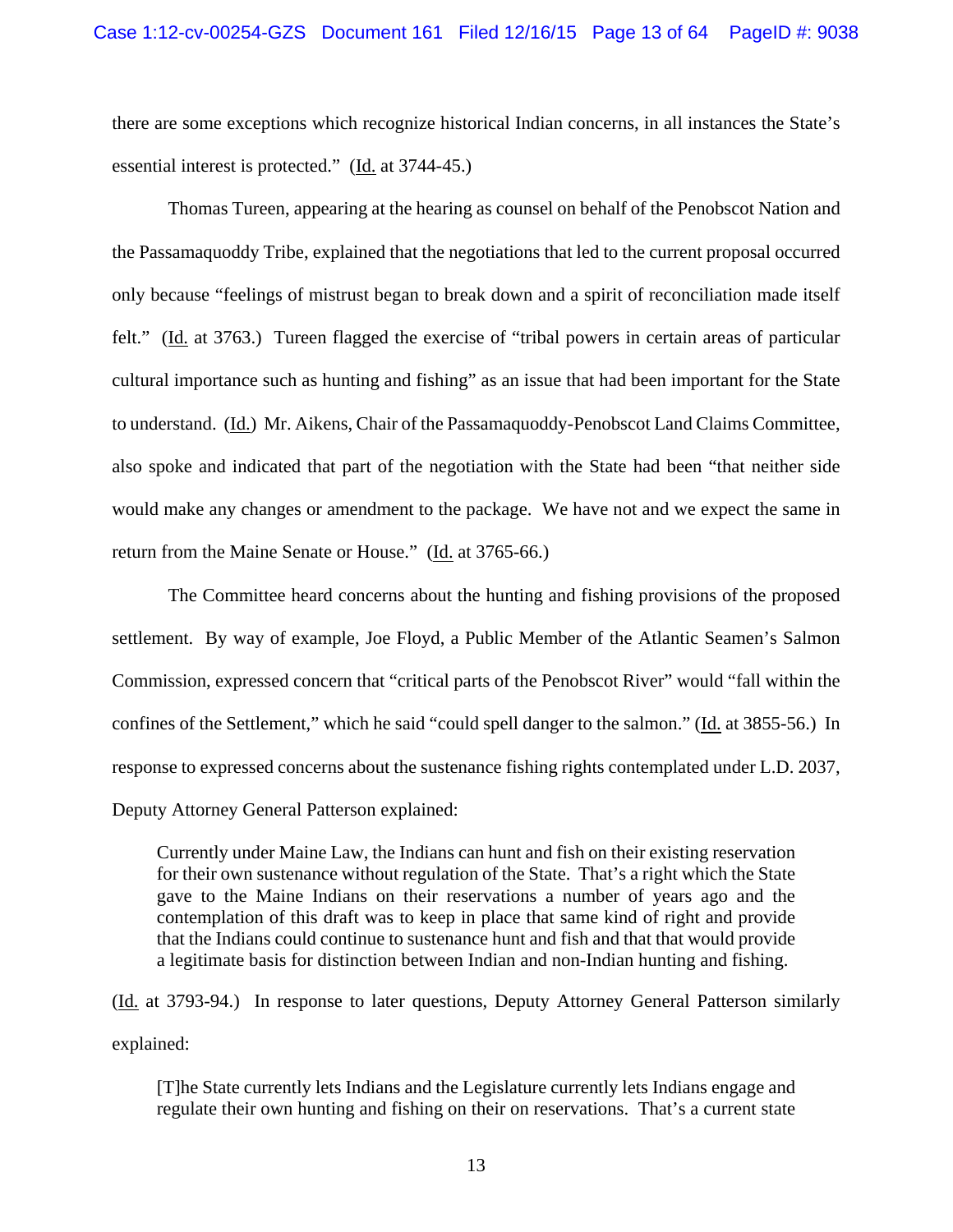law. That's in Title 12, §7076. That was a right which the State gave to the Indians on their reservations some years ago. So in large measure, the policy embodied here was long ago recognized by the Legislature of the State. That's why the right to sustenance hunt and fish on reservations which is found in Sub-§4 on Page 9, is not such a major departure from current policy.

(Id. at 3894.)

 Following this hearing, additional memoranda were drafted and distributed suggesting clarifications that might be made to L.D. 2037. The March 31, 1980 Preliminary Bill Analysis by John Hull, who was then working as a staff attorney for the Maine Legislature, noted, in relevant part, that the definition of the Penobscot Indian Reservation in L.D. 2037 "is unclear" with respect to whether "the boundaries extend to high or low water mark on tidal waters, or beyond that on marine waters." (P.D. Ex. 262 at 3945.)

A memo from then-Attorney General Richard S. Cohen, dated April 1, 1980, was provided to the Joint Select Committee on Indian Land Claims. It included a section, titled "Boundaries of the Reservation and Territory," that read in relevant part:

The external boundaries of the Reservations are limited to those areas described in the bill including any riparian or littoral rights expressly reserved by the original treaties with Massachusetts or which are included by the operation of law. ...

…. In any event the Tribes will not own the bed of any Great Pond or any waters of a Great Pond or river or stream, all of which are owned by the State in trust for all citizens. Jurisdiction of the Tribes (i.e. ordinance powers, law enforcement) will be coextensive and coterminous with land ownership.

(P.D. Ex. 263 at 3965-66.) The first portion of this section of the memo became part of the April

2, 1980 Report of the Joint Select Committee on Indian Land Claims Relating to L.D. 2037, "An

Act to Provide for Implementation of the Settlement of Claims by Indians in the State of Maine

and to create the Passamaquoddy Indian Territory and Penobscot Indian Territory," with minimal

changes: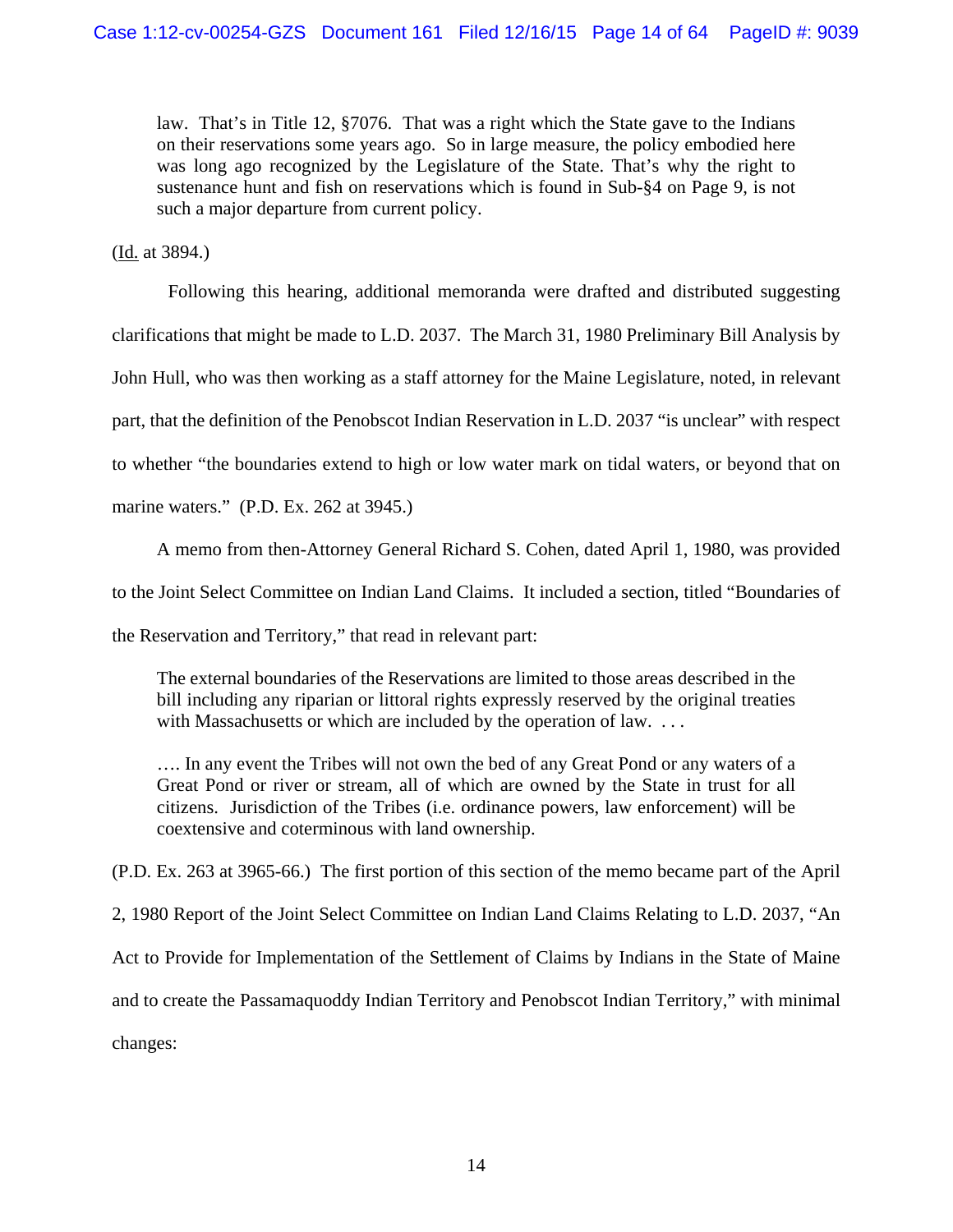The boundaries of the Reservations are limited to those areas described in the bill, *but* include any riparian or littoral rights expressly reserved by the original treaties with Massachusetts or by operation of *State* law.

(P.D. Ex. 264 at 3971 (changes noted by added emphasis).) This was one of fourteen specific interpretations that the Joint Select Committee on Indian Land Claims announced as part of its understanding of MIA at the time of its passage.<sup>17</sup> (See P.D. Ex. 272 at 4023 (Representative Post) explaining that "as we vote on this particular piece of legislation, we accept the understanding that is reflected" in the 4/2/1980 Joint Committee Report).)

Upon introducing L.D. 2037 to the Maine Senate on April 2, 1980, Senator Samuel Collins acknowledged some technical amendments had been made at the committee level but stated that "[t]he amending process is not open to the Legislature in the manner of our usual legislation, because this is the settlement of a law suit [sic]. Just as with a negotiated labor contract we cannot make the changes." (P.D. Ex. 271 at 4016.) He explained that, if enacted, the bill would be "a unique document" that would not "take effect unless Congress adopts it and finances it" and could not be readily amended once ratified by Congress. (Id.) He further stated, however, "It is the expectation of the committee . . . that at the time of enactment, we will have before you a further report of the committee in which we express some of our understandings of various words and provisions of this very complicated document, so that you may have them as a part of the legislative history of the act. No act of this complexity will be free from question marks. There will be

<sup>&</sup>lt;sup>17</sup> The Penobscot Nation has attempted to supplement this MIA legislative history with documents that members of the Tribes' Negotiating Committee created between March 31, 1980 and April 2, 1980, all of which are focused on memorializing the Tribe's apparent objections to the April 2, 1980 Report of the Joint Select Committee on Indian Land Claims Relating to LD 2037 (P.D. Ex. 264). See Phillips Decl. (ECF No. 124) at PageID # 7504-05 & attachments cited therein. The Penobscot Nation's factual assertions on this point are clearly disputed. See Pls. SMF (ECF No. 119) ¶¶ 71-73, 77, 87, 93-97 & State Defs. Responses (ECF No. 141) at PageID # 8071-72, 8076, 8083, 8088-92. Thus, resolution of these factual issues would require a trial. The Court notes, however, that even if the Court accepted these particular factual assertions under the guise of viewing the factual record in the light most favorable to the Penobscot Nation, it would not change the Court's construction of MIA. Rather, such facts would only serve as additional evidence that some of MIA's provisions were ambiguous and susceptible to differing interpretations by the State and the tribes even at the time of MIA's passage.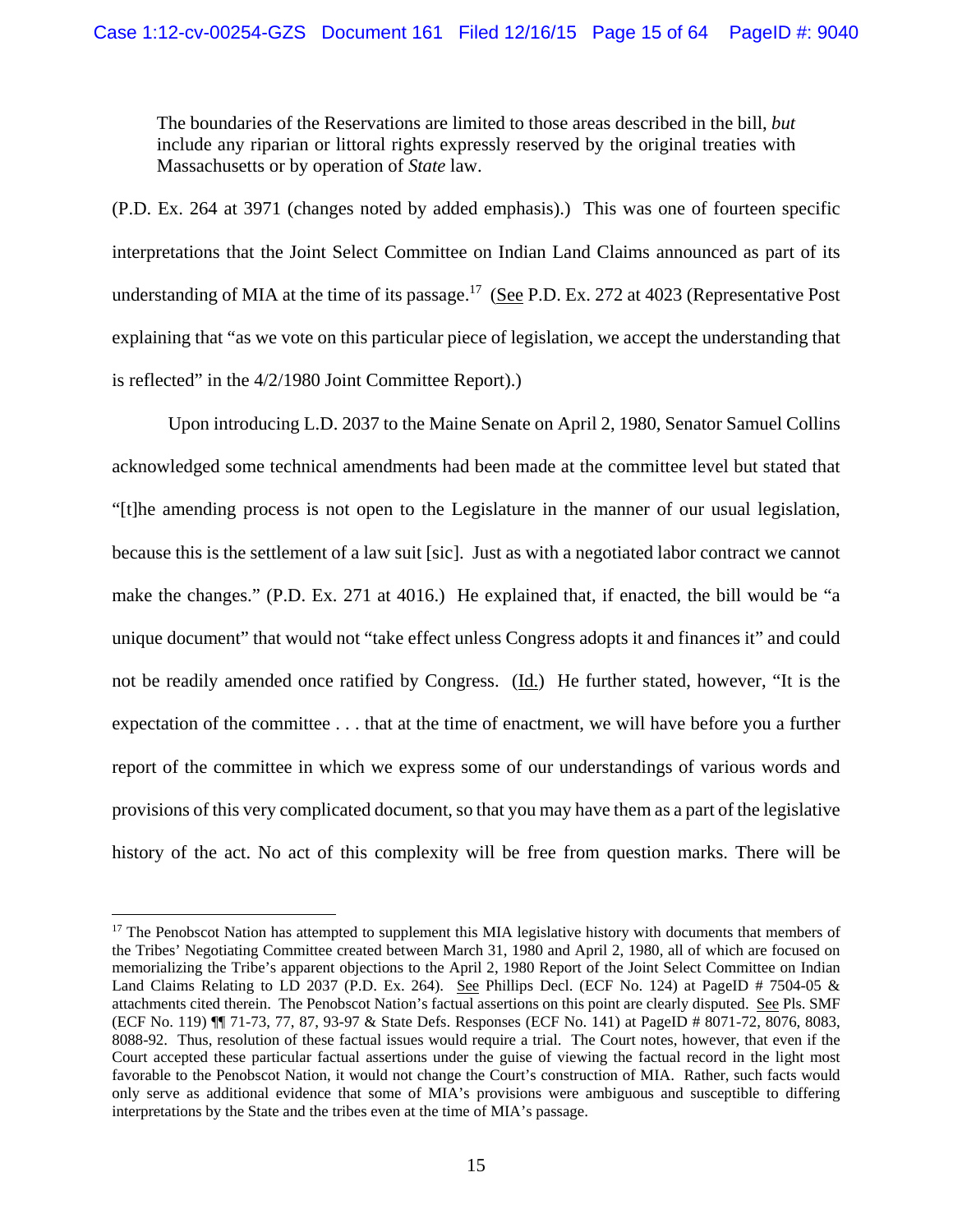interpretations necessary through the years just as there are interpretations necessary of all the statutes that we pass." (P.D. Ex. 271 at 4016.) Senator Collins also noted that L.D. 2037 "[w]ill be extending some hunting, fishing and trapping rights to about 800 Indian people in 300,000 acres." (Id.)

Ultimately, on April 2, 1980, the Maine Senate voted to approve L.D. 2037. (P.D. Ex. 271 at 4020.) On April 3, 1980, the Maine House voted to approve it. (P.D. Ex. 272 at 4025.) Thereafter, it was signed by Governor Brennan. On April 3, 1980, the Maine House of Representatives passed an order (H.P. 2055) to place documents in the Legislative Files, as did the Maine Senate (the "Legislative Files Order"). (P.D. Ex. 274 at 4031.) The Legislative Files Order directed that the following documents "be placed in the Legislative files": (1) "The report of the Joint Select Committee on Indian Land Claims," which included a memorandum to the Committee from Attorney General Richard S. Cohen, dated April 2, 1980 ("Report of Maine's Joint Committee"); and (2) "The transcript of the hearing of the Joint Select Committee on Indian Land Claims, including the statement of the Honorable James B. Longley and the memorandum to the committee from Maine Attorney General Richard S. Cohen, dated March 28, 1980." (Id.)<sup>18</sup>

In a declaration dated June 16, 2014, Michael Pearson, a member of the Maine Legislature and the Joint Select Committee in 1980, stated that he believes the sustenance fishing provisions of MIA were "intended to allow members of the Penobscot Nation to take fish for their sustenance from the Penobscot River in waters from Indian Island, near Old Town, at least as far up the River to Medway, where members of the Tribe had always taken fish for their subsistence" and were

<sup>&</sup>lt;sup>18</sup> There is no indication in the Maine Legislative Record of consent or agreement on the part of the Tribes' Negotiating Committee to the Legislative Files Order or to the Report of Maine's Joint Committee. See P.D. Ex. 274 at 4031. There is also no record of consent or agreement on the part of the State's Negotiating Committee or the representatives of the United States. See id. However, the United States Senate Committee took "note of the hearings before, and report of, the Maine Joint Select Committee on Land Claims and acknowledge[d] the report and hearing record as forming part of the understanding of the Tribe[s] and State regarding the meaning of the Maine Implementing Act." P.D. Ex. 282 at 5973.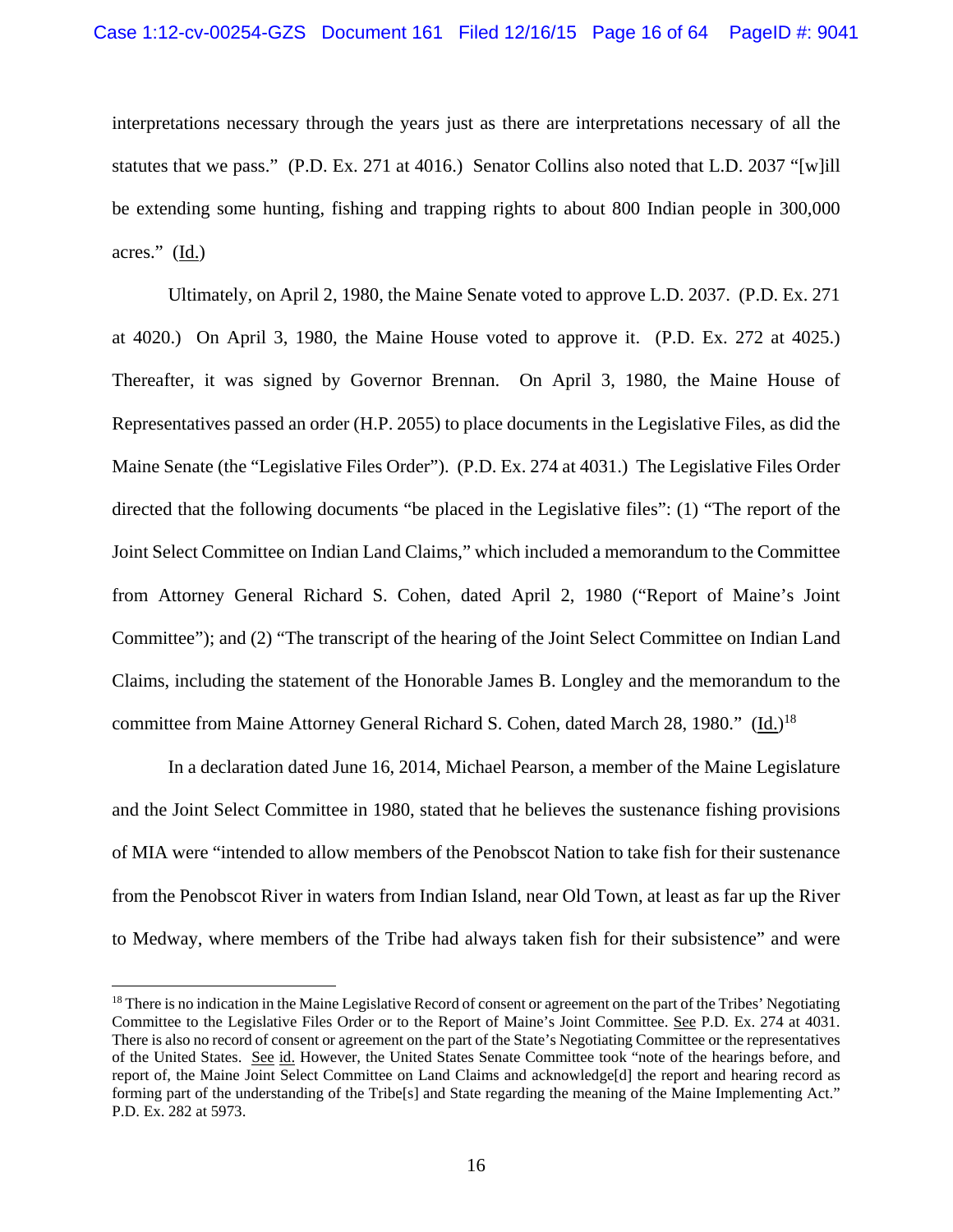"not intended to confine members of the Penobscot Nation to seek out fish for their sustenance on the surfaces of the islands or within restricted zones of the River next to the islands." (Pearson Decl. (ECF No. 119-37) at PageID # 7363.) Likewise, Bennett Katz, then-Chair of the Maine Indian Tribal-State Commission, which was created by MIA, and previously a member of the Maine Senate at the time of MIA's passage, stated in a 1995 letter to the Federal Energy Regulatory Commission that he could not imagine that his colleagues intended MIA to be interpreted to mean that "[t]he sustenance fishing right granted to the Penobscot Nation is not on the Penobscot River" and that "[o]nly the islands and none of the waters in the Penobscot River constitute the Penobscot Reservation." (Jt. Ex. 161 (ECF No. 104-61) at PageID # 2200.) Katz went on to state that he was "certain the Penobscots never would have agreed to the Settlement had it been understood that their fishing right extended only to the tops of their islands" and that it would have "been assumed that the right [to sustenance fish] would be exercised in the waters of the Penobscot River" because any other interpretation would not "make sense." (Id.)

## **b. MICSA: 25 U.S.C. §§ 1721-1735**

 $\overline{a}$ 

With the State's enactment of MIA, attention shifted to Congress. The Senate Select Committee on Indian Affairs held hearings on July 1 and 2, 1980 (P.D. Ex. 278), hearing testimony from tribal members and non-tribal Maine residents as well as state officials.<sup>19</sup> A map that was presented to Congress during the sessions on ratifying MIA showed the Passamaquoddy and Penobscot Reservations as shaded in red. (Sproul Decl. (ECF No. 141-2) at PageID # 8185

<sup>&</sup>lt;sup>19</sup> This testimony included the testimony of Penobscot Nation member Lorraine Nelson (aka Lorraine Dana) who expressed concern that under the language of the proposed Settlement Acts, her "family will endure hardship because of the control of taking deer and fish." P.D. Ex. 278 at 4706-07. She described how her son "fish[ed] her islands to help provide for [her] family" and was referring to the fact that he fished in the Main Stem. L. Dana Decl. (ECF No. 1241-1) at PageID # 7508.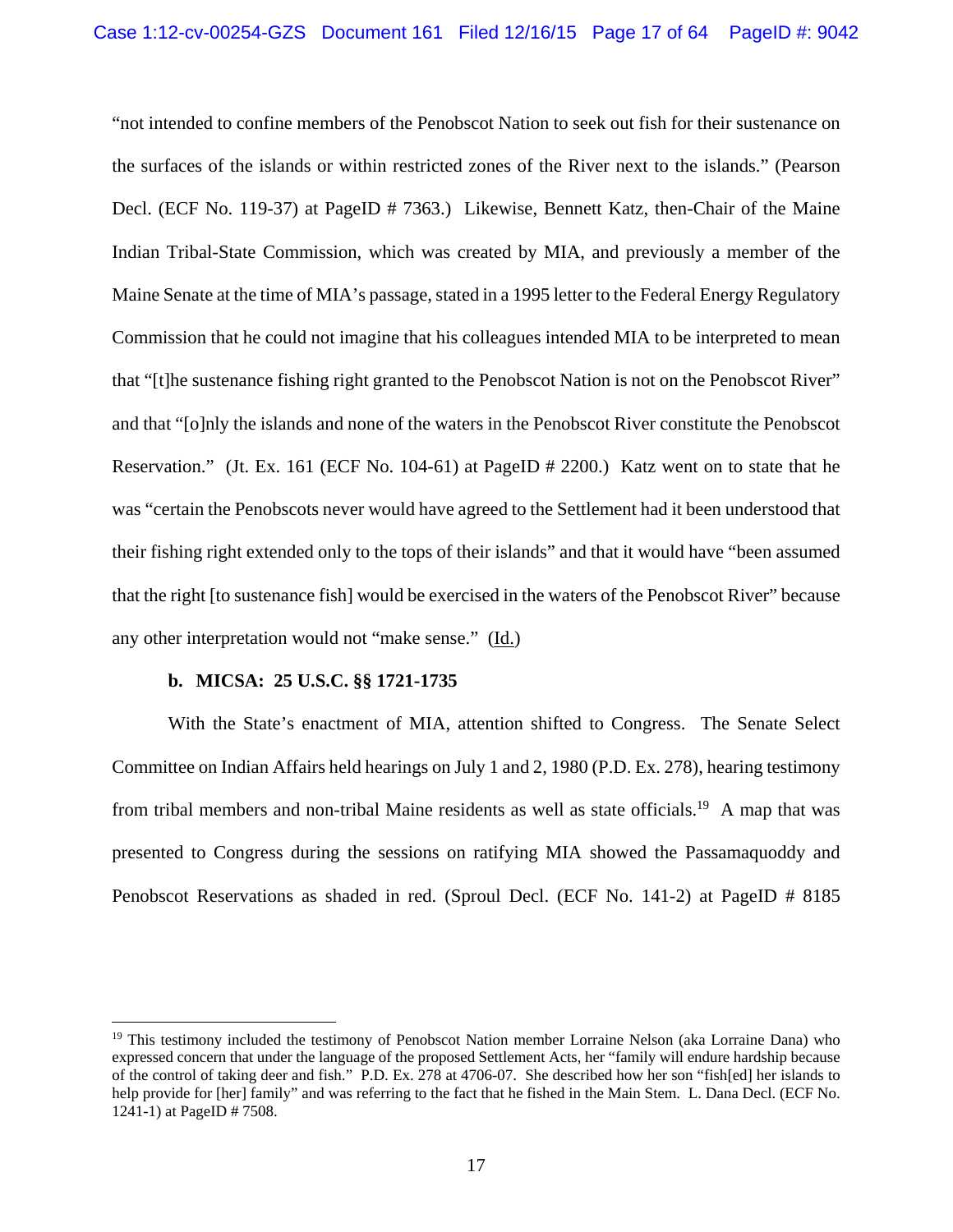(referencing Jt. Ex. 732 (ECF No. 110-32) Map 30).) On this map, "river and lakes adjacent to settlement lands" are shaded white. (Jt. Ex. 732 (ECF No. 110-32) Map 30.)

At the Senate Committee hearing, the Committee requested that Maine's Governor and other state officials provide written responses to certain questions, including whether MIA and the proposed federal statute contain "jurisdictional language [that] bestow[s] preferential treatment upon the tribes." In his August 12, 1980 "joint response" letter, Attorney General Cohen responded to that question as follows:

Under [MIA], the Penobscot Nation and Passamaquoddy Tribe are given certain rights and authority within the 300,000 acres of "Indian Territory." To the extent that these rights and authority exceed that given any Maine municipality, they do so only to a limited extent and in recognition of traditional Indian activities. . . . The most significant aspect of this limited expansion of authority is in the area of hunting and trapping and, to a limited extent, fishing in Indian Territory. Even in this area, the Indian Tribes must treat Indians and non-Indians alike, except for subsistence provisions, and Tribal authority can be overridden by the State if it begins to affect hunting, trapping or fishing outside the Indian Territory. Generally the Act does not provide Indians with preferential treatment. To the contrary, we believe the Implementing Act establishes a measure of equality between Indian and non-Indian citizens normally not existing in other States. Indeed, the Act recovers back for the State almost all of the jurisdiction that had been lost as a result of recent Court decisions.

Obviously no one can guarantee that there will be no litigation in the future over the meaning of certain provisions in the Maine Implementing Act or S.2829. However, the provisions of S. 2829 and the Implementing Act have been carefully drafted and reviewed to eliminate insofar as possible any future legal disputes. Particular care was taken to insure that S. 2829 is adequate to finally extinguish the land claims, and as to those provisions we are satisfied that they have been drafted as carefully as possible. Nevertheless, litigation over this and other provisions is always possible and we cannot prevent the filing of future suits. Any contract, agreement or legislation always contains unanticipated ambiguities that sometimes can only be resolved through the courts. In our judgment, however, should questions arise in the future over the legal status of Indians and Indian lands in Maine, those questions can be answered in the context of the Maine Implementing Act and S. 2829 rather than using general principles of Indian law.

(P.D. Ex. 278 at 4436-4437.)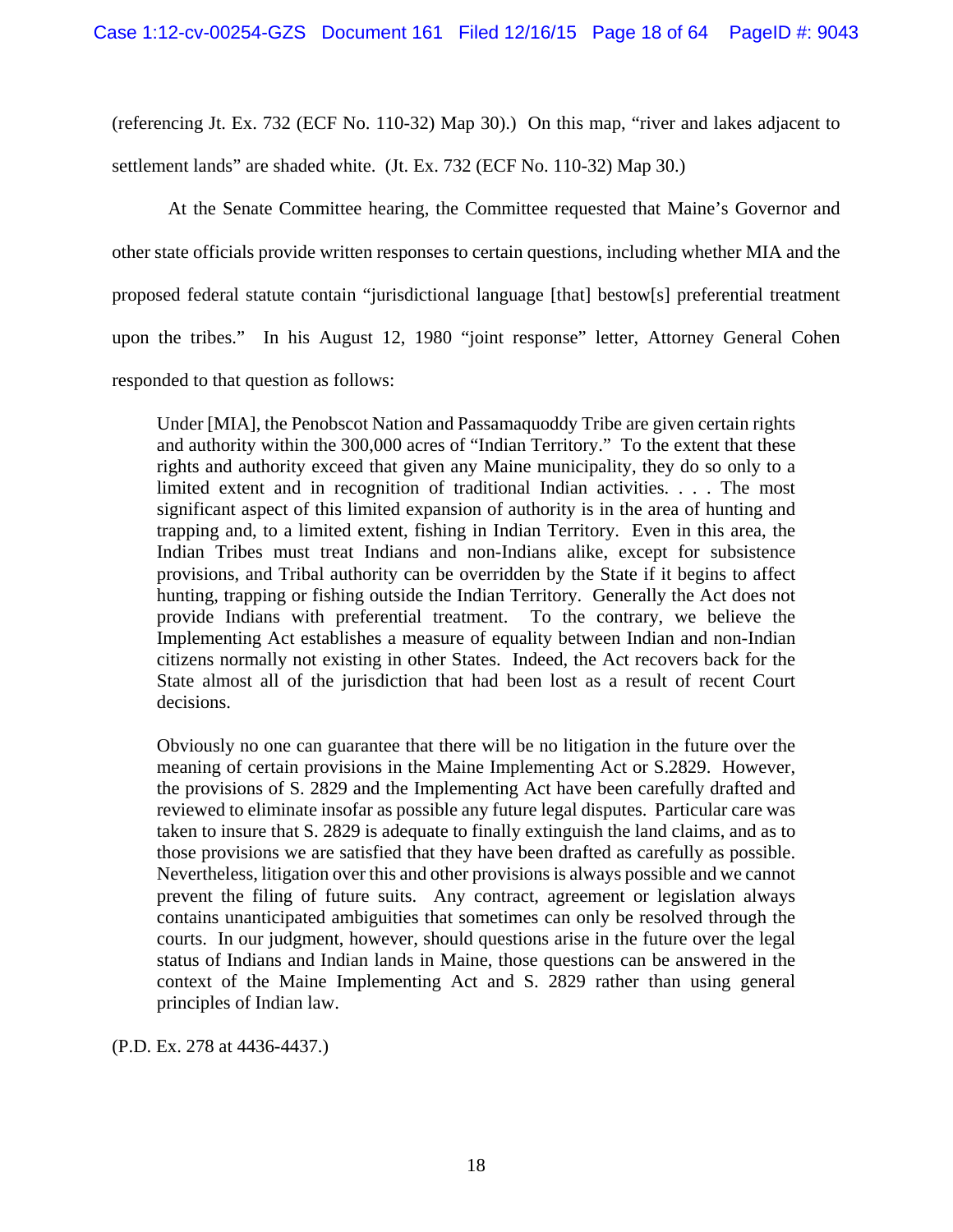In the final House and Senate committee reports ("Committee Reports") on the federal act ratifying the terms of MIA, Congress confirmed in its "Summary of Major Provisions" that "the settlement . . . provides that the . . . Penobscot Nation will retain as reservations those lands and natural resources which were reserved to them in their treaties with Massachusetts and not subsequently transferred." (P.D. Ex. 282 at 5946; P.D. Ex. 283 at 6008.) Congress also addressed as "Special Issues" concerns raised in testimony and written materials to the House and Senate Committees, all of which the committees said were "unfounded." (P.D. Ex. 282 at 5942; P.D. Ex. 283 at 6004.) In response to the concern "[t]hat the settlement amounts to a 'destruction of the sovereign rights and jurisdiction of the . . . Penobscot Nation," the Committee Reports stated, in identical language, that the settlement "protects the sovereignty of . . . the Penobscot Nation" and that "hunting and fishing provisions discussed in paragraph 7" of the "Special Issues" were "examples of expressly retained sovereign activities." (P.D. Ex. 282 at 5942-43; P.D. Ex. 283 at 6004-05.) The Committee Reports then indicate in paragraph 7: "Prior to the settlement, Maine law recognized . . . the Penobscot Nation's right to control Indian subsistence hunting and fishing within [its] reservation<sup>[]</sup>, but the State of Maine claimed the right to alter or terminate these rights at any time." (P.D. Ex. 282 at 5944-45; P.D. Ex. 283 at 6006-07.) In identical language, each report continued, "Under Title 30, Sec. 6207 as established by the Maine Implementing Act . . . the Penobscot Nation [has] the permanent right to control hunting and fishing . . . within [its] reservation. The power of the State of Maine to alter such rights without the consent of the [Tribe] is ended. . . . The State has only a residual right to prevent the [Tribe] from exercising [its] hunting and fishing rights in a manner which has a substantially adverse effect on stocks in or on adjacent lands or waters . . . not unlike that which other states have been found to have in connection with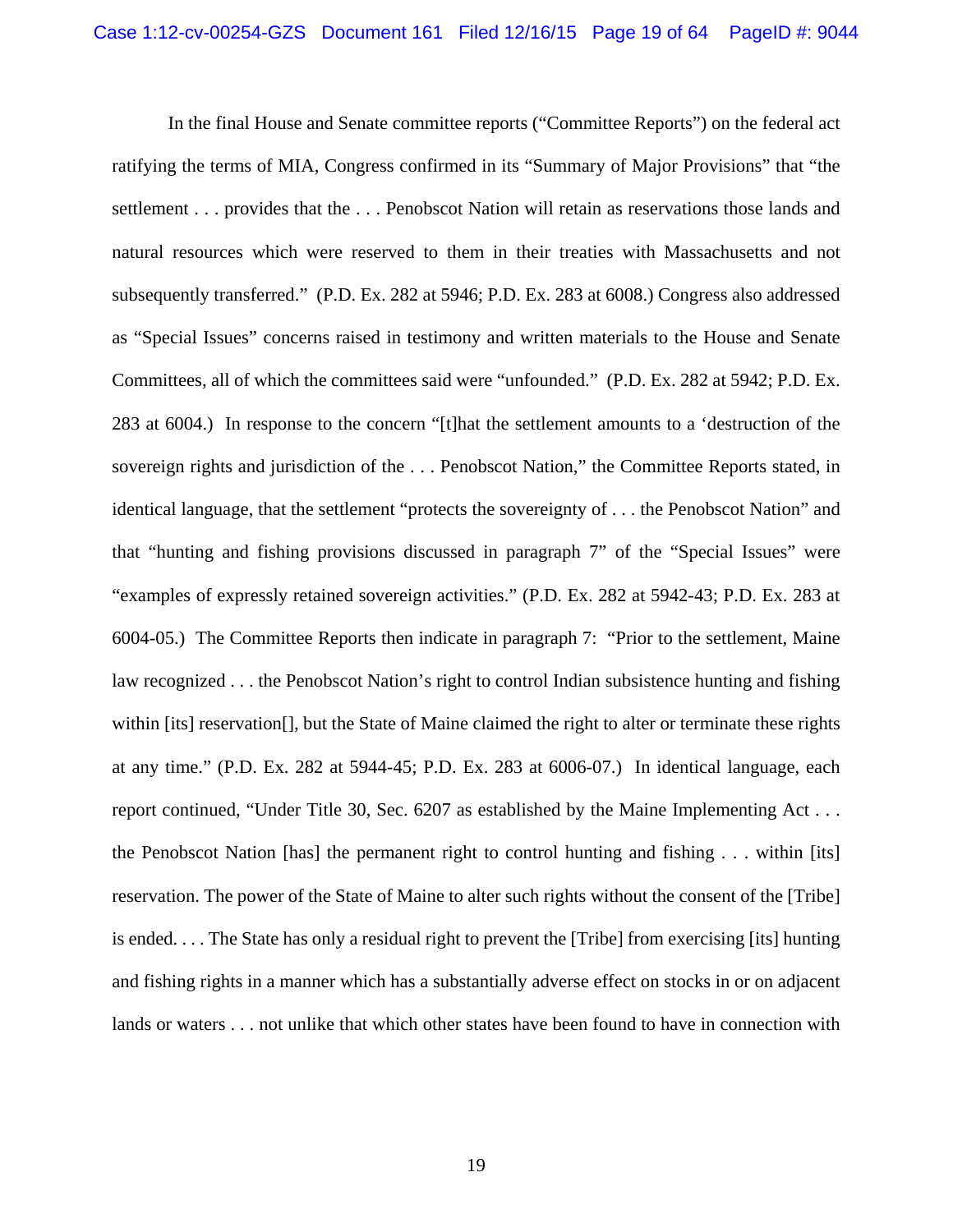federal Indian treaty hunting and fishing rights." (P.D. Ex. 282 at 5944-45; P.D. Ex. 283 at 6006- 07.)

 With the passage of MICSA, Congress approved and ratified all earlier transfers of land and natural resources by or on behalf of the Penobscot Nation. See 25 U.S.C. § 1723. This ratification by its express terms included not only "any voluntary or involuntary sale, grant, lease, allotment, partition, or other conveyance," but also "any act, event, or circumstance that resulted in a change in title to, possession of, dominion over, or control of land or natural resources." 17 U.S.C. § 1722(n). Before the end of 1980, the Settlement Acts were in effect.

### **B.** Post-Settlement Acts: The State and the Penobscot Nation Chart a New Course<sup>20</sup>

"The slate is effectively wiped clean," stated Penobscot Nation counsel Thomas Tureen after Maine's passage of MIA. (Jt. Ex. 580 (ECF No. 108-80) at PageID # 5563.) Likewise, the Native American Rights Fund, whose lawyers represented the Penobscot Nation in the land claims case, celebrated the 1980 Acts by declaring: "The Maine settlement is far and away the greatest Indian victory of its kind in the history of the United States." (Jt. Ex. 582 (ECF No. 108-82) at PageID # 5566.)

On January 9, 1981, the Department of the Interior (the "DOI") published a notice in the Federal Register announcing the "extinguishment of all land and related claims of the Maine Indians" and, in relevant part, stating that MICSA "extinguishes any claims of aboriginal title of

1

<sup>&</sup>lt;sup>20</sup> The parties have provided the Court numerous factual assertions that related to pre-1980 events that the Court has determined offer no insight into resolving the present dispute. Many of these statements are also disputed and supported by contested testimony of expert witnesses or actually reflect statements of law rather than fact. See, e.g., State Defs. Opposing SMF (ECF No. 141) ¶¶ 4, 5, 11, 12, 15, 23, 24 (first sentence), 26, 27, 28, 29, 31, 32, 34, 35, 42, 54, 55. The Court has disregarded such statements and does not include them in its recitation of undisputed material facts. The Court notes that, to the extent that it would have determined that the outcome of the present dispute required resolution of these disputed factual matters, this case could not have been resolved based on the present crossmotions.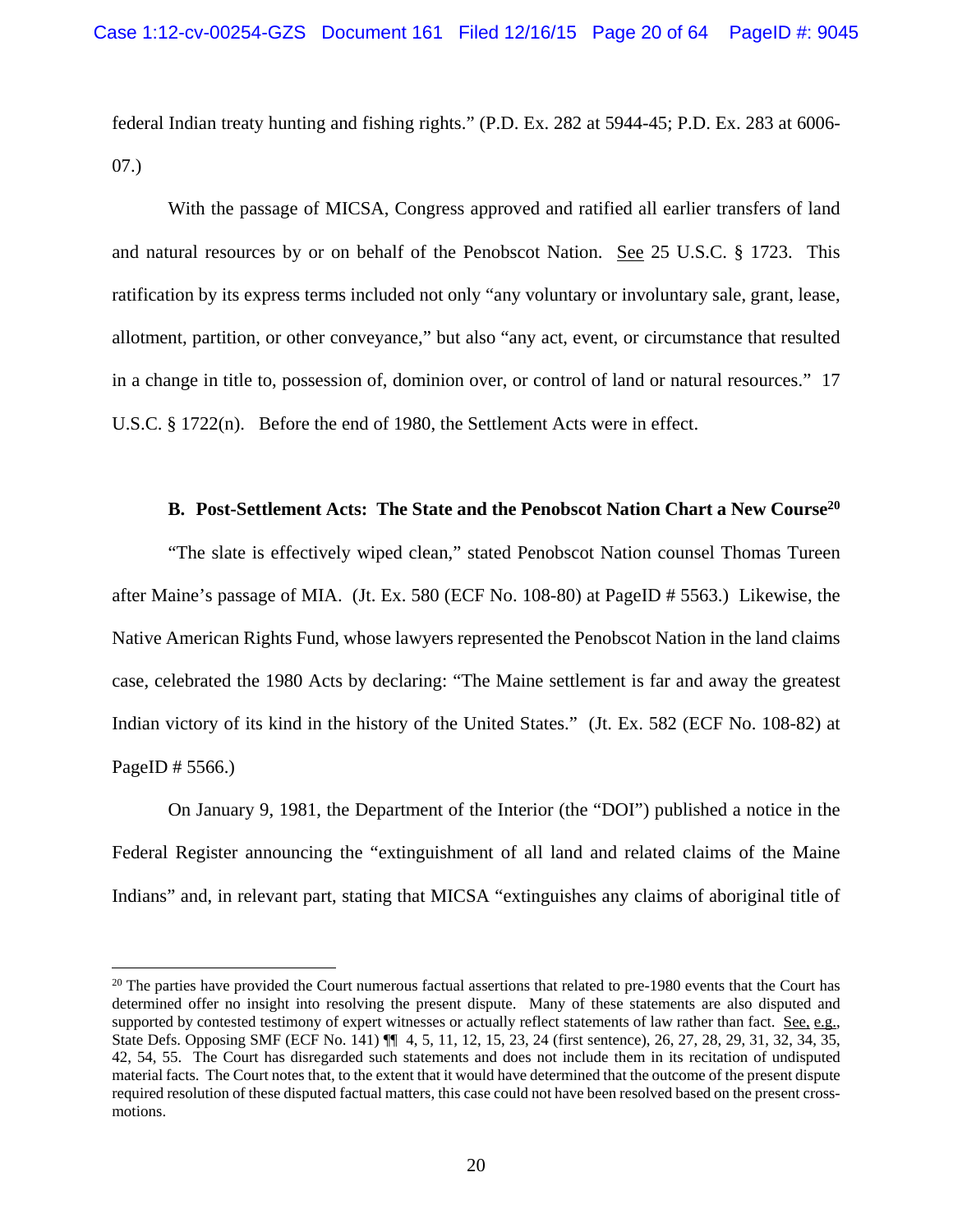the Maine Indians anywhere in the United States and bars all claims based on such title. This section also extinguishes any land claims in the State of Maine arising under federal law by any Indian tribe . . . ." (P.D. Ex. 288 at 6063 (46 Fed. Reg. 2390 (Dep't of Interior Jan. 9, 1981)).)

Since 1980, the Penobscot Nation has posted signs on certain islands in the Main Stem. (State Defs. Ex. 8 (ECF No. 118-8) at PageID # 7083.) Specifically, since at least 1983, the Penobscot Nation has posted signs on some (but not all) of the islands in the Main Stem that state: "PENOBSCOT INDIAN RESERVATION. NO TRESPASSING WITHOUT PERMISSION. VIOLATORS WILL BE PROSECUTED." (State Defs. Ex. 8 at PageID # 7083-84.) Similar postings do not appear at the public boat launches or on the banks of the Main Stem, nor have such postings appeared in the past at these locations. (Id. at PageID # 7084.) Notably, non-tribal hunters and trappers generally access the Main Stem from these river banks, especially the public boat launches. (Id. at PageID # 7084-85 & Ring Aff. (ECF No 52-3).)

The Penobscot Nation has posted a three-panel informational kiosk at the Costigan Boat Launch in Milford, which was funded by the DOI. (Id. at PageID # 7083; Jt. Ex. 705 (ECF No. 110-5) at PageID # 6156.) With respect to permits, the panel states: "To obtain fiddleheads or duck hunting permits for the islands, for information regarding other allowable uses of the reservation or to report water quality problems, contact the Penobscot Nation Department of Natural Resources at 12 Wabanaki Way, Indian Island, Old Town, Me. 04468 or call (207) 827- 7776." (Jt. Ex. 705 (ECF No. 110-5) at PageID # 6156.)

Likewise, the Penobscot Nation's woodland territory beyond the Main Stem contains postings. (State Defs. Ex. 8 at PageID # 7084.) Generally, these posting signs read: **"NOTICE Penobscot Nation Indian Territory** Hunting, trapping, and other taking of wildlife under exclusive authority of the Penobscot Nation. Special restrictions may apply. Violators will be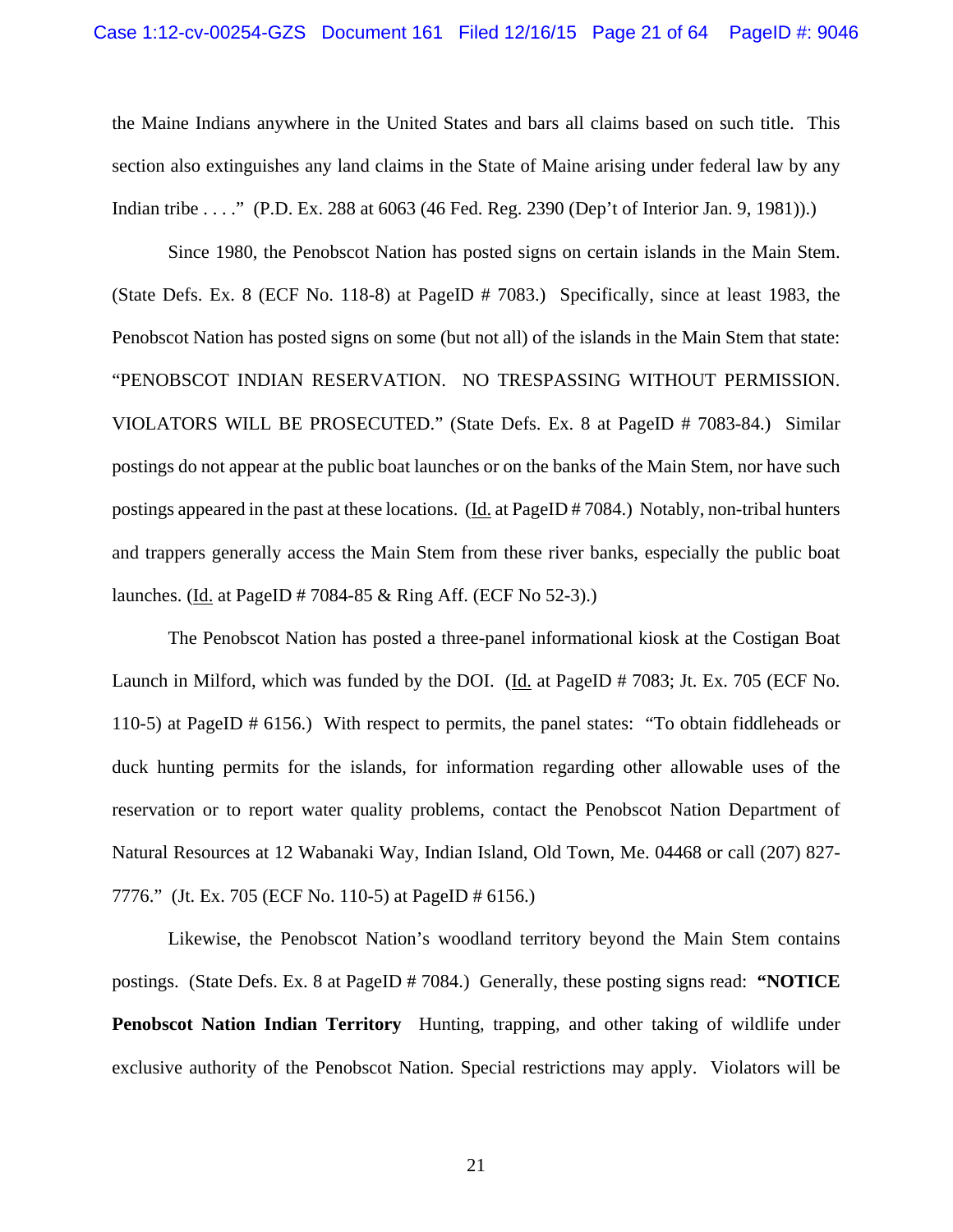prosecuted. PERMIT MAY BE REQUIRED Contact: Wildlife & Parks Community Bldg. Indian Is., Me. 04465 1-207-827-777." (State Defs. Ex. 8. at PageID # 7084; Georgia Decl. Ex. E (ECF No. 118-4) at PageID # 7037.) These postings are not visible from the Main Stem, nor do the signs notify the public that the Penobscot Nation regulates activities on the Main Stem. (State Defs. Ex. 8 at PageID # 7084.)

Since the passage of the Settlement Acts, the Penobscot Nation does not and has not required non-tribal members to purchase "access permits" in order to be on the waters of the Main Stem for navigating, fishing, or sampling. (Banks Decl. (ECF No. 140-1) ¶ 5; Kirk Loring Decl. (ECF No. 140-21) ¶ 12 (regarding 1976-2001 when Loring was Chief Game Warden for tribe).) However, the Penobscot Nation Warden Service has patrolled the Main Stem when it is not icebound, as it has done since it began operating its own warden service in 1976. (Kirk Loring Aff. (ECF No. 119-12) ¶¶ 8 & 9; Gould Decl. (ECF No. 140-2) ¶ 5.) The Penobscot Nation Warden Service historically has employed approximately four wardens who have patrolled in the Main Stem. (Kirk Loring Aff. (ECF No. 119-12) ¶ 4.) Under various Maine state laws, Penobscot Nation wardens are cross-deputized to enforce state laws within Penobscot Indian territory and have been granted the powers of a game warden outside said territory.<sup>21</sup> See, e.g., 12 M.R.S.A. § 10401.

 During the early years following the passage of the Settlement Acts, the game wardens for Penobscot Nation and Maine occasionally collaborated on patrols and enforcement actions in the Main Stem. (See, e.g., Dunham Decl. (ECF No. 118-2) ¶2; Georgia Decl. (ECF NO. 118-4) ¶¶ 5,

<sup>&</sup>lt;sup>21</sup> This practice of cross deputizing tribal game wardens began in 1982 and was expanded in 1986. P.L. 1981, ch. 644, § 4 (effective July 13, 1982), codified at 12 M.R.S.A. § 7055 (Supp. 1982-1983); P.L. 1985, ch. 633 (effective July 16, 1986), codified at 12 M.R.S.A. § 7055 (Supp. 1986). The statute was recodified in 2004 as 12 M.R.S.A. § 10401 (Supp. 2003). P.L. 2003, ch. 414, § A2 (effective April 30, 2004).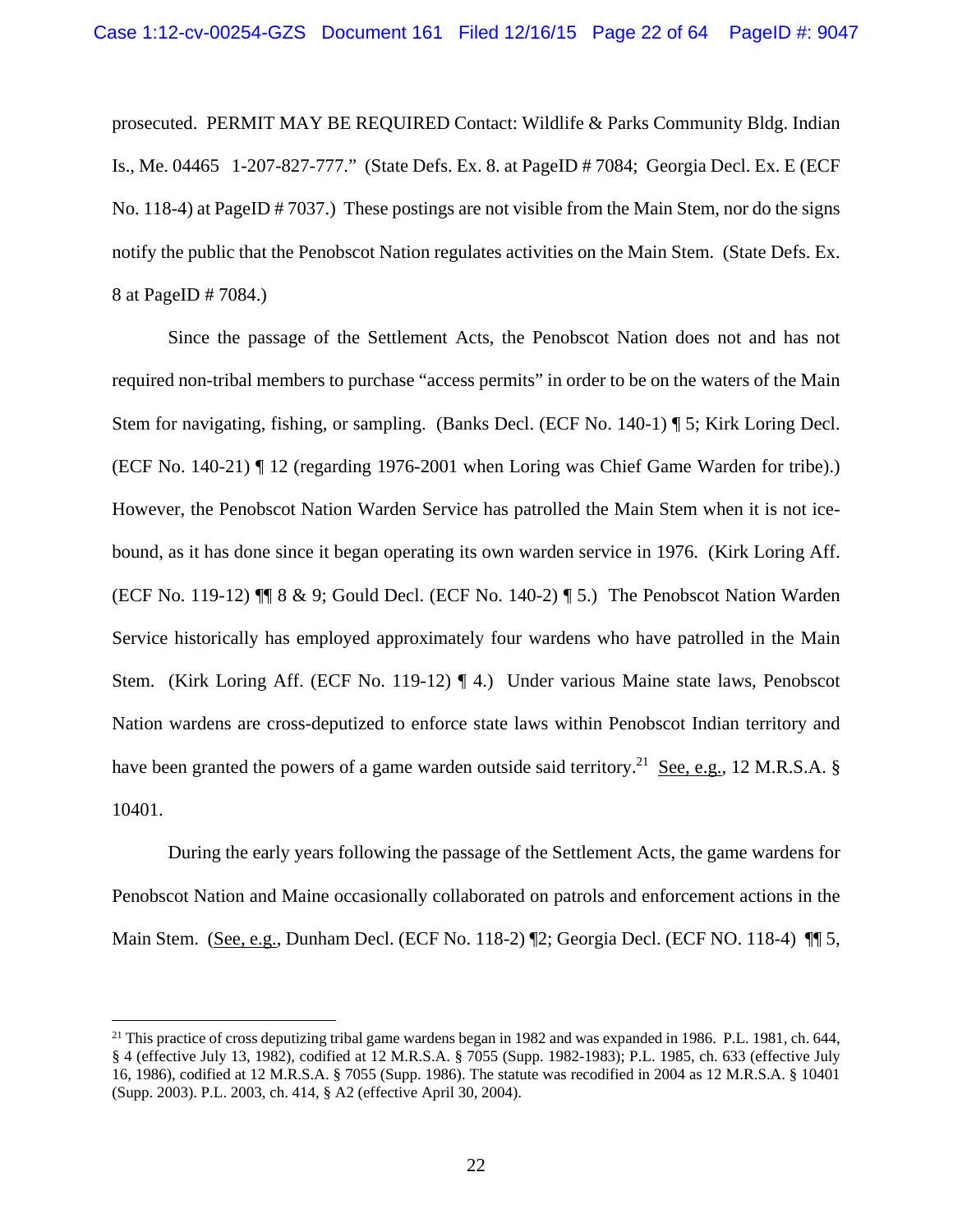6-8; Georgia Decl. (ECF NO. 148-2) ¶¶ 4, 12; Wilkinson Aff. (ECF No. 118-6) at PageID # 7052; see also Jt. Exs. 85-87 (ECF Nos. 103-35-103-37) at PageID # 1697-1700 (documenting game warden collaboration on the summonsing of Kirk Francis).) More recently, the Main Stem patrol and enforcement actions by the wardens employed by the Penobscot Nation and the State have become contentious. (See, e.g., Wilkinson Aff. (ECF No. 118-6) at PageID # 7052-53.) In a May 2005 memo from DIFW, Dunham expressed his concerns that non-tribal trappers were being advised by tribal game wardens that their trapping activities violated tribal law and that the Penobscot Nation "claimed" the River "bank-to-bank." (See, e.g., Dunham Decl. (ECF No. 118- 2) at PageID # 3310.) Dunham complained about the lack of clarity regarding the boundaries of the reservation lands but asserted that "[t]he rule of thumb has always been the halfway point between the island and the mainland" but "[t]he water belongs to the State."22 (Id.)

The record contains dueling declarations regarding a November 12, 2011 interaction between Penobscot Nation Game Warden Richard Adams and a four-person duck hunting party. Jennifer Davis Dykstra was a member of the duck hunting party that was hunting from a boat on the Main Stem. As the party approached the Costigan boat landing, Penobscot Nation game warden Richard Adams approached the party and asked to see their hunting permits. The group did not have any permits from the Penobscot Nation and Adams indicated that they would need a Penobscot hunting permit to hunt in the Main Stem, even if that hunting was only done from a boat located in the waters of the Main Stem. (See Dykstra Aff. (ECF No. 52-2) ¶¶ 4-8; Gould Decl.  $\P\P$  11-14; Adams Decl.  $\P\P$  4-14.)<sup>23</sup>

1

 $^{22}$  The Court has been provided a memo by a tribal game warden memorializing a September 2010 conversation with another DIFW warden who similarly expressed the view that the "thread of the river" was the boundary line for enforcing duck hunting law on the Penobscot River. Jt. Ex. 267 (ECF No. 105-67) at PageID # 3379.

<sup>&</sup>lt;sup>23</sup> There is an apparent factual dispute regarding the exact words exchanged between the Penobscot Nation game warden and the Dykstra hunting party. See Pls. Response to State SMF ¶ 78 (ECF No. 140) at Page ID # 7764. The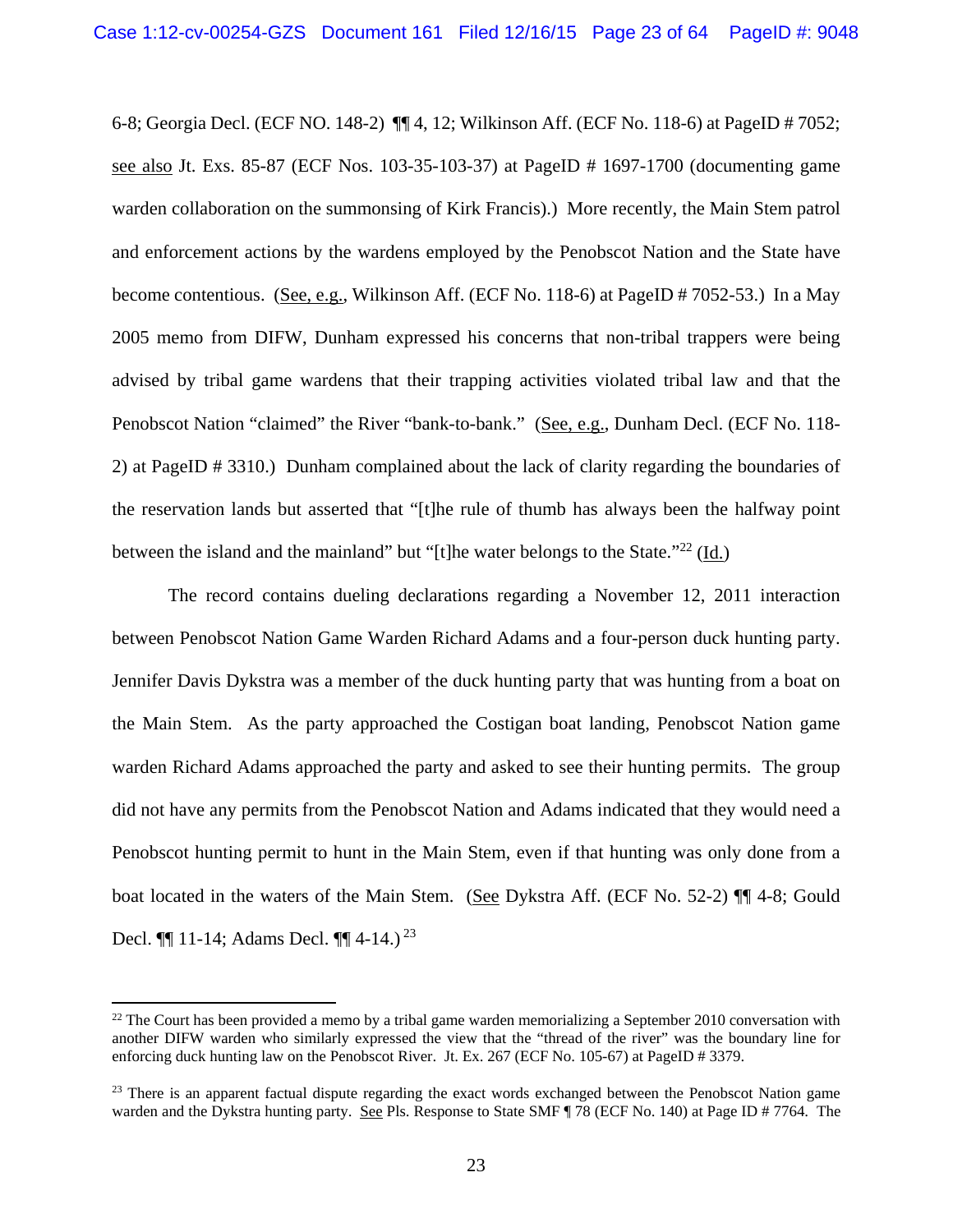## **C. The History of Fish and Fishing in the Main Stem**

In an affidavit dated January 8, 1822, Joseph Butterfield attested that he had lived in

"Oldtown" since 1803, and:

 $\overline{a}$ 

that the fish either Salmon[,] Shad or Alewives were abundantly plenty in the Penobscot River until about 1813. Since which time they have been rapidly decreasing every season so that by this time there is scarce any to be taken in the season of the year when they are most plenty which has led me to believe that they have been unreasonably destroyed and in endeavoring to find out the cause I am led to believe that it is owing to the vast number of destructive Machines used in the tide waters and other places that has produced this evil, particularly the Wears…. [It] is now a fact that at Oldtown falls where I reside used to be considered one of the greatest places for taking fish on the river where the Penobscot Indians procured at least half of their living annually. That now they cannot take a sufficient quantity for their families to eat even in the best part of the season and many of the white people used to take plent[y] for their own use cannot git any by any means whatever.

(Jt. Ex. 560 (ECF No. 108-60) at Page ID #s 5493-94.)<sup>24</sup> As this affidavit establishes, there is a long history of fishing in the Main Stem, including commercial, recreational, and sustenance fishing. The factual record in this case explicitly discusses fishing of two particular species, Atlantic salmon and eels. The Court addresses each of these fisheries and then turns to a discussion of sustenance fishing by members of the Penobscot Nation.

Court cannot and need not resolve that factual dispute in connection with the pending motions. Rather, the Court concludes that its resolution of this factual dispute would have no material impact on the issues addressed herein.

<sup>&</sup>lt;sup>24</sup> The Court notes that the copy of the affidavit in the record is illegible but takes the contents to be true as admitted in the statements of material fact. See Pls. Response to State SMF ¶ 120 (ECF No. 140) at Page ID # 7781. The record does not provide any clear context for what prompted Butterfield to make this written record of his observations in Old Town.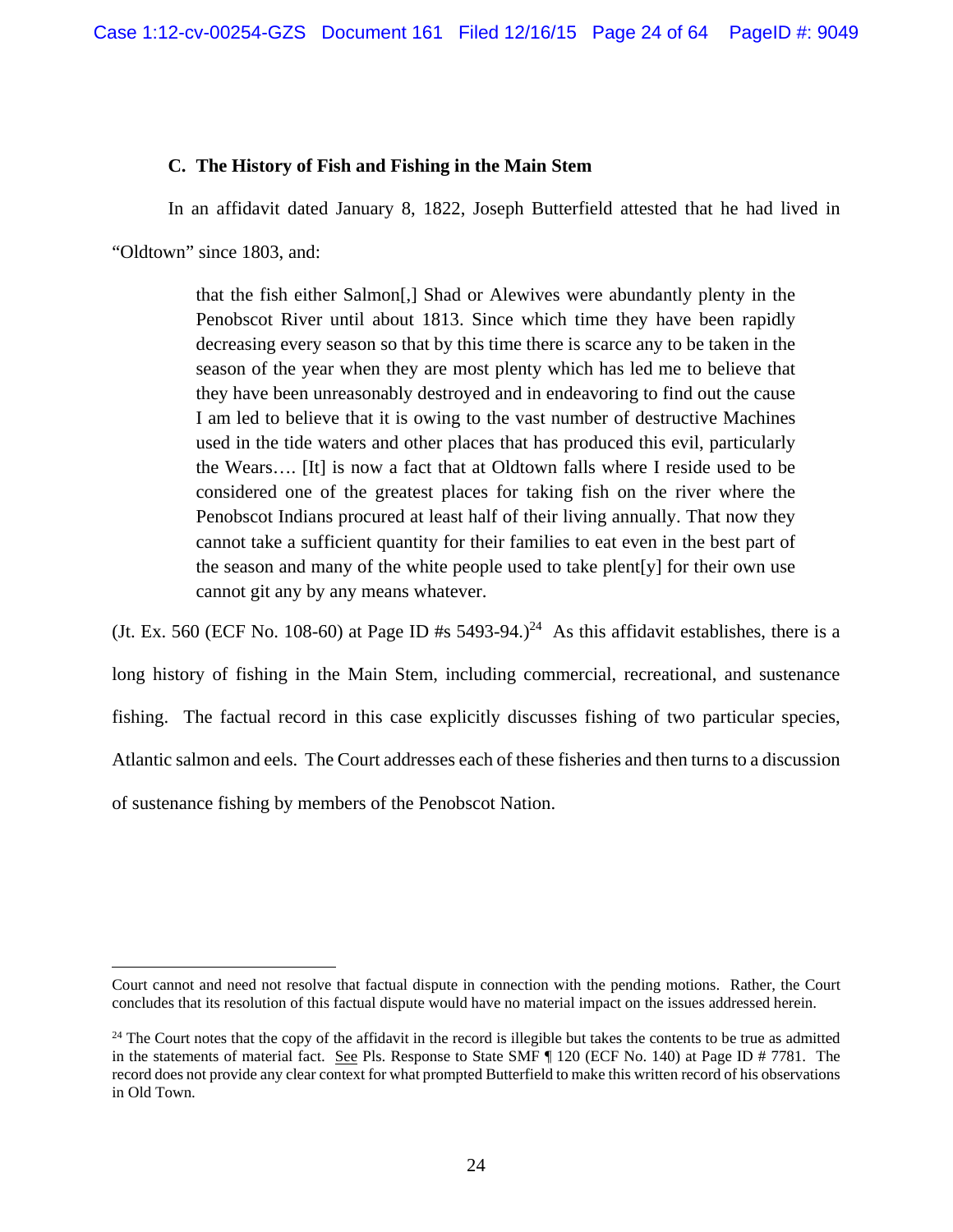## **1. Atlantic Salmon**

The commercial salmon catch in the Penobscot River decreased from the 1850s through 1947, the last year commercial fishing was permitted in the river, as follows:

a. In the 1850s, the annual commercial salmon catch was approximately 25,000; b. In 1875, the annual commercial salmon catch was approximately 15,000; c. From 1873 to 1900, the annual commercial salmon catch was approximately 12,000; d. In 1910, the annual commercial salmon catch was approximately 2,500; and e. In 1947, the annual commercial salmon catch was 40, all by rod.

(Jt. Ex. 694 (ECF No. 109-94) at PageID # 6034.) Even with commercial salmon fishing prohibited since 1947, for the decade between 1957 and 1967, no Atlantic salmon were reportedly caught in the Penobscot River. (Id.) By 1967, the quantity of shad, alewives, striped bass, and smelt in the Penobscot River was also severely reduced. (Id.)

A 1980 DIFW interdepartmental memo noted that Maine then allowed very limited noncommercial fishing of Atlantic salmon and expressed concern about the impact of "the proposed settlement" of the Indian claims, in that the settlement would involve acreage of watershed that could be subject to "[i]ncreased exploitation and capricious regulation" that would "negate" the gains made in increasing the "[u]seable Atlantic salmon habitat in Maine" and restoring anadromous fish stocks. (Jt. Ex. 601 (ECF No. 109-1) at PageID # 5681.) Following the passage of the Settlement Acts, the Penobscot Nation acknowledged the need to limit harvest of Atlantic salmon as well as work towards long-term restoration of Atlantic salmon in the Penobscot River. Since 1980, the Penobscot Nation has issued sustenance permits for the taking of Atlantic salmon by gill net on two occasions. (See Jt. Exs. 209 (ECF No. 105-9), 237 (ECF No. 105-37) & 239 (ECF Nos. 105-39).)

In 1983, the Penobscot Nation informed various state authorities that it had promulgated its own regulations for sustenance fishing of Atlantic salmon in the Penobscot River. (See Jt. Ex.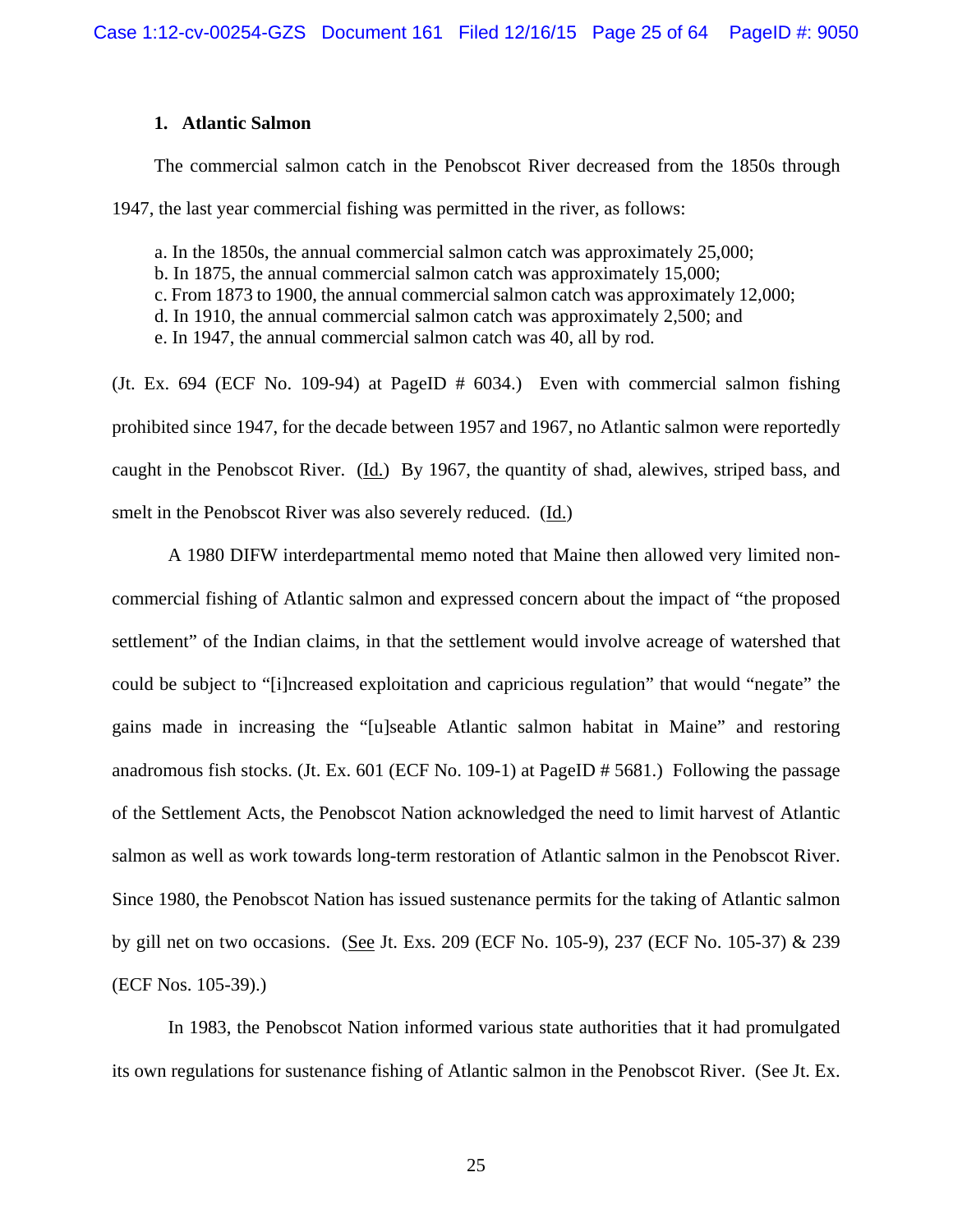63 (ECF No. 103-33) at PageID #s 1558-59; Jt. Ex. 64 (ECF No. 103-14) at PageID # 1560.) In 1988, the Penobscot Nation proposed to harvest 10 to 12 Atlantic salmon for ceremonial use. (Jt. Exs. 75 (ECF No. 103-25), 76 (ECF No. 103-26), 77(ECF No. 103-27) & 81 (ECF No. 103-31).) In response to this proposal, the Atlantic Sea Run Salmon Commission sought clarification from the Maine Attorney General on the Penobscot Nation's "plan [to take] approximately 20 Atlantic salmon from the Penobscot River by the use of gill nets." (Jt. Ex. 78 (ECF No. 103-28) at PageID # 1638.) In a letter dated February 16, 1988, then-Maine Attorney General James Tierney responded that the Penobscot Nation's proposed fishing "would not be prohibited" under the express terms of 30 M.R.S.A. § 6207(4), which allows "sustenance fishing" that occurs "within the boundaries of" the Penobscot Indian Reservation. (Jt. Ex. 80 (ECF No. 103-30) at PageID # 1652.) Currently, the Penobscot Nation addresses the sustenance taking of Atlantic salmon in its fish and wildlife laws. (Banks Decl. ¶ 8; P.D. Ex. 222 at 3117-18 (section 303).)

## **2. Eel Potting**

 $\overline{a}$ 

Eels are "fish," as defined by MIA: a "cold blooded completely aquatic vertebrate animal having permanent fins, gills and an elongated streamlined body usually covered in scales and includes inland fish." 30 M.R.S.A. §  $6207(9)$ .<sup>25</sup> Eel potting generally involves placing a device or "pot" at the bottom of a body of water, usually baited, to capture eels; the device is then marked with a line and a buoy. (Jt. Ex. 130 (ECF No 104-30) at PageID # 2093.) Both the State and the Penobscot Nation have issued commercial eel potting permits. (See, e.g., Jt. Exs. 214 (ECF No. 105-14), 215 (ECF No. 105-15), 220 (ECF No. 105-20), 227 (ECF No. 105-27), 228 (ECF No.

 $25$  The Penobscot Nation has regulated the use of eel pots by non-members as a trapping activity. See P.D. Ex. 222 (section 402); Banks Decl. (ECF No. 140-1) ¶ 7. The State disputes this categorization and asserts eel potting is a fishing activity for purposes of MIA. See State Defs. Reply SMF (ECF No. 148) at PageID # 8764. The significance of eel potting being categorized as trapping matters only if it is determined that an eel pot is being used on reservation land, in which case it would be regulated by the Penobscot Nation, if considered trapping, and by MITSC, if considered fishing.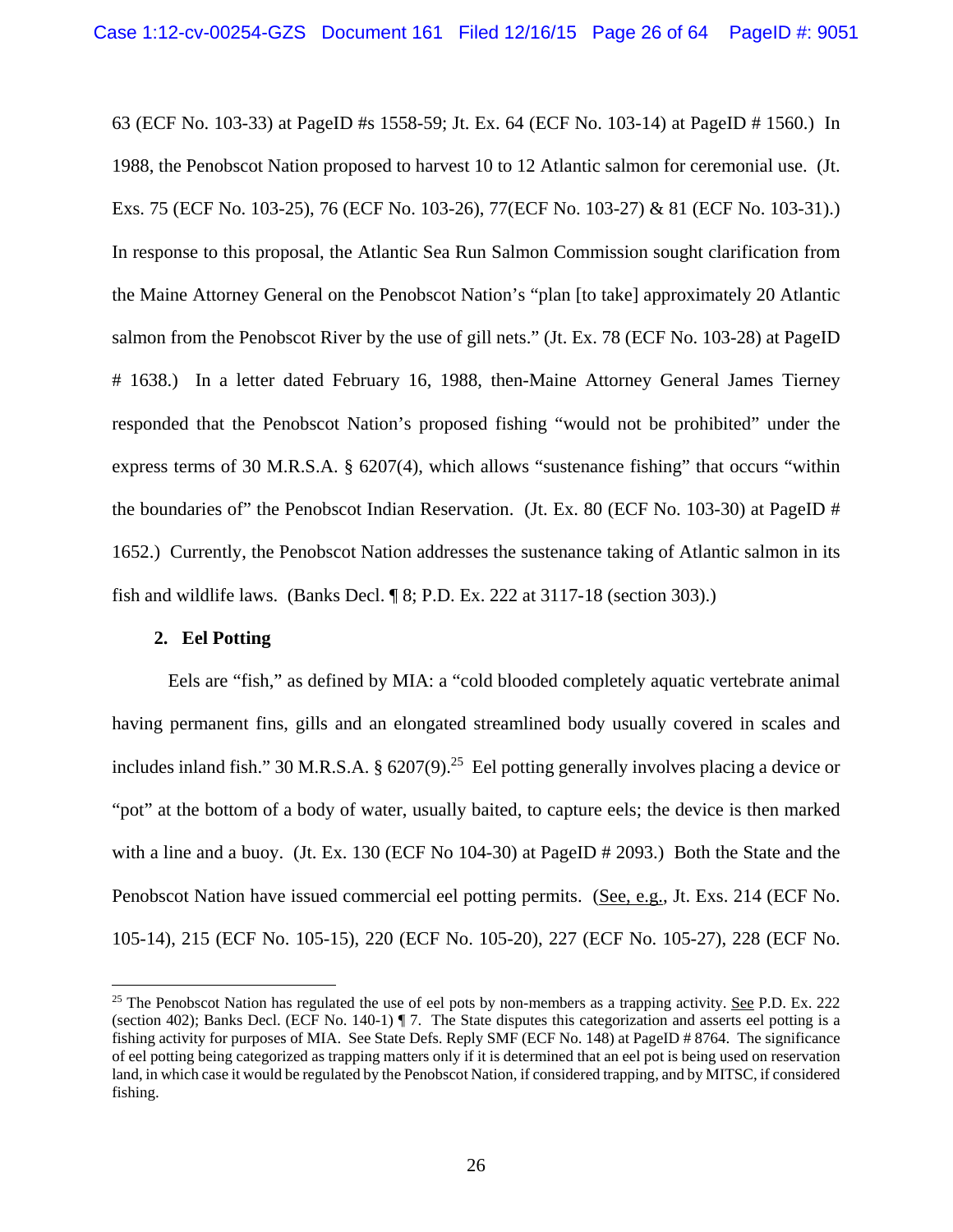105-28), 229 (ECF No. 102-29) & 312 (ECF No. 106-12).) In 1994 and 1995, Maine acknowledged that the Penobscot Nation had authority to control access to its lands for purposes of placing eel pots by conditioning state permits with language to the effect:

This permit does not give the permittee the right to place fishing gear on private property against the wishes of the property owner. The portions of the Penobscot River and submerged lands surrounding the islands in the river are part of the Penobscot Indian Reservation and eel pots should not be placed on these lands without permission from the Penobscot Nation.

(Jt. Ex. 102 (ECF No. 104-2) at PageID # 1887; see also Jt. Ex. 109 (ECF No. 104-9) at PageID # 1977; Jt. Ex. 110 (ECF No. 104-10) at PageID # 1979; Jt. Ex. 111 (ECF 104-11) at 1981.) Likewise, the Penobscot Nation's commercial permits for eel potting have provided that State of Maine eel potting regulations "not superseded" also apply. (Jt. Ex. 214 (ECF No. 104-14) at PageID # 2742; Jt. Ex. 220 (ECF No. 105-20) at PageID # 2807; Jt. Ex. 228 (ECF No. 105-28) at PageID # 3090; Jt. Ex. 229 (ECF No. 105-29) at PageID # 3091.) The Penobscot Nation Department of Natural Resources finalized eel trapping permits and catch reports with conditions for non-tribal members and tribal members in 1995. (Jt. Ex. 145 (ECF No. 104-45) at PageID # 2167; Jt. Exs. 146 (ECF No. 104-46) at PageID # 2168; Jt. Ex. 221 (ECF No. 105-21) at PageID # 2808.) In this same time frame, the Penobscot Nation also raised concerns regarding the State's issuance of eel permits and explained that a tribal member was seeking to begin a commercial eeling venture; the Penobscot Nation sought from the State "a solution that lessens the possibility of confrontation  $\dots$  on the river." (Jt. Ex. 138 (ECF No. 104-38) at PageID # 2149.) On June 5, 1995, a State permit for eel pots was issued to the same tribal member for the Penobscot River from Oldtown to Howland and from West Enfield/Howland to the Mattaceunk Dam. (Jt. Ex. 486 (ECF No.107-93) at PageID # 5217.) In response to the request of a tribal member in 1995, the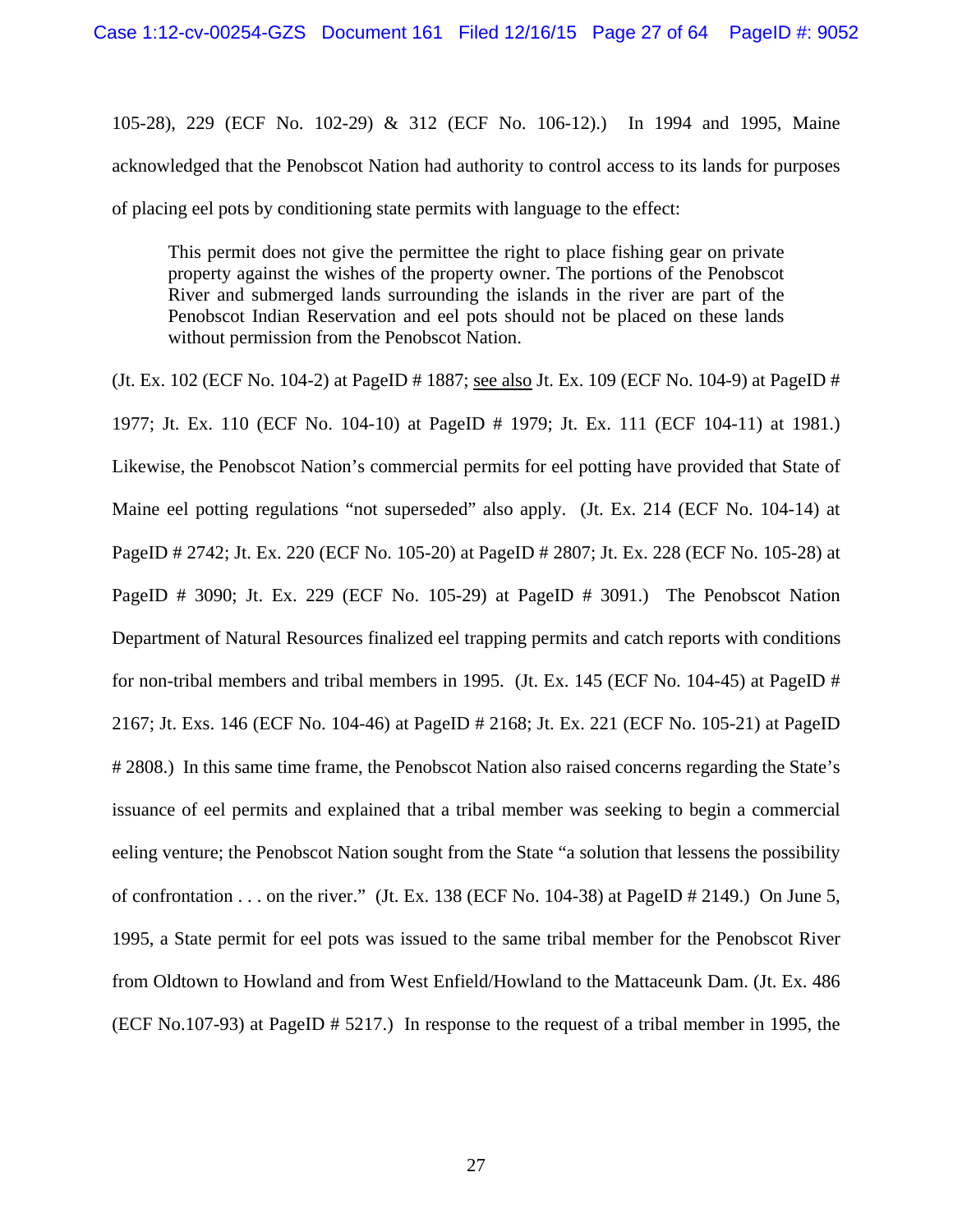State allocated an exclusive fishing zone, Milford to West Enfield, for eeling by tribal members. (Jt. Ex. 142 (ECF No. 104-42) at PageID # 2157.)

 In March 1996, DIFW sent previously permitted eel potters a memo outlining changes in eel potting regulations for the upcoming season. (Jt. Ex. 172 (ECF No. 104-72) at PageID # 2228.) The letter informed eel potters of the prohibition on taking eels less than six inches long, announced that the fee for a state-wide permit would be \$100 and enclosed a copy of the new application. (Id. at PageID # 2242-43.) The new application continued to include the language that the permit does not give the holder permit permission to place gear within the Penobscot Nation reservation, defined to include "portions of the Penobscot River and submerged lands surrounding the islands in the river." (Id. at 2244.) Similar correspondence was sent to eel weir operators with applicable changes noted, as well as to all divisions within DIFW. (Jt. Ex. 173 (ECF No. 104-73) at PageID # 2229-48.) DIFW provided the Penobscot Nation with a list of all eel potters and weir owners in October 1996. (Jt. Ex. 184 (ECF No. 104-84) at PageID # 2303-05.)

## **3. Sustenance Fishing**

In addition to commercial and recreational fishing, members of the Penobscot Nation have also caught many types of fish (including eel and Atlantic salmon) for sustenance. (B. Dana Decl. (ECF No. 124-2) ¶ 6; Phillips Decl. (ECF No. 124) ¶ 6; C. Francis Decl. (ECF No. 124-3) ¶ 5.) Despite the decrease in catch and concerns about pollution in the River, members of the Penobscot Nation have routinely engaged in sustenance fishing in the Main Stem, bank-to-bank. (See, e.g., L. Dana Decl. (ECF No. 124-1) ¶¶ 6-12 (recounting her memories of tribal members fishing the area of the Main Stem back to the 1940s); B. Dana Decl. (ECF No. 124-2) ¶¶ 5-6 & 8-9 (recounting his memories of fishing and other tribe members fishing the area of the Main Stem back to the 1960s); Phillips Decl. (ECF No. 124) ¶ 6 (explaining that the Penobscot River "was an important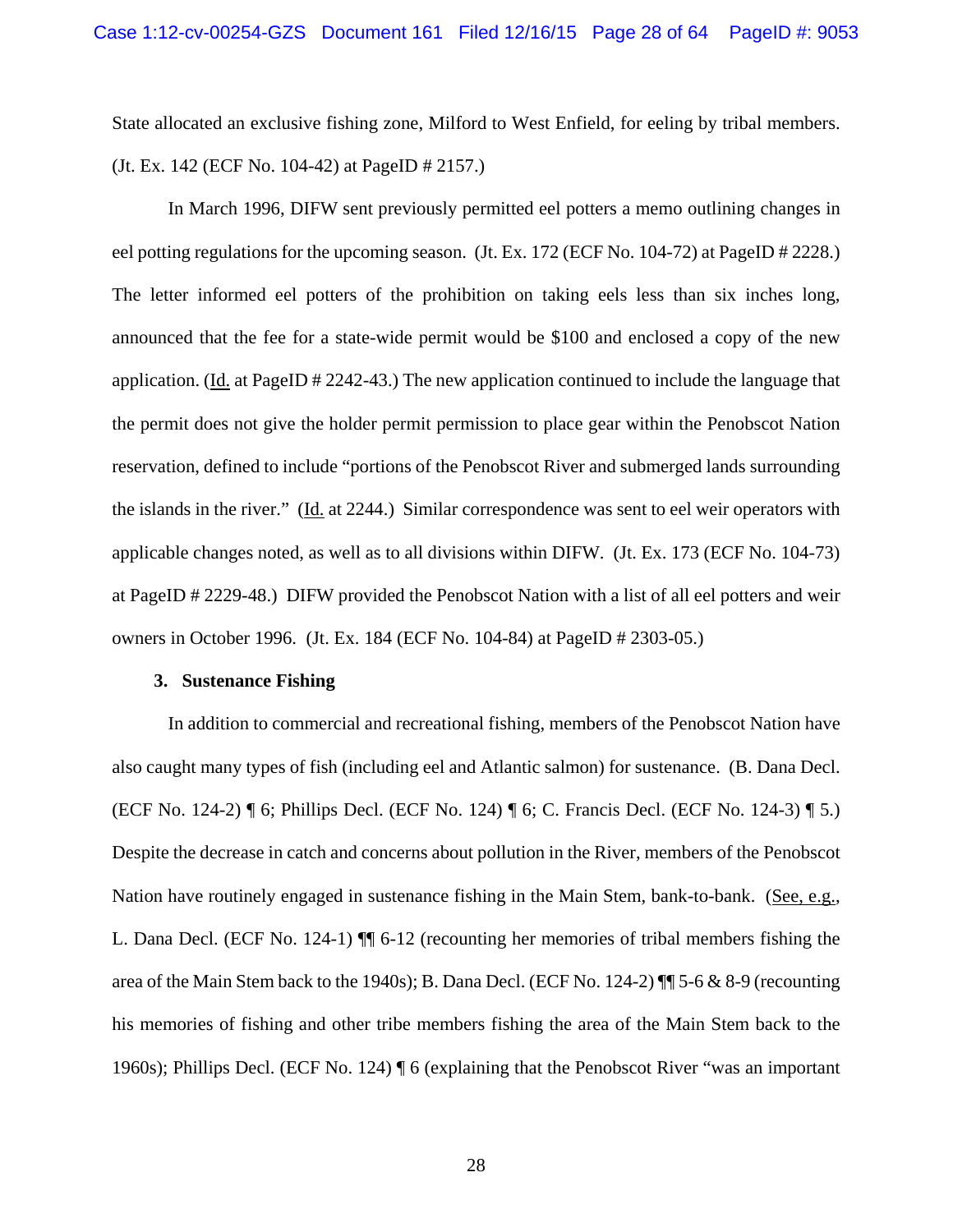source of food for my family" and that his family fished and trapped "bank to bank" while he was growing up in the 1940s-1960s); C. Francis Decl. (ECF No. 124-3) ¶ 5-11.) Families living on Indian Island relied on the Penobscot River for food. (K. Loring Decl. (ECF No. 119-12) ¶ 4.) Some tribal members engaged in such fishing without obtaining a permit from the State of Maine. (B. Dana Decl. ¶ 8; K. Loring Decl. (ECF No. 119-12) ¶ 6.) State game wardens never interfered with any sustenance fishing activities pursuant to a "longstanding, informal policy" that "remains" in effect." (Wilkinson Aff. (ECF No. 118-6) at PageID # 7054.) In fact, State game wardens were rarely seen patrolling the Main Stem by tribal members fishing and trapping in the area.<sup>26</sup> (See, e.g., Wilkinson Aff. (ECF No. 118-6) at PageID # 7054; L. Dana Decl. (ECF No. 124-1) ¶ 9; K. Loring Decl. (ECF No. 119-12) ¶5.)

## **D. The History of Regulation of the Main Stem**

# **1. Regulation by the State**

 $\overline{a}$ 

# **a. Pre-Settlement Acts**

The record reflects a long history of Penobscot Nation members and other residents looking to the State government to regulate the many activities occurring in the Penobscot River, including the Main Stem. In 1790, 117 inhabitants on the Penobscot River petitioned the Massachusetts Governor and General Court, seeking legislation to protect the fish in the Penobscot River and its branches by placing limits on fishing nets and the number of days per week that fishing was permitted. (Jt. Ex. 558 (ECF No. 108-58) at PageID # 5486-89.) Later, in response to the January

<sup>&</sup>lt;sup>26</sup> The Court notes that the State has submitted evidence that State game wardens patrol the Main Stem but "do not recall ever encountering a tribal member who claimed to be engaged in sustenance fishing." Georgia Decl. (ECF No. 118-4) ¶ 15. Nonetheless, these same game wardens certainly acknowledge seeing tribal members using the river. See id. ¶ 8, 13, 33-40; <u>see also</u> Georgia Decl. (ECF No. 148-2) ¶ 9; Priest Decl. (ECF No. 148-1) at PageID # 8782-83. Viewing the facts in the light most favorable to the Penobscot Nation, the Court can only conclude that the Maine game wardens involved have never had occasion to expressly inquire whether a tribal member was engaged in sustenance fishing, rather than commercial or recreational fishing.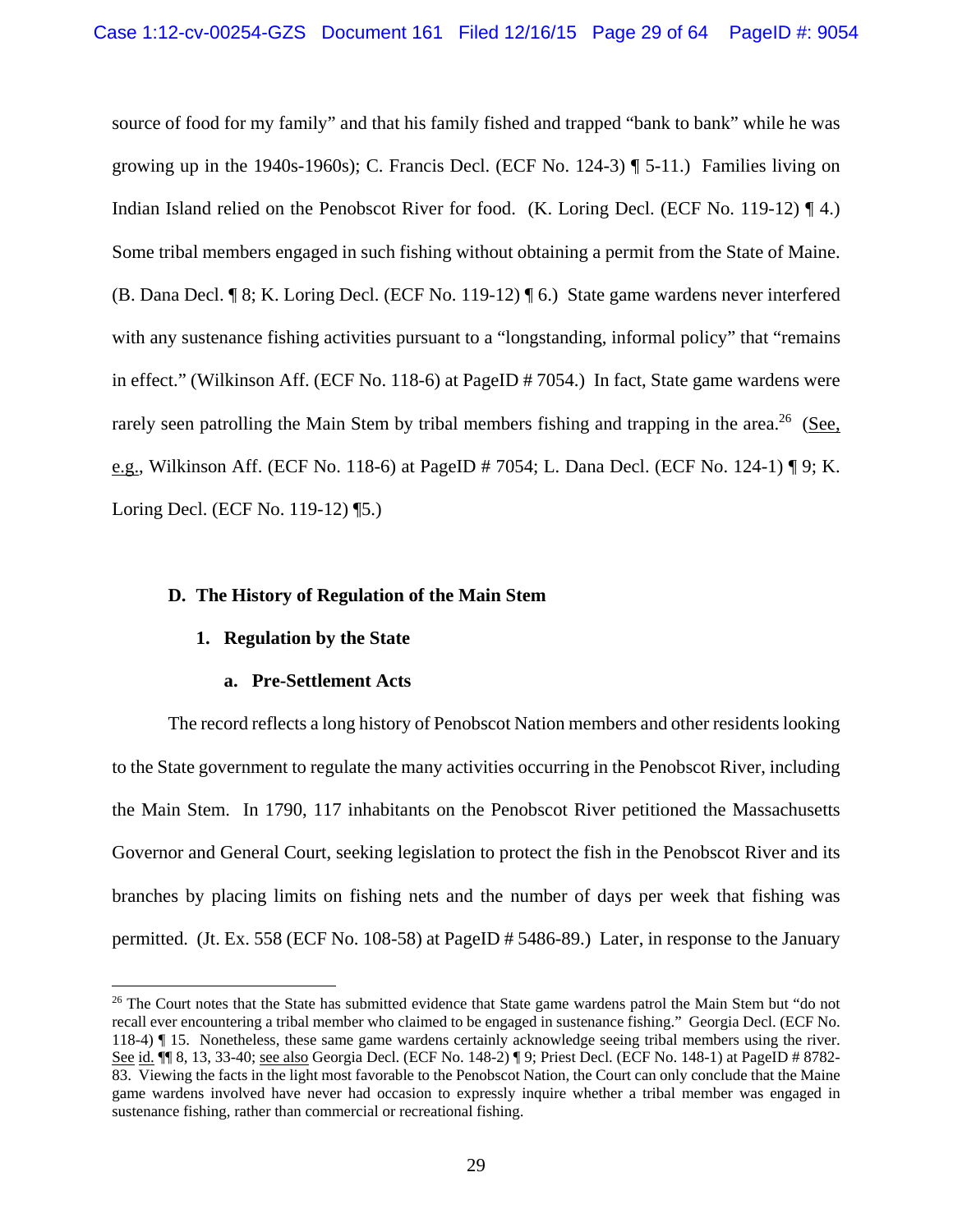1821 petition of the Chiefs of the Penobscot Indians, which had requested that the Maine Legislature restrict the weir and driftnet fisheries in the lower Penobscot River and Penobscot Bay, 176 inhabitants on the Penobscot Bay and River petitioned the Maine Legislature to complain about a variety of restrictions on their fishing, stating in part:

> Our "red brethren" have been instigated by some of their white brethren, far up the river, to make a talk about the destruction of salmon, by our expert fishermen on the big waters -- It will be found on investigation, that they have contributed their full share, to the destruction of the fish, not for their own use or consumption, but for fish merchants. When a salmon has run the gauntlet and arrived unharmed at the still waters, where the spawn is deposited, it becomes an object of solicitude; for by spearing them in these retired places, as has been the constant practice of the Indians, the destruction of a single fish is that of thousands. . . . The Indians are now reduced to a mere handful of strollers, having no regular residence and have really little or no interest in the result.

(Jt. Ex. 559 (ECF No. 108-59) at PageID # 5491-92.)

Starting in approximately 1825, the State of Maine passed legislation that authorized the construction and operation of log booms, piers, canals and dams in the Penobscot River, thereby regulating navigation on the Main Stem by non-tribal members.<sup>27</sup> (See generally, e.g., P.D. Exs. 48, 50, 55, 59, 61, 71, 90-91 & 97.)

In a petition dated January 25, 1831, two Penobscot tribal leaders petitioned the Maine

Governor and Council seeking fishing rights and redress for various grievances. The petition

stated in pertinent part:

. . . .

1

1. There is an Island, called Shad Island, & some small ones near it, which belong to the Indians, lying just below Old town Island, where there are great conveniences for our Indians to take fish in the fishing season. We wish to have the whole right, of taking fishing within six rods on the east side & four rids on the southerly & westerly sides of Shad Island, up as far as to the foot of Old town Island; & if anybody except Indians takes fish within the limits mentioned, he may be forced to pay five dollars.

<sup>&</sup>lt;sup>27</sup> When in use, booms held logs so that they covered the waters surrounding many of the islands in the Main Stem. Jt. Ex. 738 (ECF No. 110-38) at PageID #s 6450-51 & 6453.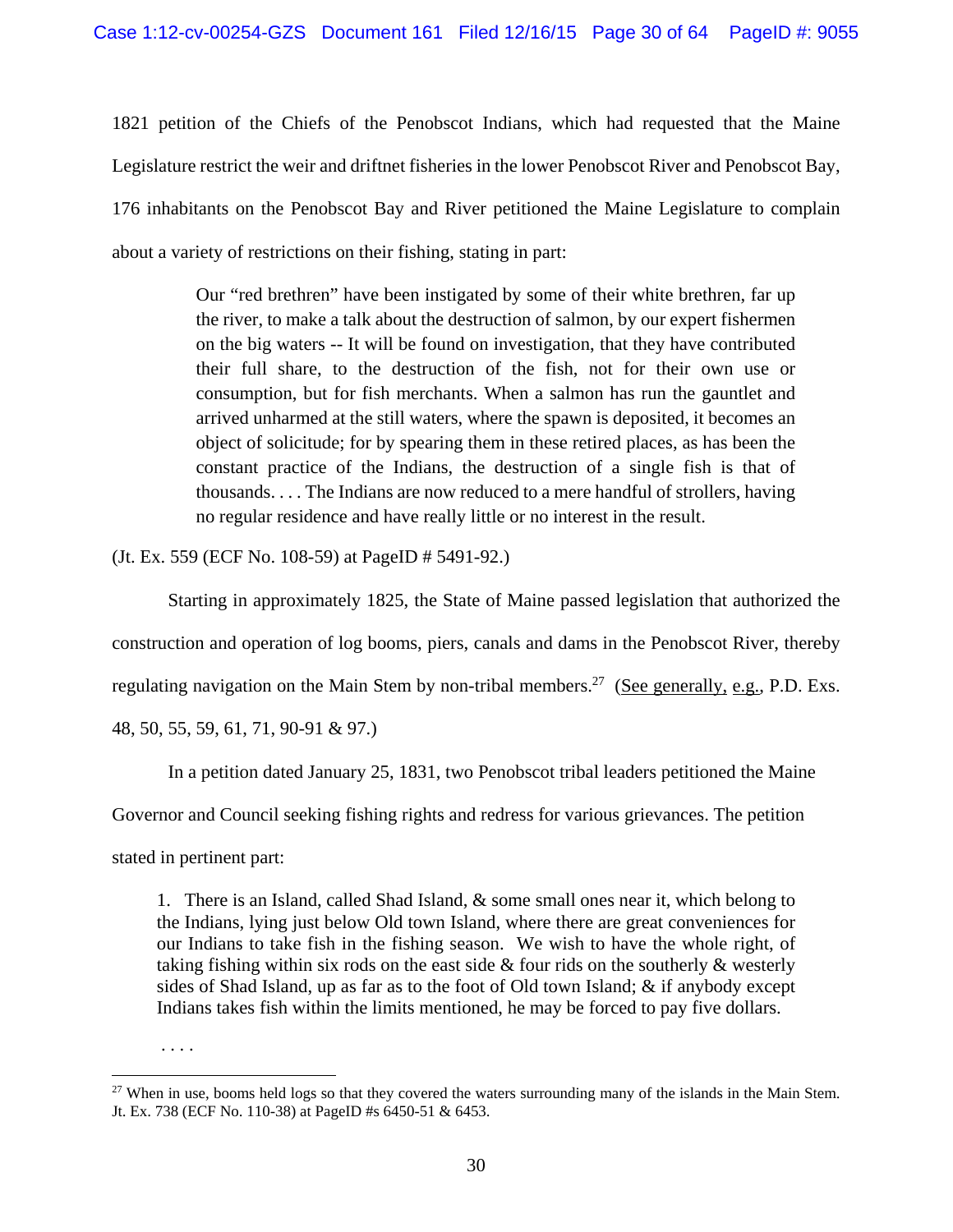5. All the Island in the Penobscot River, from Old Town upwards belong to our Tribe; . . . . Now we pray that all our Islands may be preserved and kept for the use of us, especially as far up the West Branch as opposite Moosehead Lake. Up the Piscataquis to Borad Eddy; & up the East Branchy to the head of first ponds; ....

6. Upon the border or margin of Oldtown Island & Orson Island, & among other small islands of ours among them; the white people land and fasten a great many rafts, which plagues us very much indeed. Now we pray our agent to be empowered to take for every thousand feet of boards or other lumber landed & fastened to said Islands two cents, for any log one cent, & if the rafts lay there two months there be paid half as much more; & if they lay their four months, then be paid double; all be paid at the beginning of the said periods;  $\&$  if not so paid, the Indians shall be blameless, if they set the rafts adrift.

7. The Great Boom above Sunkhays deprives us of several Islands, spoils others by soaking them & throwing the flood wood upon them; & as the owners make a great deal of money; so we pray they give up the Islands to the Indians, as our rights, or pay us twenty dollars every year.

(Jt. Ex. 548 (ECF No. 108-48) at PageID #s 5439, 5441-5442.) In response, the Committee on

Indian Affairs reported, in relevant part:

[I]t is the duty of the Indian Agent to attend to the rights of said Indians,- to see that there are no encroachments made by the whites upon the Indians Islands, their fishing and other privileges, and generally to attend to all the reasonable complaints of [said] Indians, and see that justice be done them.

(Jt. Ex. 549 (ECF No 108-49) at PageID # 5444.) The report was approved by the Governor and

the Executive Council. (Id.)

Between 1846 and 1883, the State of Maine passed multiple laws intended to generally improve and regulate navigation on the Penobscot River. (See generally P.D. Exs. 62, 68, 69, 75, 76, 78, 85 & 89.) In 1862, the State of Maine passed a law allowing the "agent of the Penobscot Tribe" to "lease the public farm on Orson Island" and also "lease the shores of the islands in the Penobscot river belonging to said tribe . . . for the purpose of booming and hitching logs." (P.D. Ex. 66.) In 1913, the State of Maine passed legislation that "authorized" the Penobscot Nation "to establish and maintain a ferry across the Penobscot river" between Old Town and Indian Island.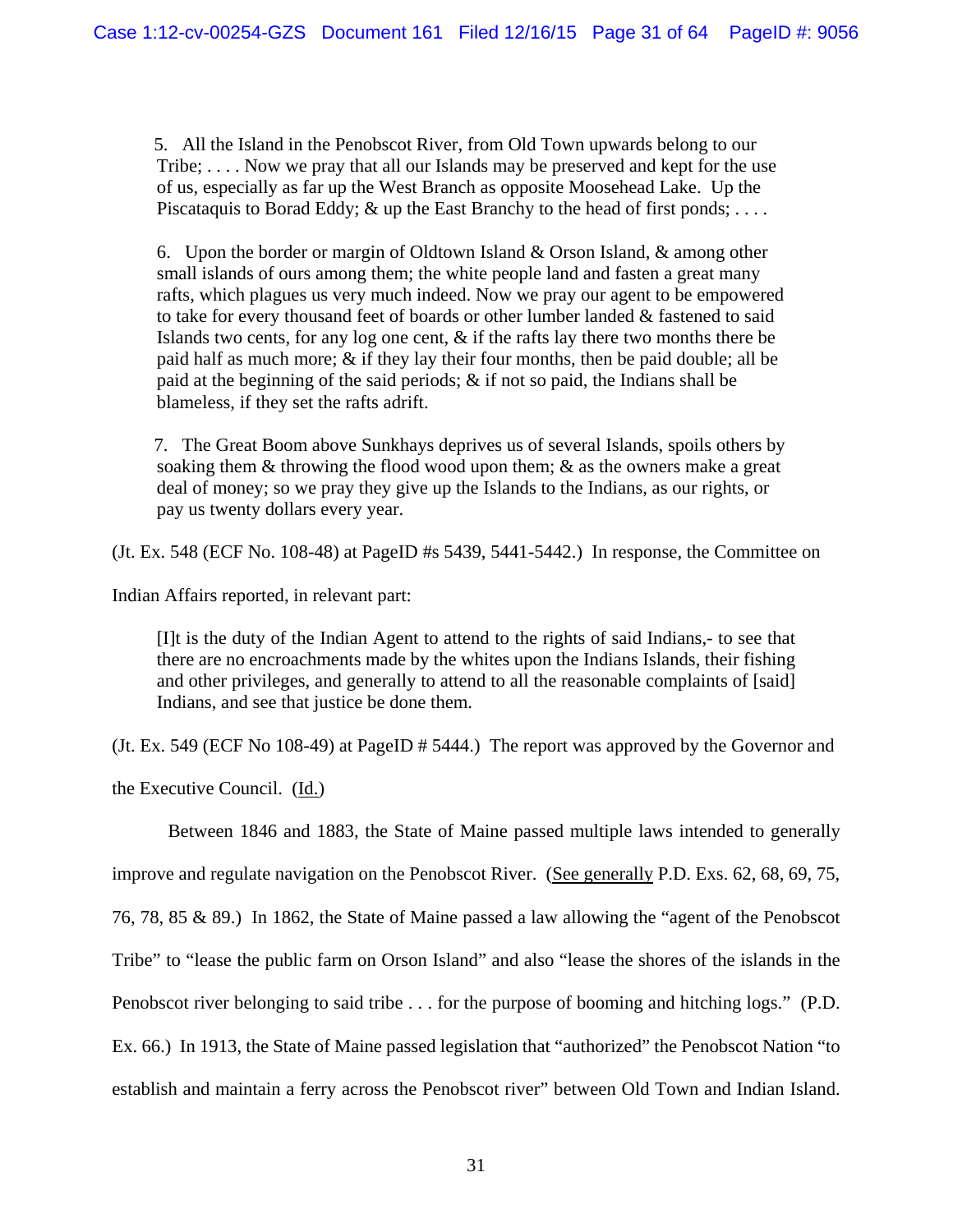(P.D. Exs. 95 & 99.) In 1949, the State of Maine enacted a law to build a single lane bridge between Old Town and Indian Island. This bridge project was paid for by the State. (P.D. Ex. 101.) From 1970 through 1980, state regulators and game wardens published Maine's Open Water Fishing Laws and sought to apply those laws on all areas of the Penobscot River, including the Main Stem.28 (P.D. Exs. 133-143.)

## **b. Post-Settlement Acts**

1

The Settlement Acts contemplated that fishing regulations for bodies of water that ran through or bordered Indian territory would be promulgated by the Maine Indian Tribal State Commission ("MITSC"). See 30 M.R.S.A. §§ 6207(3) & 6212. Until MITSC adopted regulations, MIA states that "all fishing laws and rules and regulations of the State shall remain applicable" in the waters within MITSC's contemplated jurisdiction. 30 M.R.S.A. §§ 6207(3). In 1983, the Penobscot Nation asked MITSC to study the current management policies concerning Atlantic salmon, contending that the activities of the Maine Atlantic Sea-Run Salmon Commission were adversely affecting both the stocks "on the reservation" and the opportunity of the tribe to exercise its sustenance fishing rights in River. (Jt. Ex. 62 (ECF No. 103-12) at PageID # 1557.)

Since the enactment of the Settlement Acts, Maine, through DIFW, has continued to regulate boating on Maine's inland waters, including the Main Stem. The State's boating regulations contained no special exceptions or language regarding the compliance of the Penobscot Nation or its members within the Main Stem. (See generally State Defs. Ex. 21 (ECF No. 118-20) & P.D. Exs. 145-162.) However, from the perspective of the Penobscot Nation, Maine's actual

 $^{28}$  From 1820 through 1980, the Penobscot Nation did not regulate navigation by non-tribal citizens on the Main Stem. State Defs. Ex. 8 (ECF No. 118-8) at PageID # 7082. Likewise, prior to the enactment of the 1980 Acts, the Penobscot Nation did not regulate kayaking, boating, canoeing or other forms of navigation by non-tribal members on the waters of the Main Stem. Id. Prior to the enactment of the 1980 Acts, the Penobscot Nation did not regulate sampling of the water, fish or wildlife by non-tribal members or the State of Maine on the waters, bed or banks of the Main Stem. Id.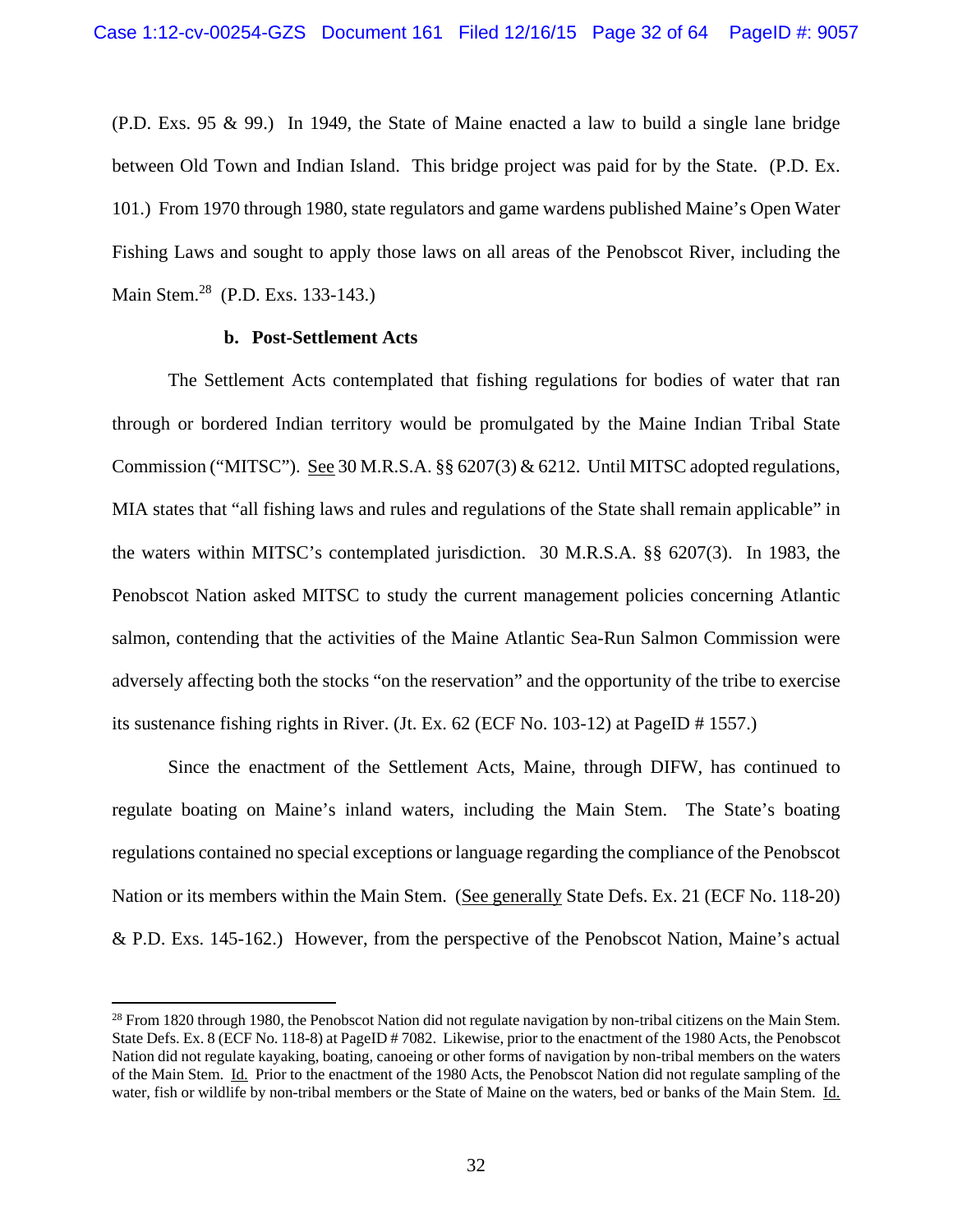enforcement actions in the Main Stem were relatively minimal. (L. Dana Decl. (ECF No. 124-1) at PageID # 7507; T. Francis Decl. (ECF No. 124-4) at PageID # 7516.) From 1981 to the present, DIFW regulations have provided tribal members with a free license to fish, hunt and trap. (P.D. Exs. 144-66 at 859, 882, 928, 954, 980, 1012, 1049, 1102, 1140-41, 1190-91, 1262, 1331, 1377, 1422, 1461, 1506, 1549, 1594, 1641, 1686, 1700, 1759, 1820.) The Maine Warden Service's policy is to "not interfere with any Penobscot Nation member who is taking fish from the Main Stem for his or her individual sustenance." (Wilkerson Aff. (ECF No. 118-6) ¶ 14.)

The DIFW Warden Service has enforced Maine fishing and boating laws against non-tribal members on the Main Stem by issuing summonses to non-tribal members for fishing, boating, and safety violations. (State Defs. Exs. 2 & 4 (ECF Nos. 118-2 & 118-5) at PageID #s 7003 & 7014.) The DIFW Hunting Regulations Summaries from 1992 to 2013 stated the following: "The Penobscot Nation also has exclusive authority to regulate hunting and trapping in the Penobscot Reservation, consisting of all islands in the Penobscot River north of, and including, Indian Island, located near Old Town, Maine." (P.D. Exs. 188-207 at 2301, 2323, 2346, 2370, 2395, 2425, 2450, 2484, 2518, 2555, 2592, 2629, 2670, 2703, 2736, 2769, 2802, 2838, 2885-86.) The Maine open water and ice fishing regulations for April 1, 2012 to March 31, 2013 included the following language: "The Penobscot Indian Reservation includes certain islands and surrounding waters in the Penobscot River above Milford Dam." (P.D. Ex. 165 at 1803.) This language was subsequently withdrawn in the succeeding year's regulatory summary.<sup>29</sup> (P.D. Ex. 166 at 1861.)

Since 1985, Penobscot Nation has repeatedly applied for and received Maine-issued water quality certifications for the Penobscot Nation-owned wastewater treatment facility at Indian

 $29$  DIFW considers the language to have been a mistake and removed it the following year in the open water and ice fishing regulations effective from April 1, 2013, to December 31, 2013. See A. Erskine Aff. (ECF No. 118-3) at PageID # 7011; P.D. Exs. 166 at 1861.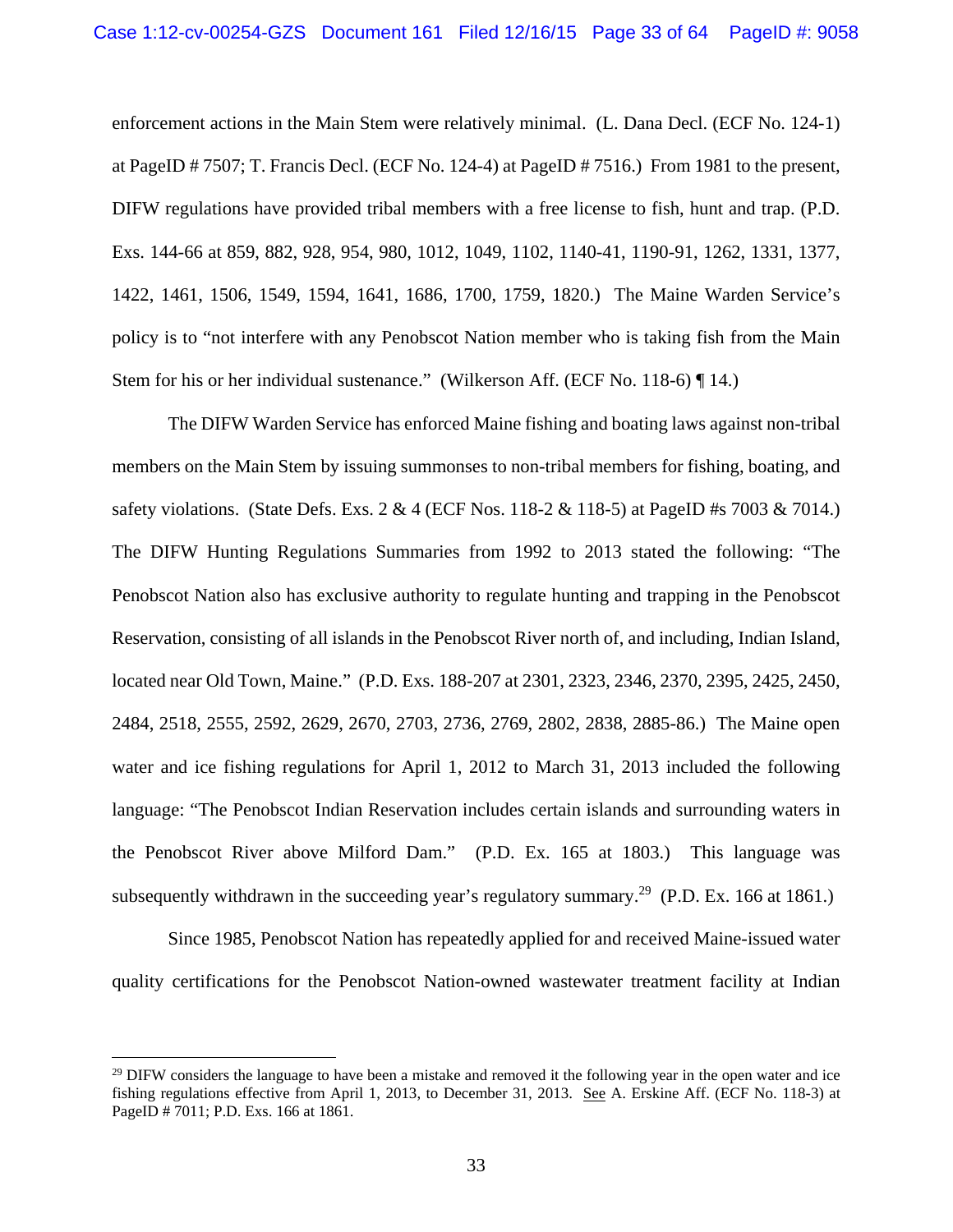Island that discharges into the Main Stem. (Jt. Exs. 523-25 & 527-28 (ECF Nos. 108-23-108-25 & 108-27-108-28).)

In 1991, the Maine Legislature enacted a law to allow the Penobscot Nation's Department of Natural Resources to engage in fish sampling using gill nets on "any waters within, flowing through or adjacent to the Penobscot Indian Nation territory . . . ." (P.D. Ex. 118 at 538 (P.L. 1991, ch. 357) (codified at 12 M.R.S.A. § 12763(2) (2005).). The State thereby gave tribal biologists the same access to gill nets that DIFW already had. This legislation had the support of the Penobscot Nation and unanimous support of MITSC. (P.D. Ex. 117 at 527-30.) In MITSC's statement in support of the legislation, the Commission explained in relevant part:

Under the Maine Indian Claims Settlement Act (30 M.R.S.A. § 6207), the Commission has exclusive authority to promulgate fishing regulations on certain bodies of water:

- Any pond (other than those wholly within Indian territory and less than 10 acres in surface area), 50% or more of which the linear shore of which is within Indian territory;
- Any section of a river or stream, both sides of which are within Indian territory; and
- Any section of a river or stream, one side of which is within Indian territory for a continuous length of ½ a mile or more.

To date, the Commission has not exercised this authority, because the Tribes and the State Department of Inland Fisheries and Wildlife both felt that state law and regulation have been sufficient. The Settlement Act provides that all state laws and regulations remain applicable until the Commission adopts its own regulations. There is now a growing interest on the part of the Tribes to have the Commission promulgate regulations. Thus, in the coming months the Commission expects to work closely with both the Tribes and the Department of Inland Fisheries and Wildlife, as it exercises its authority for the first time.

(P.D. Ex. 117 at 527-28.)

In a letter dated November 15, 1996, from DIFW Commissioner Ray Owen to Representative Ray Biscula, Commissioner Owen listed out various actions that he suggested could lead to a better coordination and exchange of information between his Department and tribal officials. (Jt. Ex. 627 (ECF No. 109-27) at PageID # 5815-16.) Included in this list was the "annual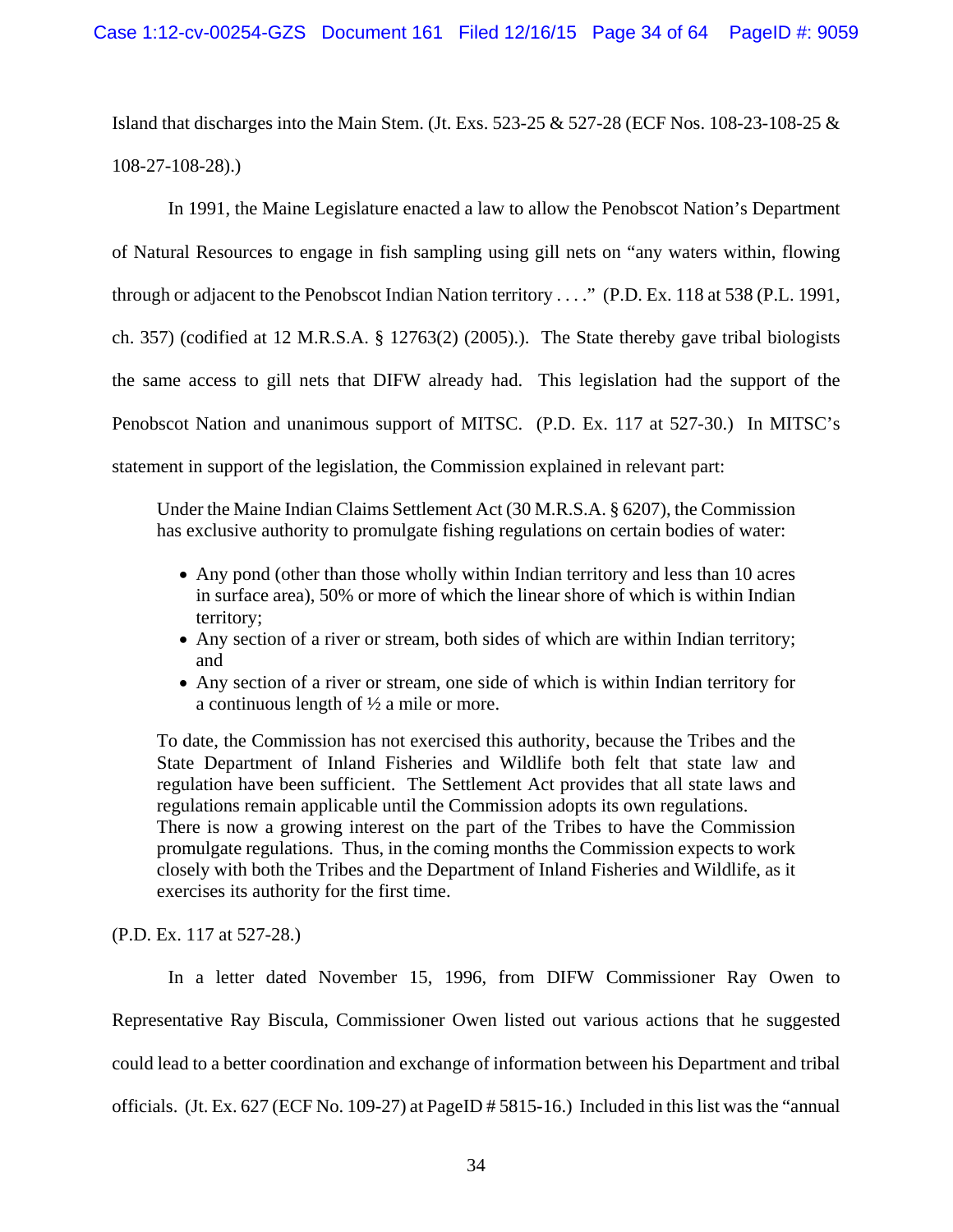issuances of a scientific collection permit to the Penobscot Nation." (Id.) The record includes a copy of one such permit issued to Penobscot Nation in 2003. (Jt. Ex. 628 (ECF No. 109-28).) This permit designated the location where authorized activity may be conducted as "Penobscot Indian Territories" and "Streams/Rivers of the Penobscot drainage," authorized the collection of fish from the inland waters for scientific purposes, and expired on December 31, 2003. (Id. at PageID # 5817.) The record also includes a similar application for a permit from Penobscot Nation, dated June 3, 2007. (Jt. Ex. 629 (ECF No. 109-29) at PageID # 5818.) DIFW then issued a permit listing the same locations that were listed in the earlier 2003 permit.<sup>30</sup> (Jt. Ex. 630 (ECF) No. 109-30) at PageID # 5819.)

#### **2. Regulation by FERC**

<u>.</u>

Between 1796 and 1980, several dams were constructed on submerged lands within and adjacent to the Main Stem. Neither Penobscot Nation nor the United States acting on the Penobscot Nation's behalf granted a lease or any other interest in the submerged lands upon which any of the aforementioned dams were constructed. See generally *Bangor Hydro-Electric Co. (West Enfield Dam)*, 43 F.P.C. 132, 132 (1970) (noting that the West Enfield Dam was constructed in 1894); *Bangor Hydro-Electric Co. (Milford Dam)*, 42 F.P.C. 1302, 1302 (1969) (noting that the Milford Dam was built in 1905 to 1906); *Great Northern Paper Co.(Mattaceunk Dam)*, 37 F.P.C. 75, 75 (1967) (noting the construction of the Matteceunk Dam in the Main Stem was begun in 1937); *Penobscot Chemical Fibre Co. (Great Works Dam)*, 30 F.P.C. 1465, 1465 (1963) (noting that portions of the Great Works Dam, formerly in the Penobscot River at Old Town, were in

<sup>&</sup>lt;sup>30</sup> The record also indicated that DIFW issued a Scientific Collectors Permit to the U.S. Fish & Wildlife Service on June 8, 2009, to collect bass from the Penobscot River in an area within the Main Stem. See Jt. Ex. 702 (ECF No 110-2).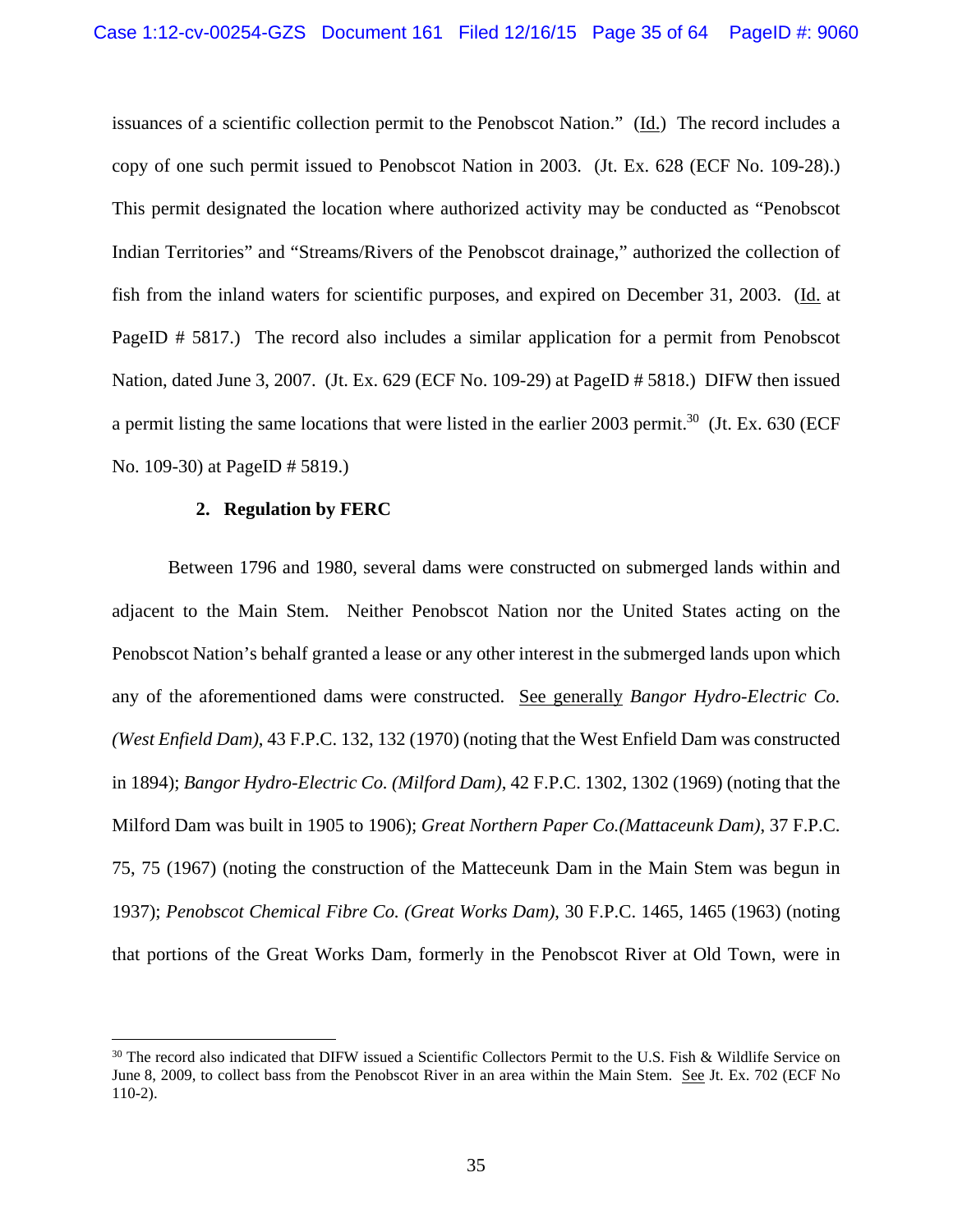existence prior to 1861). Because of the presence of hydroelectric dams on the Penobscot River, the Federal Energy Regulatory Commission ("FERC"), an independent federal agency, has had multiple occasions to conduct proceedings regarding licensed dams on the Penobscot River since the passage of the Settlement Acts. The Joint Stipulated Record contains FERC submissions by various state, tribal, and federal entities and at least one FERC decision. (See, e.g., Jt. Exs. 161, 179, 196-198, 200, 204, 207, 208, 210, 240, 471, 617, 618, 642-43, 655, 720 &728.)

As documented in FERC proceedings, the Penobscot Nation became more involved in hydroelectric relicensing based on its own interpretation of the rights it had secured under the Settlement Acts. (See, e.g., Jt. Ex. 74 (ECF No. 103-24) at PageID # 1629; Jt. Ex. 68 (ECF No. 103-18) at PageID # 1572-88.) In fact, by 1988, the definition of the Penobscot Indian Reservation in MIA was amended to account for some substitute lands the Penobscot Nation obtained as compensation for lands inundated by the West Enfield dam. See P.L. 1987, ch. 712, § 1 (effective Aug. 4, 1988); see also Bangor Hydro-Electric Co. (West Enfield Dam), 27 F.E.R.C. 61467 (1984) (copy provided as Jt. Ex. 655 (ECF No. 109-55)). The Penobscot Nation also received acknowledgment of its "critical interests in protecting the conservation of fishery resources on the Penobscot River" as part of a 1986 agreement with Bangor Hydro regarding the "West Enfield Associates" joint venture. (Jt. Ex. 68 (ECF No. 103-18) at PageID # 1578.)

Penobscot Nation also played a key role in negotiating and managing Bangor Hydro's salmon fry stocking mitigation, which began as a result of FERC's 1984 relicensing of the West Enfield Hydropower Project and multiple amendments thereto. (See generally Jt. Ex. 68 (ECF No. 103-18), Jt. Ex. 175 (ECF No. 104-76), Jt. Ex. 178 (ECF No. 104-78) & Jt. Ex. 248 (ECF No. 105- 48).) In 1989, the Penobscot Nation demanded in-basin stocking of Atlantic salmon fry in the Penobscot River, which was approved by FERC. (See Jt. Ex. 248 (ECF No. 105-48) at PageID #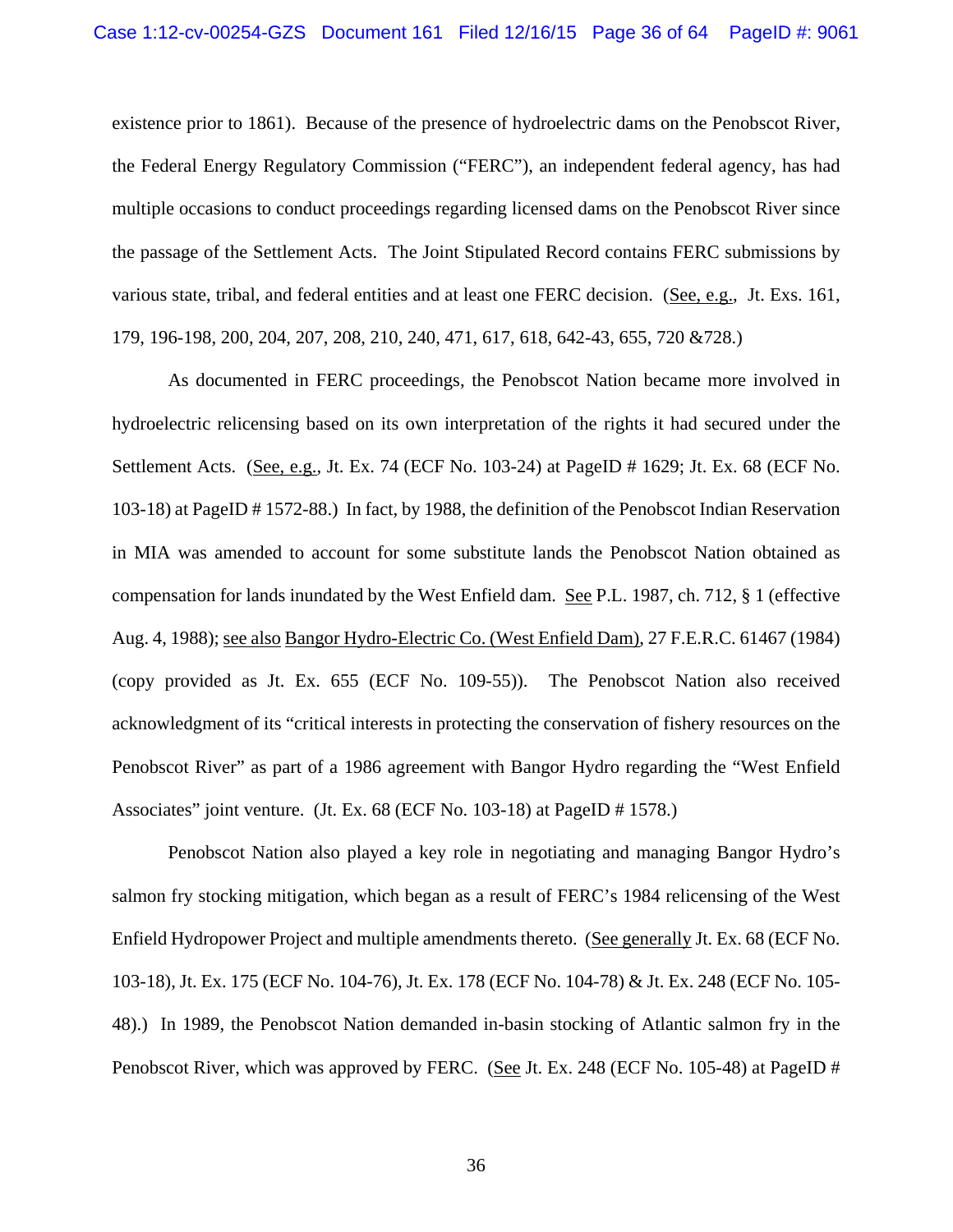3296-3306.) The Bangor Hydro Company again consulted with the Penobscot Nation, as well as State agencies and the U.S. Fish and Wildlife Service, when it sought to revise its plans for stocking Atlantic salmon fry in the Penobscot River in 1994-95. (See P.D. Ex. 237 at 2370.) Working alongside state and federal agencies, the record demonstrates that Penobscot Nation played an important role in managing the West Enfield Fisheries Fund through 2005 in an effort to restore anadromous fish to the Penobscot River.

With respect to the state and federal government, the FERC documents provided to the Court reflect evolving positions on the boundaries and fishing rights of the Penobscot Nation in the River. For example, the DOI first publicly expressed its opinion that the Penobscot Indian Reservation included the bed or waters of the Main Stem in a 1995 letter to FERC. (See Jt. Ex. 642 (ECF No. 109-42) at PageID # 5863-5864.) By comparison, in 1993, when the DOI had occasion to analyze the status of islands located in the West Branch of the Penobscot River in connection with the relicensing of hydropower dams, the DOI explained that the Settlement Act had "extinguished all aboriginal claims to any lands or natural resources transferred from, by or on behalf of the Penobscot Nation. 25 U.S.C. § 1723. Included within this definition of transfer are any lands or natural resources over which the tribe lost dominion or control. 25 U.S.C. §  $1722(n)$ ." (Jt. Ex. 721 (ECF No. 110-21) at PageID # 6309.) Similarly, in 1994, the Penobscot Nation received a letter from the DOI regarding whether the Secretary of the Interior had authority to condition licenses FERC was issuing to two dams located in the west branch of the Penobscot River. In that letter, dated March 3, 1994, the DOI indicated that the dams in the west branch of the Penobscot River were not located within the Penobscot Indian Reservation. In reaching that conclusion, the letter explains,

Congress in 1980 intended to confirm to the Nation the reservation that it understood then existed. In fashioning the 1980 legislation, the State of Maine and Congress recognized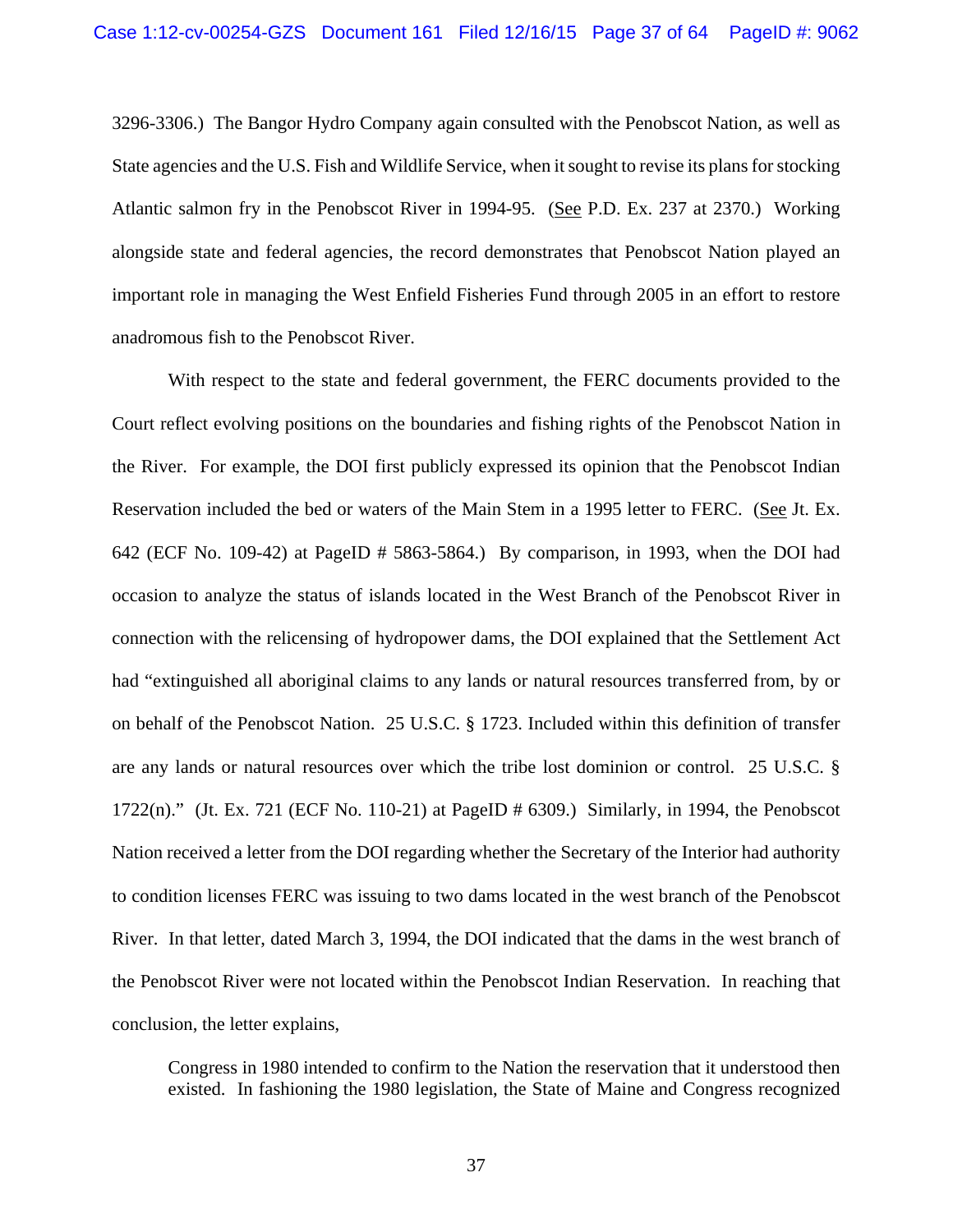Penobscot ownership and control of islands in the main stem of the river, beginning at Indian Island and continuing north to the fork of the branches . . . . The recognition provided the basis for Congress' confirmation of islands to the Nation as its reservation. 25 U.S.C. § 1722(i); 30 M.R.S.A. § 6203(8). The background and history of this legislation, as well as its broad definition of transfer . . . , in my view, demonstrate that Congress considered islands located beyond the main stem to have been transferred, and the settlement legislation extinguished tribal claims to those transferred islands.

(Jt. Ex. 621 (ECF No. 109-21) at PageID # 5759.)

 In 1995, the DOI again had an opportunity to address the boundaries of the Penobscot Indian Reservation in the context of its response to a pending FERC application by Great Northern Paper, Inc., which sought to license dams in the Lower Penobscot River. In its December 13, 1995 letter, the DOI asserted that the Penobscot Nation retained fishing rights and other riparian rights in the Main Stem. (Jt. Ex. 642 (ECF No. 109-42) at PageID # 5862-64.) In this same proceeding, the State of Maine expressed the following position:

[T]he State believes that members of the Penobscot Indian Nation have a right to take fish for individual sustenance pursuant to the provisions of the Maine Implementing Act from that portion of the Penobscot River which falls within the boundaries of the Penobscot Indian Reservation. To the extent it has been argued that the Penobscots have no sustenance fishing rights in the Penobscot River, we disagree.

(Jt. Ex. 179 (ECF No. 104-79) at PageID # 2286.)

 $\overline{a}$ 

In a November 10, 1997 DOI letter to FERC responding to a State submission, the DOI acknowledged agreement between the State of Maine and the United States that the Penobscot Nation's sustenance fishing right was properly exercised in portions of the Penobscot River, although the DOI and Maine then disputed the scope of riparian rights afforded by Maine common law to riparian owners. (Jt. Ex. 204 (ECF No. 105-4) at PageID # 2596-2608.)<sup>31</sup>

<sup>&</sup>lt;sup>31</sup> In this same FERC proceeding, the Penobscot Nation also made a written submission asserting that the Great Northern project in fact "occup[ied] lands of the Penobscot Indian Nation." See Jt. Ex. 110-20 (ECF No 110-20) at PageID # 6243.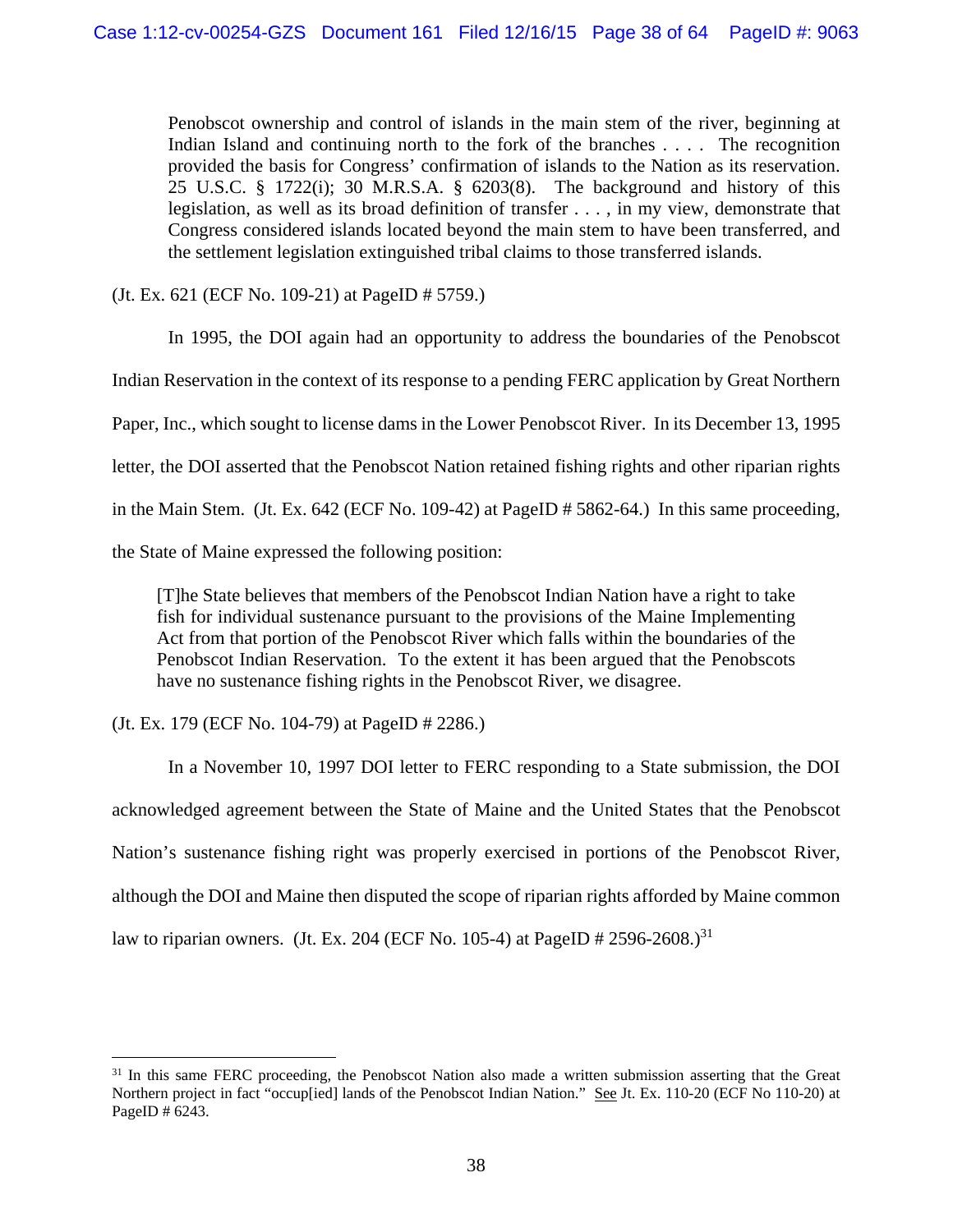Ultimately, in 1998, FERC concluded that the Penobscot Indian Reservation was not a "reservation of the United States," a status that would have triggered special consideration under the Federal Power Act. Bangor Hydro-Electric Co. (Milford Dam), 83 F.E.R.C. 61037, 61078, 61082-090 (1998) (copy provided as Jt. Ex. 208 (ECF No. 105-8)). Given this conclusion, FERC did not endeavor to resolve the issues regarding whether the Penobscot Indian Reservation encompassed some or all of the Main Stem waters.

#### **3. Regulation by the EPA**

Beginning in the mid-1990s, the Penobscot Nation began lobbying the Environmental Protection Agency (the "EPA") for the establishment of water quality standards, particularly with respect to dioxin, that would protect the tribe's asserted right to sustenance fish in the Main Stem. (See Jt. Ex. 170 (ECF No. 104-70) at PageID # 2224.) This lobbying effort was in connection with the reissuance of a NPDES permit to Lincoln Pulp and Paper. (See, e.g., Jt. Ex. 175 (ECF) No. 104-75) at PageID # 2254-55.) In the EPA's response to public comments, the EPA acknowledged that the Penobscot Nation was seeking "stringent dioxin limits" so that tribal members could "consume fish from the River without fear, consistent with the Nation's fishing rights." (Jt. Ex. 194 (ECF No. 104-94) at PageID # 2326.) In the context of a subsequent appeal of the EPA's NPDES permit to Lincoln Pulp and Paper, by letter dated June 3, 1997, the State of Maine, through its Attorney General, wrote to the EPA, asserting that the EPA had no federal trust obligation to account for the interest of the Penobscot Nation in the Penobscot River, that the Tribe's sustenance fishing right under the Settlement Acts did "not guarantee a particular quality or quantity of fish," and that, pursuant to the 1796 and 1818 Treaties, the Penobscot Nation retained "no reservation of the River or any of its resources." (Jt. Ex. 201 (ECF No. 105-1) at 2564-78.) In the same proceeding, the DOI twice wrote the EPA to clarify its view that the Penobscot Nation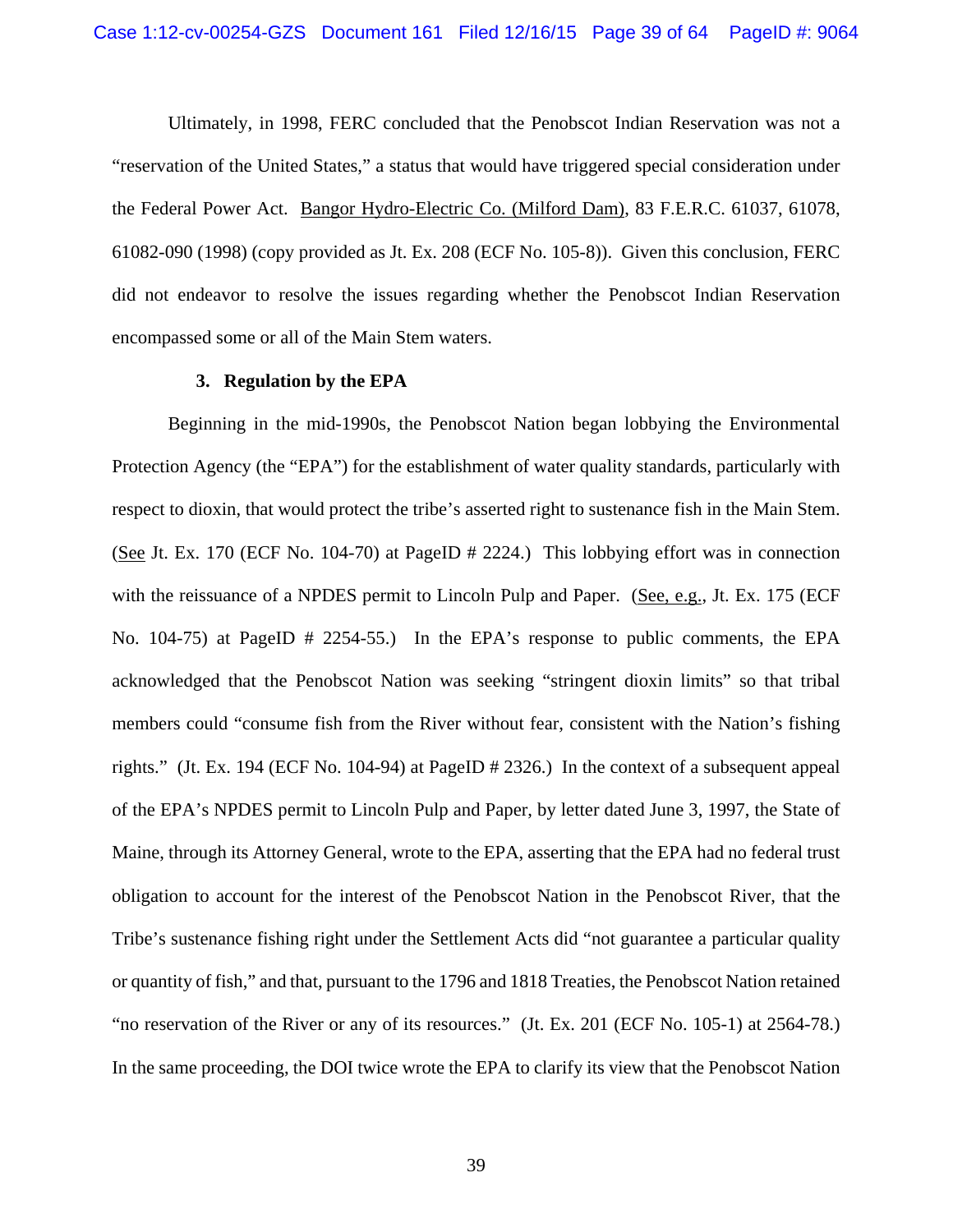retained sustenance fishing rights that were properly exercised in portions of the Main Stem. (See Jt. Ex. 203 (ECF No. 105-3) at PageID # 2591-94; Jt. Ex. 205 (ECF No. 105-5) at PageID # 2609- 10.)

## **E. The Jurisdiction and Operation of the Penobscot Tribal Courts**

Prior to 1979, the Penobscot Tribal Court did not exist. (Jt. Ex. 18 (ECF No. 102-18) at PageID # 1305.) However, the Settlement Acts contemplated that certain violations of state law or tribal regulations would be handled by tribal courts.

In a memo to State and local law enforcement, dated January 29, 1981, then-Maine Attorney General James Tierney offered guidance on law enforcement on tribal lands under the Settlement Acts. In that memo, the Penobscot Indian Reservation was generally described as "Indian Island and all the islands in the Penobscot River north of Indian Island." (Jt. Ex. 696 (ECF No 109-96) at PageID # 6045-46.) The memo went on to explain that additional lands acquired, as contemplated by MICSA, would become part of Indian Territory. The memo also explained that tribal courts would have certain exclusive jurisdiction but that such jurisdiction would depend on "(1) the nature of the subject matter, (2) the tribal membership of the parties, and (3) the place where the violation, crime or dispute occurred." ( $\underline{Id}$  at PageID # 6047.) In summary, the memo explained that the following would be "enforced only by Tribal police" and "prosecuted only in Tribal Courts":

- (1) Commission of Class E crimes on the Reservations by Tribal members against Tribal members or the property of Tribal members;
- (2) Commission of juvenile crimes which, if committed by an adult would constitute a Class E crime, on the Reservation by juvenile Tribal members against Tribal members or the property of Tribal members;
- (3) Commission of juvenile crimes in 15 M.R.S.A. § 2103(1)(B) thru (D) by juvenile Tribal members occurring on the Reservation of the Tribe; and
- (4) Violation of Tribal Ordinances by Tribal Members within Indian Territories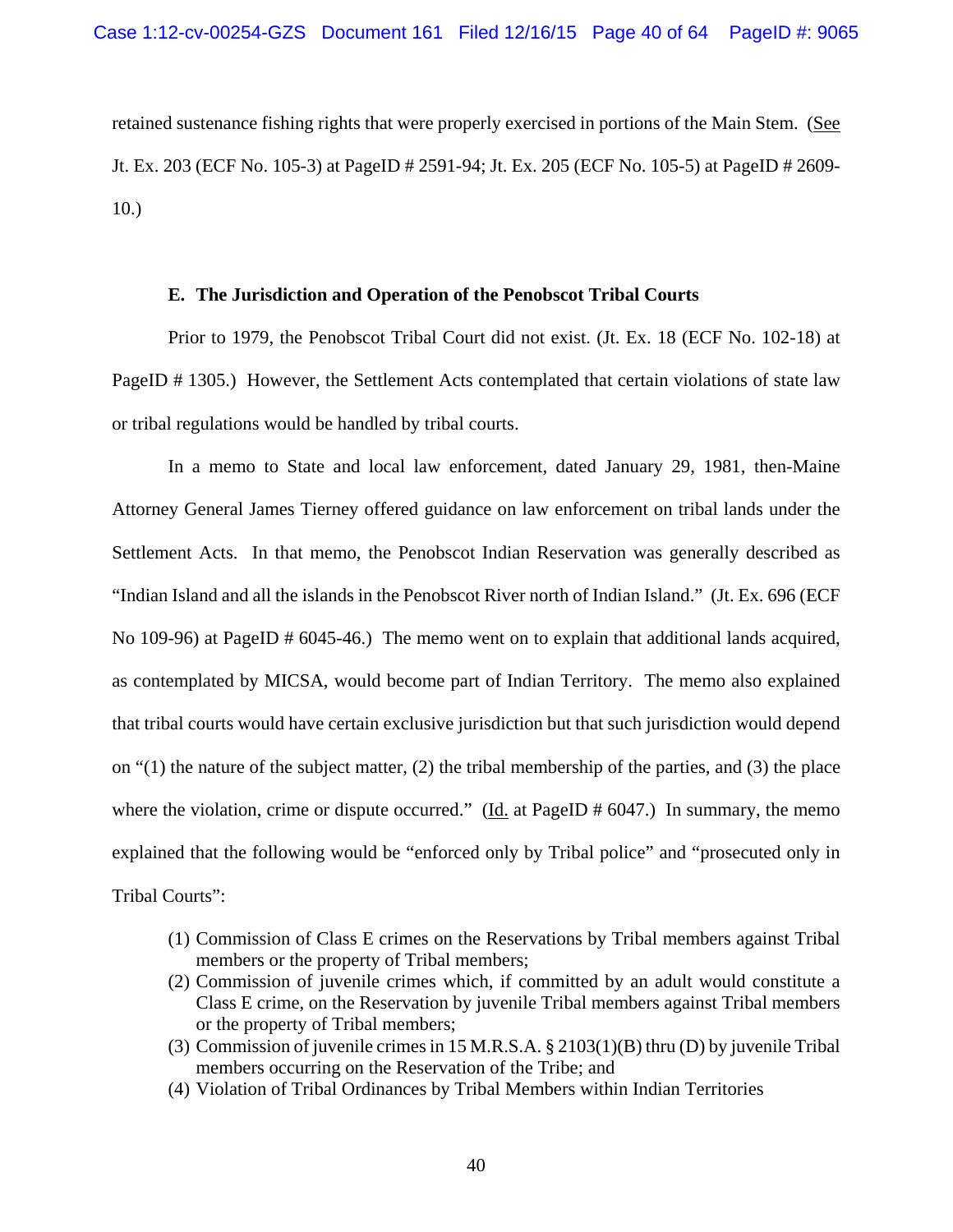(Id. at PageID # 6050.) By comparison, the memo explained that '[v]iolations of Tribal Ordinances by non-Tribal members within Indian Territories may be enforced only by Tribal police and prosecuted only by State Courts." (Id.) Likewise, "[a]ll other violations of any State laws or regulations occurring on the Reservations may be enforced by either State, county or Tribal law enforcement officers" but prosecution of these violations would be "only in State Courts." (Id.) Similarly, correspondence from Andrew Mead, Chief Justice of the Penobscot Tribal Court, dated December 4, 1981, acknowledged that under the Settlement Acts, "the Tribal Court has complete jurisdiction over . . . all Class E offenses. . . . [E]verything above Class E automatically goes to the State Court having jurisdiction."<sup>32</sup> (Jt. Ex. 613 (ECF No. 109-13) at PageID # 5744.)

 The summary judgment record includes materials related to a number of individual cases that have had some connection to the Penobscot Nation Tribal Court or law enforcement by Penobscot Nation Game Wardens. The Court briefly summarizes below each of the cases contained in the record as each serves as an example of the activities and enforcement actions involving the Penobscot Nation and the Main Stem.<sup>33</sup>

<sup>&</sup>lt;sup>32</sup> In 1982, Tureen, acting as an attorney for the Penobscot Nation, did request that the Attorney General consider supporting legislation that would expand the jurisdiction of triable courts to Class D offenses. Jt. Ex. 614 (ECF No. 109-14) at PageID # 5745.

<sup>33</sup> The record also includes a single child support case that was handled by the Penobscot Tribal Court. In *Montgomery v. Montgomery (*Penobscot Nation Tribal Court Docket No. 2-27-08-Civ-014), the Penobscot Nation Tribal Court ruled on a child support claim by a Penobscot Nation tribal member against a non-tribal citizen who was not living on the Penobscot Indian Reservation and had never lived on the Penobscot Indian Reservation. Willis Aff. Exs. A (ECF No. 126-1) & B (ECF No. 126-2). In issuing its ruling, dated July 14, 2010, the Penobscot Nation Tribal Court acknowledged that it did "not have exclusive jurisdiction over [the child support] matter under the Land Claims Settlement Act" but found it had concurrent jurisdiction to enforce Maine's state laws regarding child support. Willis Aff. Ex. B (ECF No 126-2) at Page ID # 7544-47. The Court considers this case to have no relevance to the issues that this Court must resolve.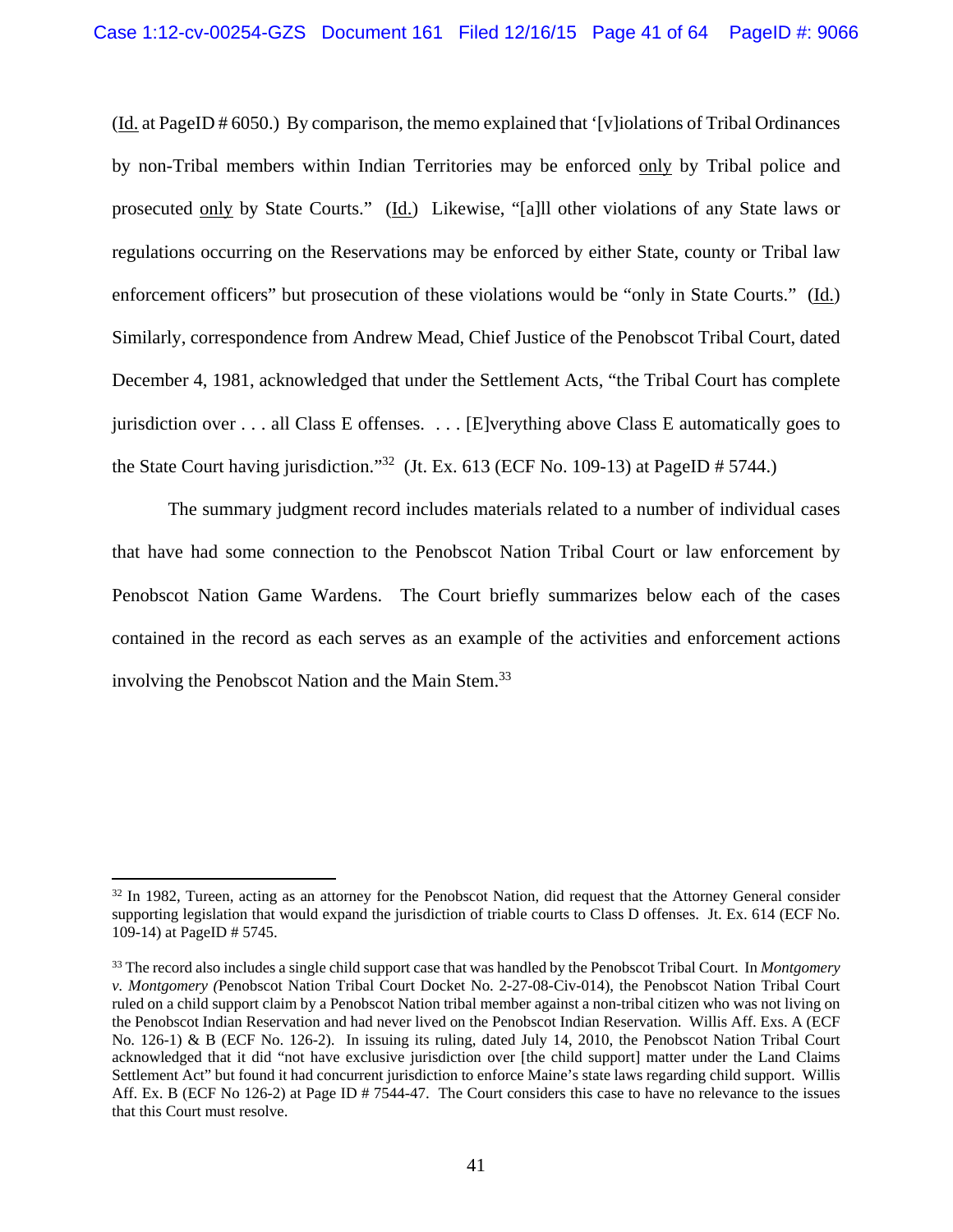# **1.** *Penobscot Nation v. Kirk Fields* **(Penobscot Nation Tribal Court Criminal Action Docket Nos. 90-36 and 90-37)**

In this 1990 case, the Penobscot Nation Tribal Court adjudicated a criminal case involving a tribal member, who was recorded employing a motor boat to chase down the deer and then shooting said deer in the Penobscot River with bow and arrow. (Jt. Ex. 86 (ECF No. 103-36) at PageID # 1698; Jt. Ex. 88 (ECF No. 103-38) at PageID # 1701; Jt. Ex. 93 (ECF No. 103-43) at PageID #s 1708-09.) The incident took place in the River between the mainland town of Greenbush and Jackson Island and was reported to state game wardens. (Jt. Ex. 85 (ECF No. 103- 35) at PageID # 1697; Loring Decl. (ECF No. 119-12) ¶ 12; see also Jt. Ex. 302, ECF No. 106-2 at PageID # 3939 (map of Penobscot River showing Jackson Island).) The state game warden who initially took the report of Kirk's illegal deer hunting, contacted tribal game wardens. (Jt. Ex. 85 (ECF No. 103-35) at PageID # 1697; Jt. Ex. 87 (ECF No. 103-37) at PageID # 1699.) After an initial joint investigation, the state turned jurisdiction over to Penobscot Nation wardens for prosecution in the Tribal Court. (Jt. Ex. 85 (ECF No. 103-35) at PageID # 1697; Jt. Ex. 87 (ECF No. 103-37/119-16) at Page ID # 1699; Loring Decl. (ECF No. 119-12) ¶ 12 & Exs. B-D.)

# **2.** *Penobscot Nation v. David Daigle* **(Penobscot Nation Tribal Court Criminal Action Docket No. 95-143 & 144)**

 On June 11, 1994, David Daigle was charged with two violations of Maine state law, namely, Operating a Watercraft While Under the Influence (12 M.R.S.A. § 7801-9) and Failure to Comply with Duty to Submit (12 M.R.S.A. § 7801-9A). Charges were brought in Penobscot Tribal Court. The parties stipulated that the offenses charged occurred "within the area from the shore to the thread of the Penobscot River in an area between two islands in the Penobscot River, both of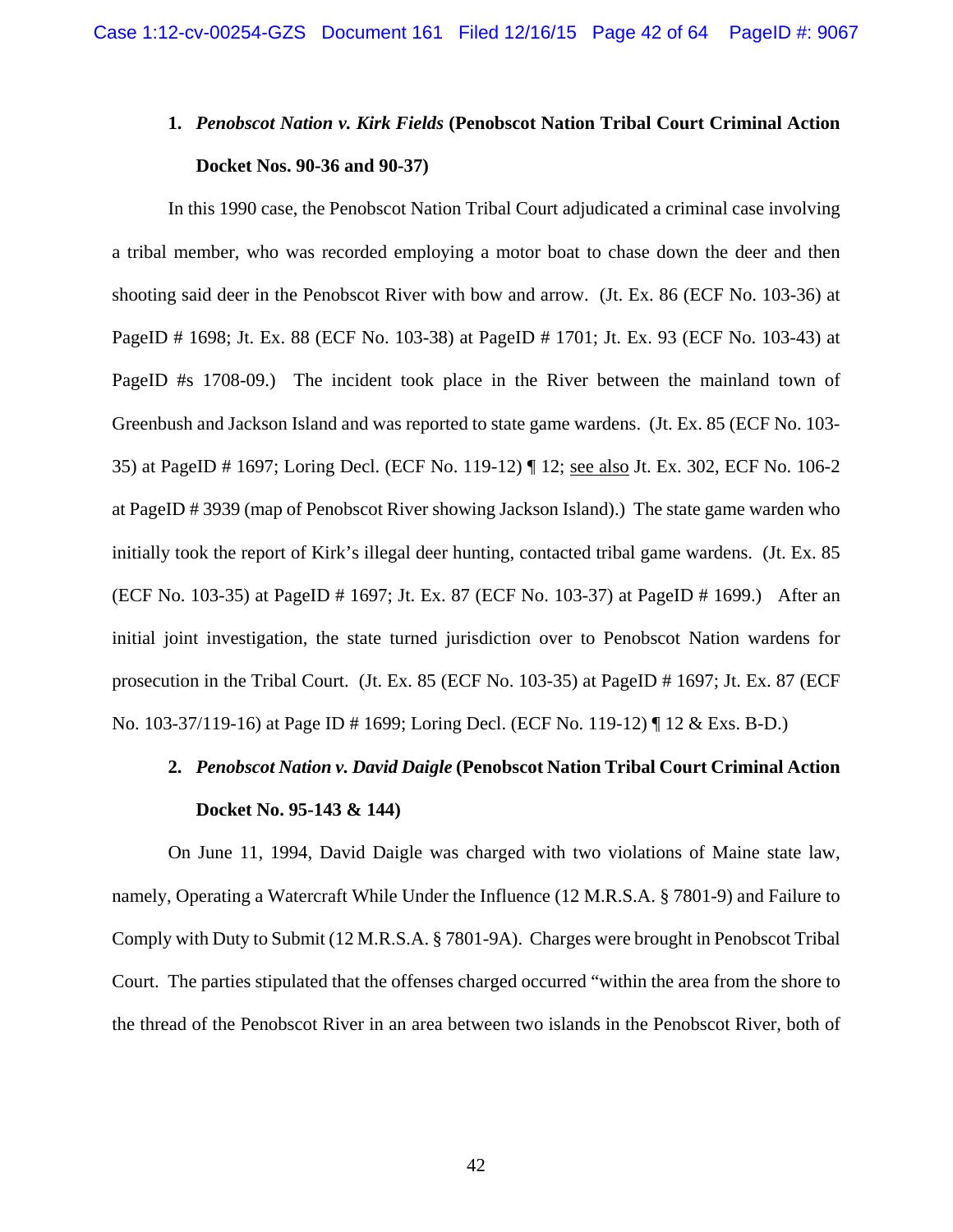which are within the area defined as the 'Penobscot Indian Reservation'." (Jt. Ex. 159 at PageID # 2192.)

Daigle sought dismissal of the charges arguing that the Tribal Court lacked jurisdiction over an offense committed on the River. (Jt. Ex. 125 (ECF No. 104-25) at PageID #s 2038-41.) Penobscot Nation opposed the motion arguing that its jurisdiction was established by retained aboriginal title and its riparian rights as island owners. (Jt. Ex. 129 (ECF No. 104-29) at PageID # 2073-76.) In a decision dated October 16, 1994, Chief Judge Growe of the Penobscot Tribal Court concluded that the Tribal Court did have jurisdiction, citing both the tribal court's reading of the Settlement Acts and the riparian ownership rights generally accorded to the owner of land adjoining a fresh water river under Maine law. (Jt. Ex. 159 (ECF No. 104-59) at PageID # 2193- 95.)

# **3.** *Penobscot Nation v. Coffman et al.* **(Penobscot Nation Tribal Court Civil Action Docket Nos. 7-31-03-CIV-04)**

The Daigle decision was later cited in the case of Penobscot Nation v. Coffman. The Coffman case arose out of a July 2003 incident in which the Penobscot Nation learned that Ralph Coffman (a non-tribal member) and his daughter (a tribal member) had salvaged 60 sunken logs from the bed of the Main Stem. (Jt. Ex. 709 (ECF No. 110-9) at PageID # 6175-78.) As a result of the dispute over logs salvaged from the Main Stem, the Penobscot Nation Tribal Council ordered that Ralph Coffman be removed and barred from the Penobscot Indian Reservation effective August 1, 2003. (Jt. Ex. 242 (ECF No. 105-42) at PageID # 3222.) Upon Ralph Coffman's appeal of the removal order, the Penobscot Nation successfully argued to the Tribal Court that the Tribal Court had no jurisdiction or authority to review actions of the Penobscot Nation Chief and Tribal Council with respect to the removal and banishment of nonmembers from the reservation. (Jt. Ex.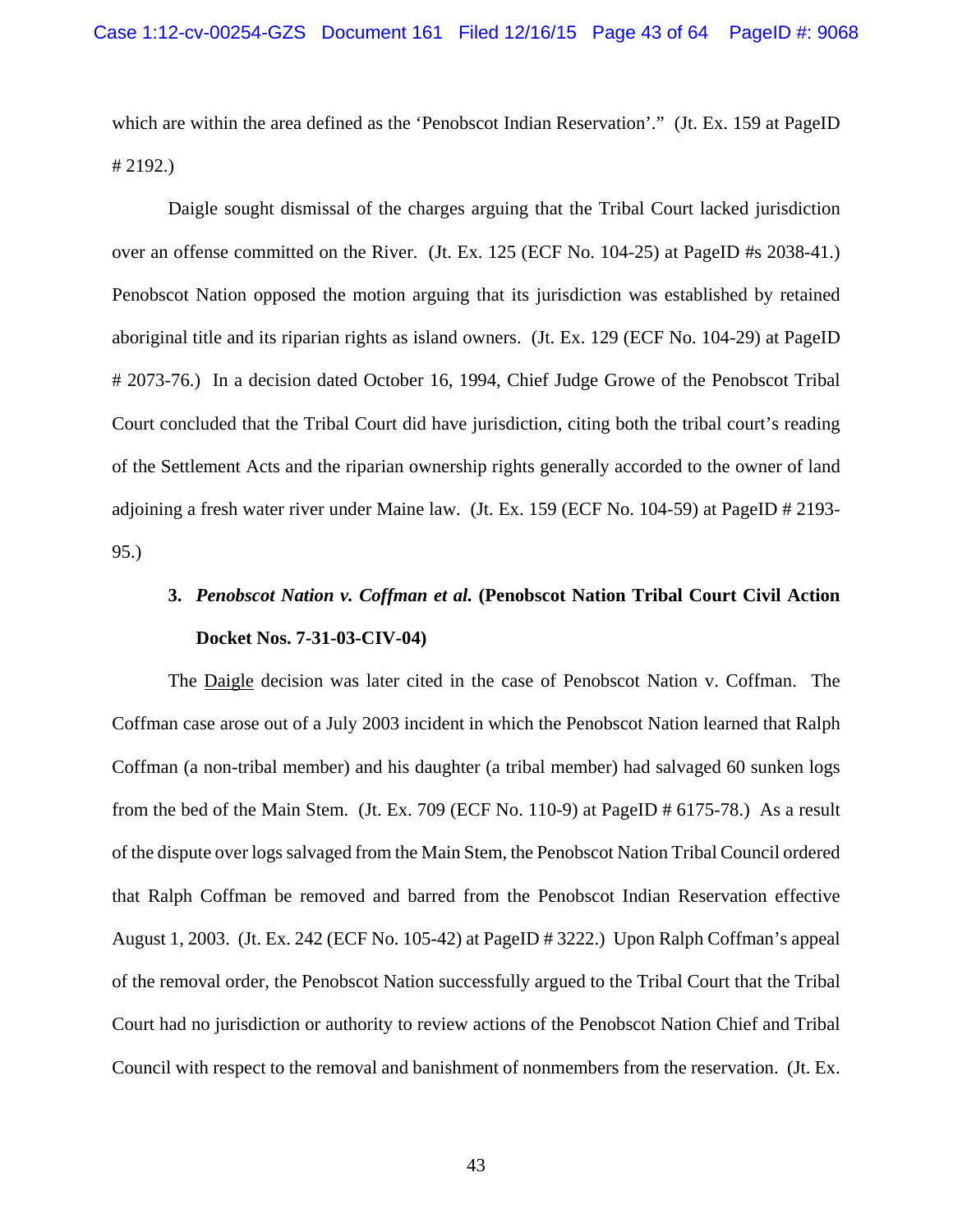242 (ECF No. 105-42) at PageID #3224-37; Jt. Ex. 710 (ECF No. 110-10) at PageID # 6192.) In addition to removing Coffman, the Penobscot Nation filed a declaratory judgment action against Coffman, a non-tribal member, in Penobscot Tribal Court in order to gain possession of the logs. (Jt. Ex. 242 (ECF No. 105-42) at PageID # 3243-46.) The Penobscot Nation asserted that it retained aboriginal ownership of the Main Stem, limited only by the right of the public to use the river for navigation, but denied that aboriginal ownership has the same meaning as fee title. (Jt. Ex. 709 (ECF No. 110-9) at PageID # 6185-87.) The Penobscot Nation also argued that the Penobscot Nation's Tribal Court has concurrent (if not exclusive) jurisdiction with the State courts over a variety of reservation disputes, such as contract, tort or property rights disputes between Indians and non-Indians. (Id. at PageID # 6180-84.) In a judgment dated March 2, 2005, the Penobscot Nation's Tribal Court concluded: "the Penobscot Tribal Court retains jurisdiction to decide property disputes arising on lands of the Penobscot reservation, even if the dispute involves a non-Indian party."34 (Jt. Ex. 246 (ECF No 105-46) at PageID # 3290.) The Tribal Court then found that logs harvested from the Main Stem were the rightful possession of the Penobscot Nation and thereby determined that Coffman, a non-tribal member, had no right to own and possess the salvaged logs.35 (Jt. Ex. 246 (ECF No 105-46) at PageID # 3290-91.)

<sup>&</sup>lt;sup>34</sup> The State of Maine was not a party to the Coffman litigation but was aware of the action given the parallel related litigation in the state court. See Jt. Ex. 241 (ECF No. 105-41) at PageID # 3206 (Coffman's Maine District Court complaint against Penobscot Nation for forcible entry and detainer).

<sup>&</sup>lt;sup>35</sup> In the only other example of salvage logging in the record currently before the Court, Wendell Scott apparently sought and received permits from both the federal and state government to salvage logs from the Penobscot River; the federal permission from the Army Corps of Engineers noted that Scott would need to seek permission from the Penobscot Nation for "operations on Penobscot Indian Nation lands." (Jt. Ex. 171 (ECF No. 104-71) at PageID # 2226; Jt. Ex. 704 (ECF No. 110-4) at PageID # 6155.)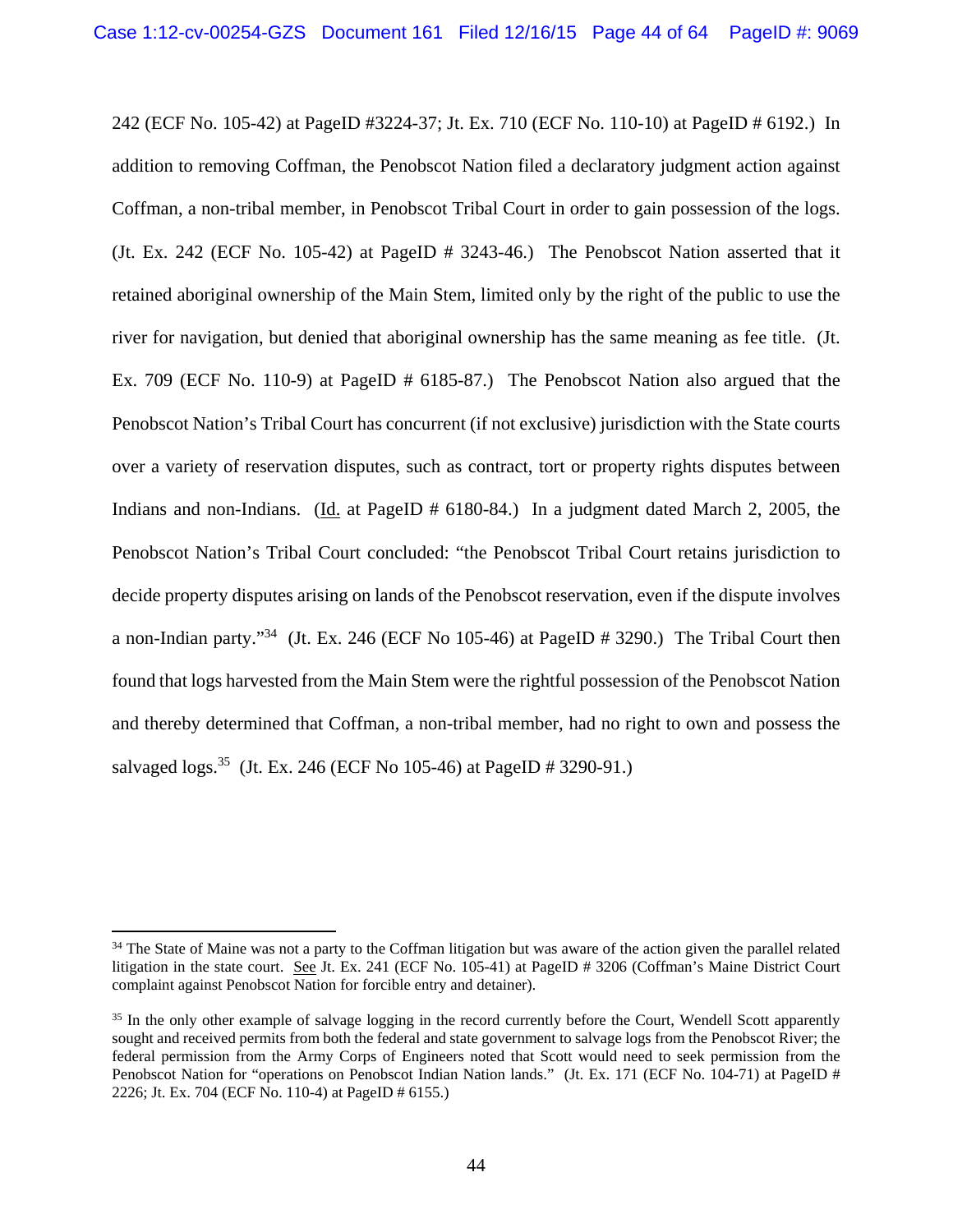# **4.** *Penobscot Nation v. Nathan Emerson & Tyler Honey* **(Penobscot Nation Tribal Court Criminal Summons)**

 On September 5, 2009, a Penobscot Tribal Warden issued summonses to non-tribal members Nathan L. Emerson and Tyler J. Honey to appear in Penobscot Tribal Court for "[h]unting waterfowl [without] a [tribal] permit" on the Main Stem, specifically on the Penobscot River near Milford. (Jt. Ex. 701 (ECF No. 110-1) at Page ID # 6151.) The Director of the Penobscot Nation Department of Natural Resources, John Banks, was advised of these summonses via a memo from Penobscot Nation Game Warden Timothy Gould, in which Gould recounted that he had seen Emerson and Honey exit their boat and assume positions along the shore of an unnamed island in the Main Stem. (Jt. Ex. 699 (ECF No. 109-99) at PageID # 6145-46.) The record contains no additional information regarding the disposition of these summonses.

#### **5.** *State of Maine v. Miles Francis* **(Maine District Court Criminal Summons)**

In August 3, 1996, DIFW Wardens Georgia and Livezey were patrolling the Penobscot River in a boat in the area of Orson Island and Marsh Island. (Jt. Exs. 645 (ECF No. 109-45) at Page ID # 5877; Jt. Ex. 646 (ECF No. 109-46) at Page ID # 5878.) On this patrol, they issued a summons to Miles Francis, a tribal member, for the violation of Maine's headway speed laws. (Jt. Ex. 647 (ECF No. 109-47) at Page ID # 5879.) Penobscot Nation Counsel Mark Chavaree asserted that the appropriate forum to hear charges against Miles Francis was the Penobscot Nation Tribal Court and took the opportunity to note that "[t]he Penobscot Nation claims ownership of the entire bed of the [Main Stem]" and alternatively that the reservation "at the very least" extends "to the thread of the river surrounding our reservation islands." (Jt. Ex. 644 (ECF No. 109-44) at PageID # 5874.) In a further response to the summons issued to Miles Francis, Penobscot Nation Representative Paul Bisulca sent a letter to DIFW Commissioner Owen expressing the Nation's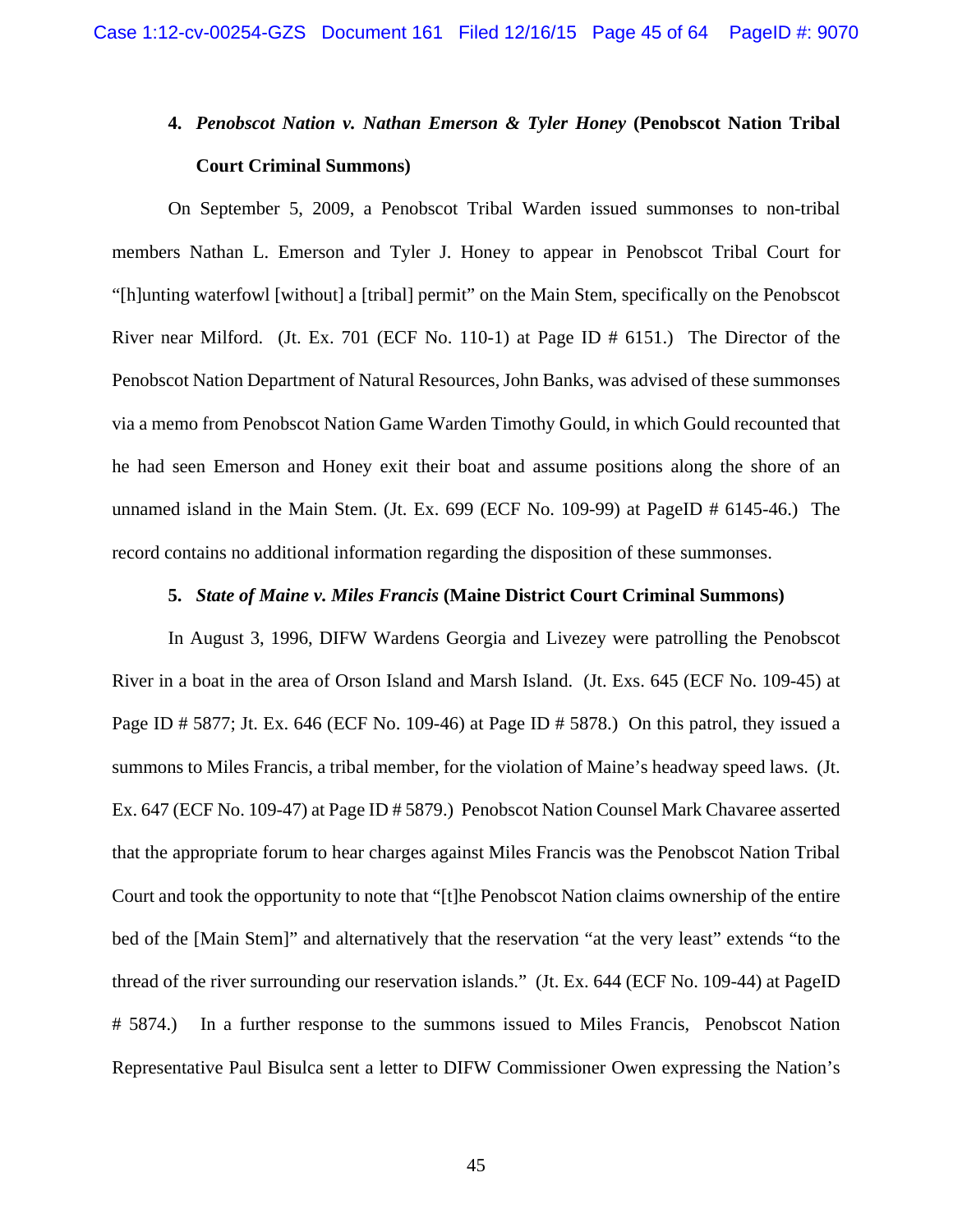concerns about DIFW enforcement actions against members of the tribe and informing him that tribal wardens were instructed to begin enforcing headway speed violations on the Penobscot River in order "to protect the integrity of [the Penobscot Nation] Reservation." (Jt. Ex. 181 (ECF No. 104-81) at PageID # 2297-98.)

#### **F. Post-Settlement Act Funding from the Federal Government**

With the passage of the Settlement Acts, the Penobscot Nation became eligible to apply for funding through multiple programs run through the DOI's Bureau of Indian Affairs ("BIA"). By letter dated October 31, 1980, federal funds were requested for the development of a water resource conservation and utilization plan that would involve "a complete and in-depth inventory and analysis of the chemical, biological, and physical make-up for the [Penobscot] [R]iver." (Jt. Ex. 51 (ECF No. 103-1) at PageID # 1516.) In this letter, then-Governor Timothy Love described the Penobscot Indian Reservation as "all the islands in the Penobscot River and its branches north of and including, Indian Island at Old Town" and sought funds to inventory of water resources on the river within "Estimated Water Miles 2600." (Id.)For Fiscal Year 1984, BIA awarded the Penobscot Nation a contract in excess of \$1.2 million to run "reservation programs," included among those programs were monies that would "continue efforts to provide and improve the Atlantic salmon fishery in the Penobscot River around Indian Island." (Jt. Ex. 65 (ECF No. 103- 15) at PageID # 1566.) The contract also specified that the Penobscot Nation would be "coordinating and cooperating" with DIFW and the Maine Atlantic Sea-Run Salmon Commission. (Id.) Similar fisheries work was contemplated under the contracts for fiscal years 1986 and 1987. (See Jt. Ex. 69 (ECF No. 103-19) at PageID # 1591-94; Jt. Ex. 71 (ECF No. 103-21) at PageID # 1598-1602.) The Penobscot Nation's contract for fiscal year 1989 allotted over \$200,000 for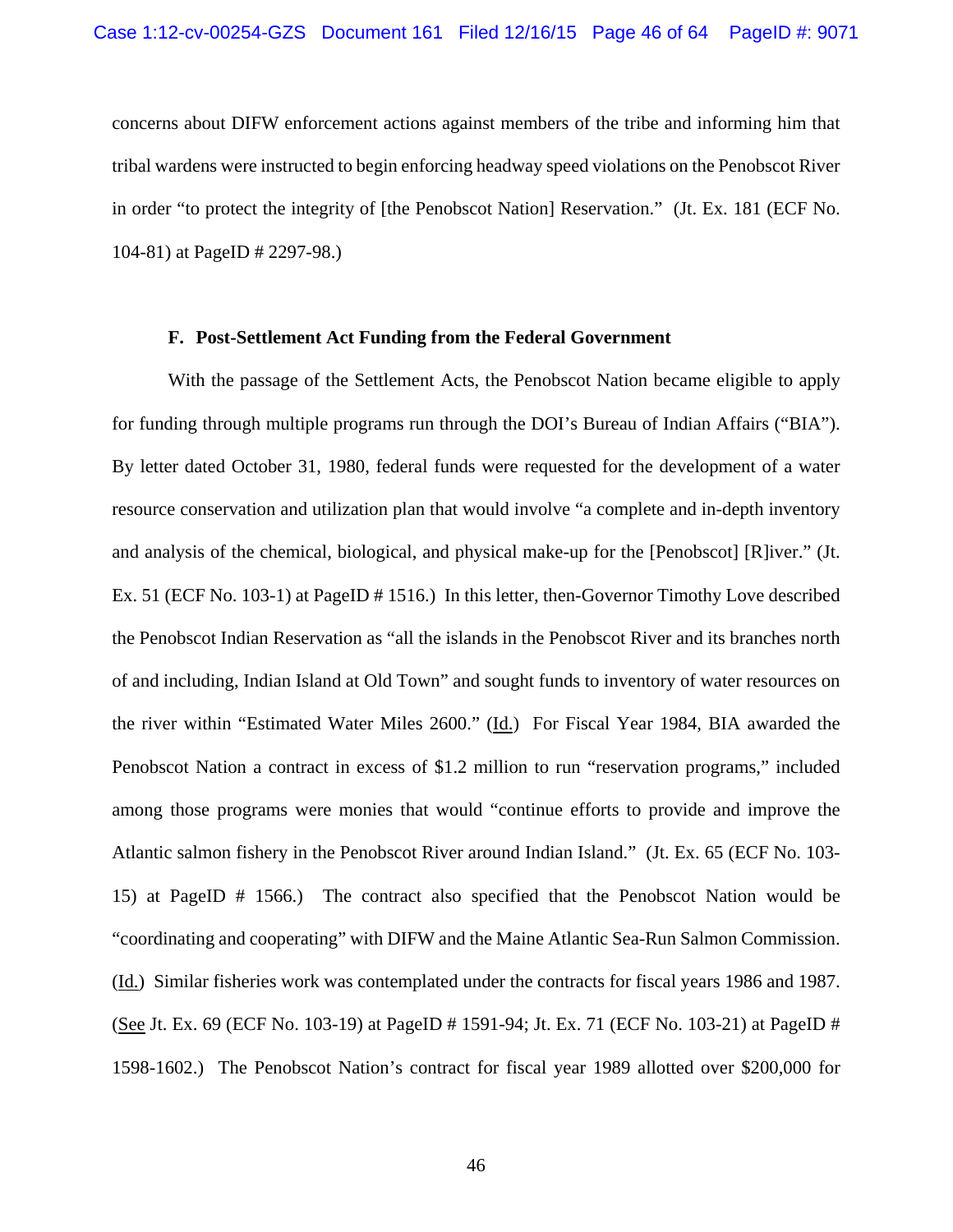wildlife management and noted the continued development of a fisheries management program "for the Tribal reservation (Penobscot River) and newly acquired trust lands." (Jt. Ex. 83 (ECF No. 103-33) at PageID # 1662-63.)

In Fiscal Year 1993, the Penobscot Nation received funding for its water resources management program, which include monitoring of the Penobscot River.<sup>36</sup> (Jt. Ex. 97 (ECF No.) 103-47) at PageID # 1720-35.) In relevant part, the scope of work for this project explained that "the Penobscot Nation has retained fishing rights through treaties" that applied to the Penobscot River. (Id. at PageID # 1725.) Similarly, the proposal submitted by the Penobscot Nation for EPA funding for water quality monitoring described the reservation as consisting of "all the islands of the Penobscot River (north of and including Indian Island) and appurtenant water rights, including fishing. Tribal members use the Penobscot River and its islands for fishing, hunting, trapping, recreation, gathering, and spiritual and cultural activities. As a riverine tribe with close spiritual and cultural ties to the river, [the Penobscot Nation] believes that clean water is of central importance." (Jt. Ex. 108 (ECF No. 104-8) at PageID # 1975.)

In 1999, the Penobscot Nation applied for and received \$19,700 to study and educate tribal members on the risk of consuming contaminated fish. (See Jt. Ex. 211 (ECF NO 105-11) at PageID # 2715-23). The summary for this funding explains in relevant part: "[T]he members of the Penobscot Nation have continuously exercised their legally protected fishing rights. Fish harvested from the Penobscot River and other waters provide necessary sustenance to tribal members." (See id. at PageID # 2720.) Between Fiscal Years 1999 and 2006, the Penobscot Nation ultimately received over \$1 million in EPA funding for programs focused on water quality;

<sup>&</sup>lt;sup>36</sup> This contract came after the Maine Legislature enacted a law to allow the Penobscot Nation to engage in certain types of fish sampling regarding "any waters within, flowing through or adjacent to the Penobscot Indian Nation territory…." P.L. 1991, ch. 357 (effective June 18, 1991) (codified at 12 M.R.S.A. § 12763(2) (2005)), P.D. Ex. 118, 538.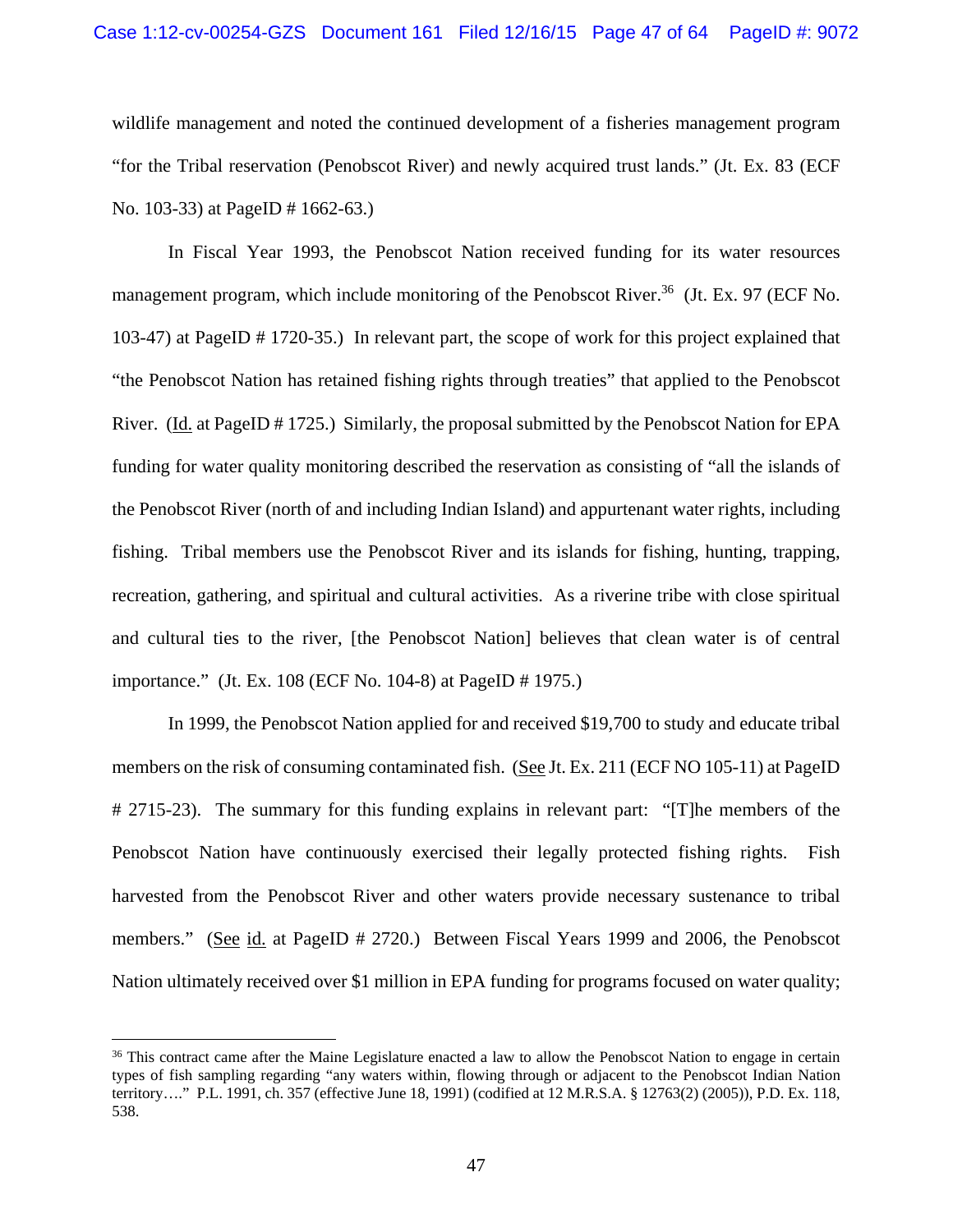much of the funded work centered on the Penobscot River. (Jt. Ex. 222 (ECF No. 105-22) at PageID # 2845-57.) In 2007 and 2010, the Penobscot Nation also sought and received funding for game warden patrols acknowledging that the tribe patrolled in the Penobscot River. (See Jt. Exs. 256 (ECF No. 105-56) & 266 (ECF No. 105-66).)

In connection with the pending litigation, the Penobscot Nation has applied to the DOI for \$179,400 to pay for attorneys' fees and support in order to litigate the scope of the Penobscot Nation's reservation and jurisdiction. The BIA has also provided litigation support costs to the Penobscot Nation in these amounts: \$96,000 in a November 14, 2011 contract; and \$50,000 in a June 25, 2013, contract modification. (Jt. Ex. 636 (ECF No. 109-36) at PageID # 5825-52; Jt. Ex. 637 (ECF No. 109-37) at Page ID # 5832-55; State Defs. Ex. 7 (ECF No. 118-7) at Page ID # 7061.) When initially seeking this funding in 2010, the Penobscot Nation's Chief Kirk Francis informed the DOI that the Penobscot Nation had no intention of relinquishing its authority to regulate hunting, trapping, and taking of wildlife in the Penobscot River. (Jt. Ex. 636 (ECF No. 109-36) at PageID # 5826.) Chief Francis attached to his letter requesting funding a copy of the summonses to Penobscot Tribal Court that had been issued to non-tribal members Emerson and Honey and informed the DOI that the Penobscot Nation expected that similar enforcement would be required when the hunting season begins in the fall. (Id.)

#### **III. DISCUSSION**

The questions presented by the cross-motions for summary judgment are questions of statutory construction. Statutory construction necessarily begins "with the language of the statute itself." United States v. Ron Pair Enterprises, Inc., 489 U.S. 235, 241 (1989) (citing Landreth Timber Co. v. Landreth, 471 U.S. 681, 685 (1985)); see also State of R.I. v. Narragansett Indian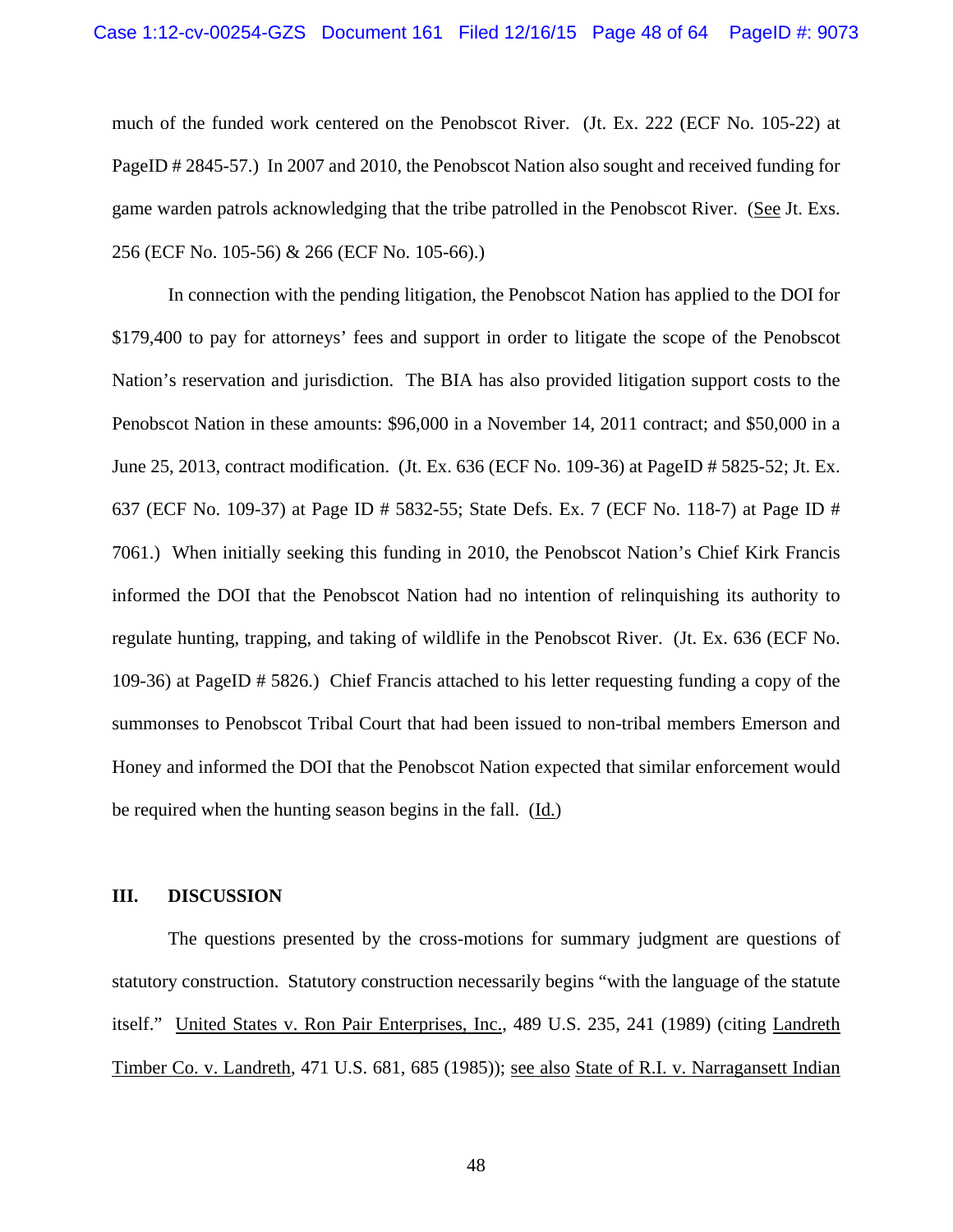Tribe, 19 F.3d 685, 699 (1st Cir. 1994) ("In the game of statutory interpretation, statutory language is the ultimate trump card."). "If the statute's language is plain, 'the sole function of the courts at least where the disposition required by the text is not absurd—is to enforce it according to its terms.'" In re Rudler, 576 F.3d 37, 44 (1st Cir. 2009) (quoting Lamie v. United States, 540 U.S. 526, 534 (2004)) (additional citations omitted); see also Summit Inv. & Dev. Corp. v. Leroux, 69 F.3d 608, 610 (1st Cir. 1995) ("'Literal' interpretations which lead to absurd results are to be avoided."). When the plain language of the text is ambiguous, the Court may attempt to interpret the statute using various intrinsic and extrinsic aids. In doing so, the Court first looks to intrinsic aids, such as titles and other language and punctuation within the statute itself. See 2A Sutherland Statutory Construction § 47:1 (7th ed.) ("[I]ntrinsic aids generally are the first resource to which courts turn to construe an ambiguous statute."). When the examination of the whole statute does not clarify the apparent ambiguity in question, the Court may then look to legislative history as an extrinsic aid. See generally 2A Sutherland Statutory Construction § 48:1 (7th ed.). Ultimately,

[t]he chief objective of statutory interpretation is to give effect to the legislative will. To achieve this objective a court must take into account the tacit assumptions that underlie a legislative enactment, including not only general policies but also preexisting statutory provisions. Put simply, courts must recognize that Congress does not legislate in a vacuum.

Passamaquoddy Tribe v. Maine, 75 F.3d 784, 788-89 (1st Cir. 1996) (internal citations omitted); see also 2A Sutherland Statutory Construction § 45:5 (7th ed.) ("[T]he essential idea that legislative will governs decisions on statutory construction has always been the test most often declared by courts.").

 Beyond the general canons of statutory construction, the Court also necessarily acknowledges that special canons of construction are applicable to interpretation of statutes related to tribal matters: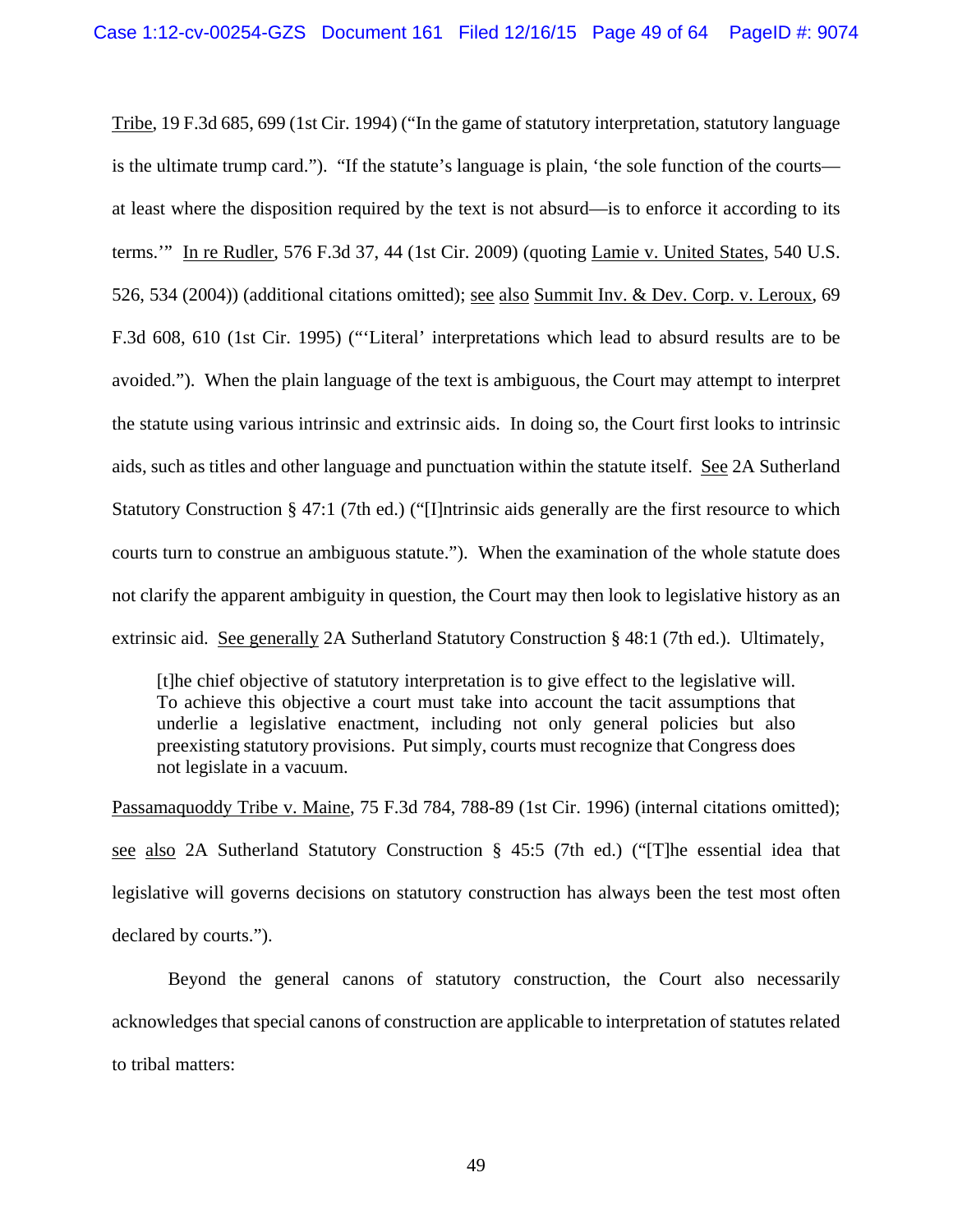First, Congress' authority to legislate over Indian affairs is plenary and only Congress can abrogate or limit an Indian tribe's sovereignty. See U.S. CONST., art. I, § 8, cl. 3; Morton v. Mancari, 417 U.S. 535, 551–53 (1974) (discussing the plenary power of Congress to deal with special problems of Indians); see also F. Cohen, *Handbook of Federal Indian Law* 231 (1982 ed.) ("Neither the passage of time nor apparent assimilation of the Indians can be interpreted as diminishing or abandoning a tribe's status as a self governing entity."). Second, special rules of statutory construction obligate us to construe "acts diminishing the sovereign rights of Indian tribes . . . strictly," Rhode Island v. Narragansett Indian Tribe, 19 F.3d 685, 702 (1st Cir. 1994), "with ambiguous provisions interpreted to the [Indians'] benefit," County of Oneida v. Oneida Indian Nation of New York, 470 U.S. 226, 247, (1985). These special canons of construction are employed "in order to comport with the[ ] traditional notions of sovereignty and with the federal policy of encouraging tribal independence," White Mountain Apache Tribe v. Bracker, 448 U.S. 136, 143–44, (1980), and are "rooted in the unique trust relationship between the United States and the Indians," County of Oneida, 470 U.S. at 247.

Penobscot Nation v. Fellencer, 164 F.3d 706, 709 (1st Cir. 1999). However, these special rules of construction may be inapplicable when Congressional intent is clear. Passamaquoddy Tribe v. Maine, 75 F.3d 784, 793 (1st Cir. 1996) ("If ambiguity does not loom, the occasion for preferential interpretation never arises.").

With these canons in mind, the Court must undertake a construction of MICSA and MIA; two statutes that that Law Court has indicated "quite precisely laid out the relationship thenceforth to obtain between the Penobscot Nation and the State of Maine" while "set[ting] up a relationship between the tribes, the state, and the federal government different from the relationship of Indians in other states to the state and federal governments." Penobscot Nation v. Stilphen, 461 A.2d 478, 487 & 489 (Me. 1983), appeal dismissed 464 U.S. 923 (1983).

Recognizing that a number of issues have been raised by the filings and briefing in this case, the Court held oral argument in part to clarify what issues the Court must resolve. Before identifying the legal issues that require resolution, it is worthwhile to note some of the issues that are not before this Court. First, the Court is not resolving the right to regulate water sampling or the right to regulate discharges by towns or non-tribal entities that currently discharge into the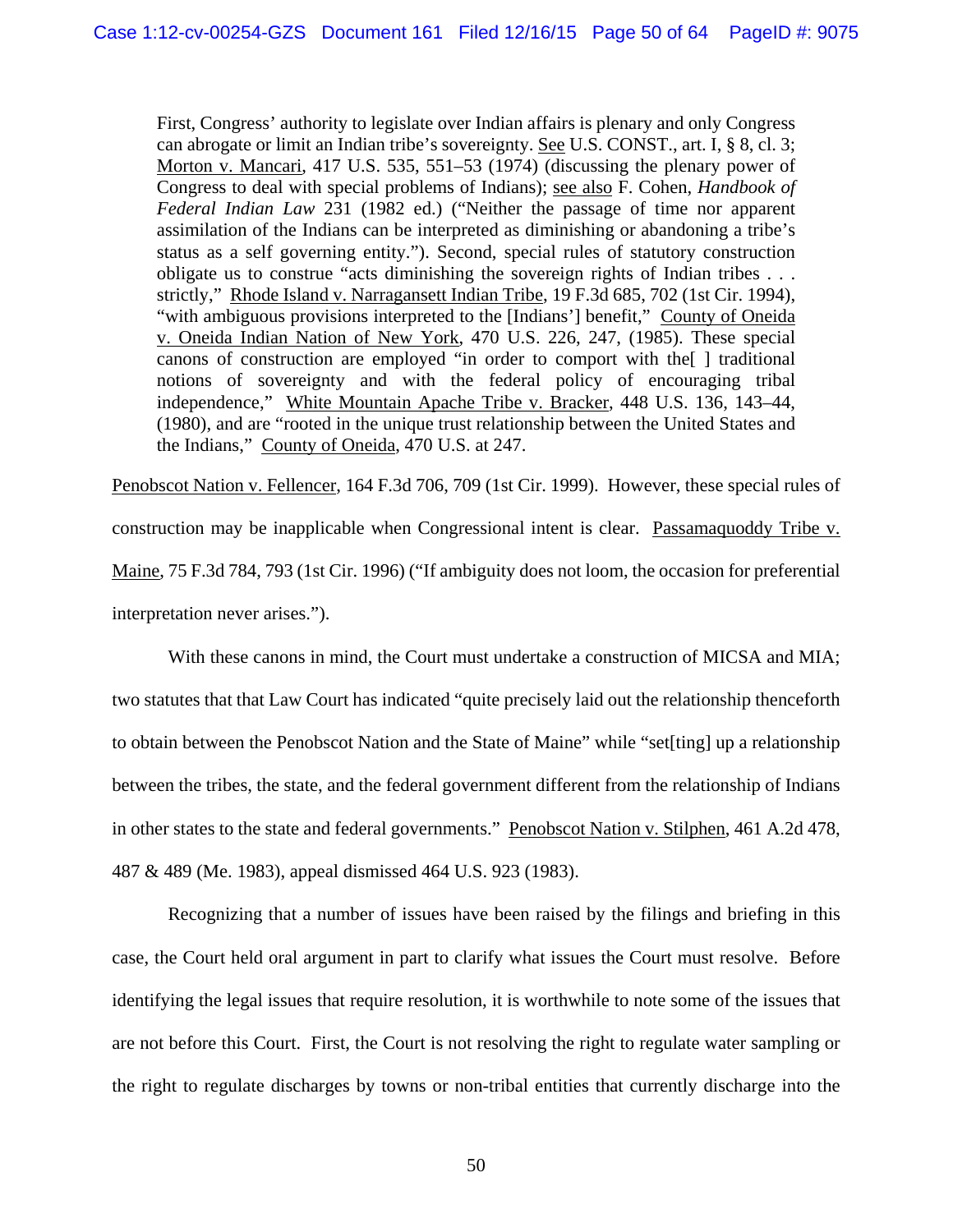Penobscot River. At oral argument, counsel for the Penobscot Nation acknowledged that the tribe is not claiming any such rights in this case. (10/14/15 Transcript (ECF No. 156) at PageID #s 8956-57 & 8960-61.) Likewise, the Penobscot Nation is not claiming a right to regulate fishing by nontribal members in the Main Stem. (See id. at PageID #s 8958-59.) The Court also concludes that it need not and should not resolve whether the Penobscot Nation has a right to summons nontribal members to appear before tribal courts for violations of state or tribal laws.<sup>37</sup> (See id. at PageID # 8972 ("[The United States'] reading of the Maine Implementing Act is that we don't see how [the Penobscot Nation] could be able to hail a nonmember into tribal court.") Additionally, the Court finds it need not separately address issues related to hunting and trapping. In the Court's view, MIA provides clear guidance on hunting and trapping once the boundaries of the Penobscot Indian Reservation are resolved.

Thus, the discussion that follows will not address any of the just-listed issues. Putting those issues aside, the Court concludes that two issues must be resolved: (1) the boundaries of the Penobscot Indian Reservation within the Main Stem and (2) the limits of the sustenance fishing rights of the Penobscot Nation in this same area.

## **A. The Differing Positions of the Parties Seeking Summary Judgment**

 $\overline{a}$ 

It is a helpful starting point to briefly lay out the differing views of the parties on these issues:

<sup>&</sup>lt;sup>37</sup> The Court recognizes that State Defendants are seeking a resolution of this issue and have placed facts involving at least four prior cases in which non-tribal members were summonsed to appear before the Penobscot Nation Tribal Court. However, in the Court's view, issues regarding the proper exercise of tribal jurisdiction in an individual case are inevitably fact-specific and should be raised in the context of the case in which jurisdiction is allegedly being improperly exercised. Asking this Court to review the exercise of jurisdiction by another court long after final judgment has entered raises a myriad of issues, including res judicata and various abstention doctrines. Therefore, the Court has determined that issues of tribal jurisdiction cannot and need not be adjudicated on the record presented.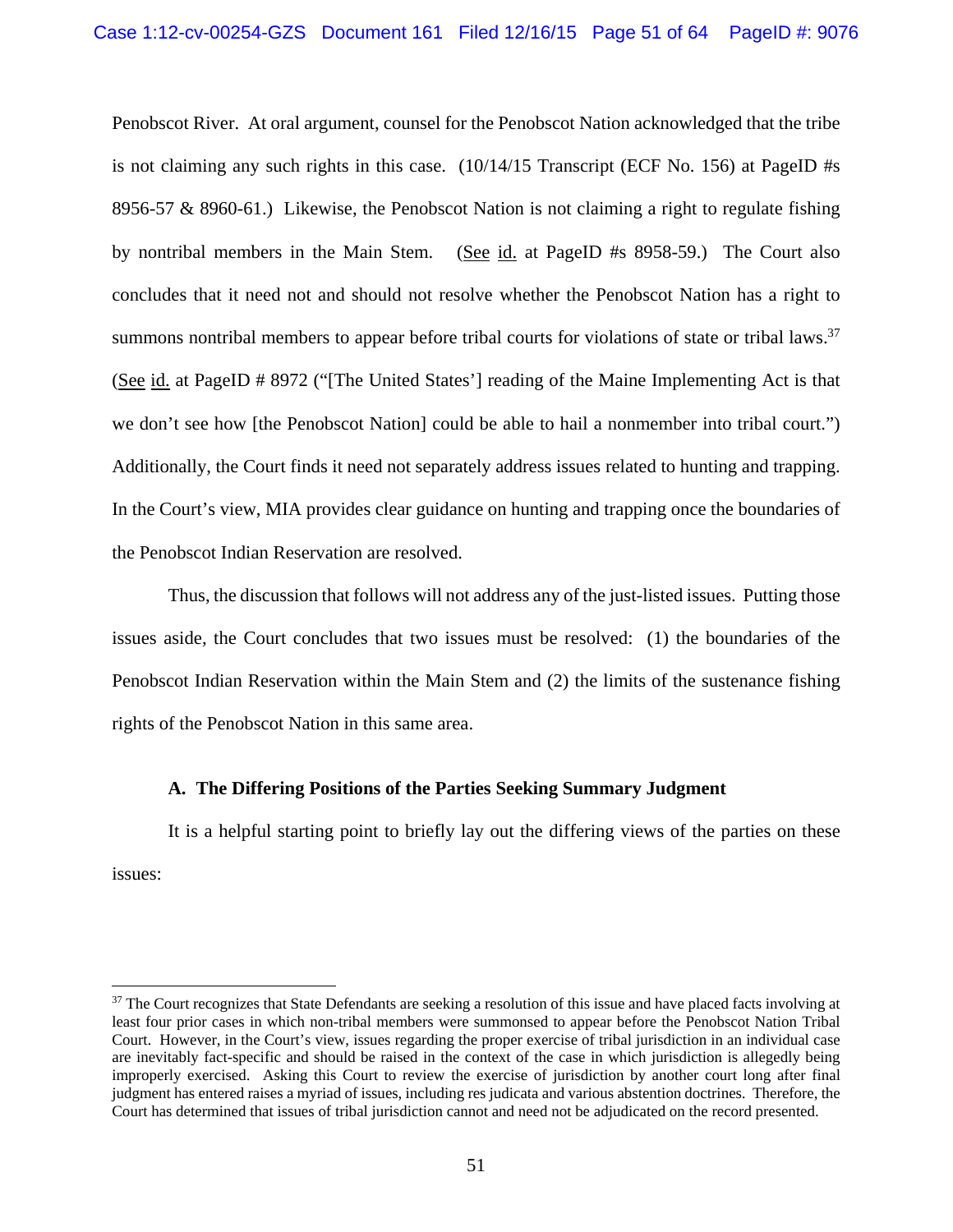## **1. Penobscot Nation's Position**

The Penobscot Nation asserts that it has retained aboriginal title to the waters and river bed of the Main Stem. (Pl. Mot. (ECF No. 128-1) at 48.) As a result, it posits that the boundaries of the Penobscot Indian Reservation are actually the river banks found on either side of the Main Stem. According to the tribe, these boundaries result in the Penobscot Nation having exclusive authority within its Main Stem reservation to regulate "hunting, trapping, and other taking of wildlife for the sustenance of the individual members of . . . the Penobscot Nation." (Pl. Reply (ECF No. 152) at 27 (internal quotation marks omitted).)

The Penobscot Nation also takes the position that any non-tribal use of the river portions of the Main Stem is allowed pursuant to the "right to pass and repass any of the rivers, streams and ponds, which run through the lands [of the Penobscot Nation] for the purpose of transporting . . . timber and other articles." (P.D. Ex. 8 at 46.). Thus, they do not claim that their rights in the waters of the Main Stem include the right to exclude non-tribal members from these waters.<sup>38</sup>

## **2. United States' Position**

 $\overline{a}$ 

The United States joins the Penobscot Nation is asserting that "the Main Stem falls within the bounds of the Nation's Reservation." (U.S. Mot. (ECF No. 120) at 14.) Alternatively, the United States asserts that the boundaries of the Penobscot Indian Reservation extend to the threads of the channels surrounding its islands.<sup>39</sup> (U.S. Mot. (ECF No. 120) at 54-55; 10/14/15 Tr. (ECF

<sup>&</sup>lt;sup>38</sup> Despite this concession, the Court notes that finding the Penobscot Indian Reservation stretches from the bank-tobank of the Main Stem would require the Court to adjudicate the riparian rights of every landowner along the Main Stem. Such an adjudication would require joinder of multiple riverfront landowners who are not currently involved in this litigation. See *infra* n. 47.

 $39$  With respect to nontidal navigable rivers, since at least 1849, Maine has recognized a common law rule that "riparian" proprietors own to the thread of fresh water rivers." Brown v. Chadbourne, 31 Me. 9, 9 (1849); see also Pearson v. Rolfe, 76 Me. 380, 385-86 (1884) (explaining that in non-tidal, floatable streams, riparian rights include ownership of "the bed of the river to the middle of the stream" but do not include the right to block public passage); Warren v. Thomaston, 75 Me. 329 (1883).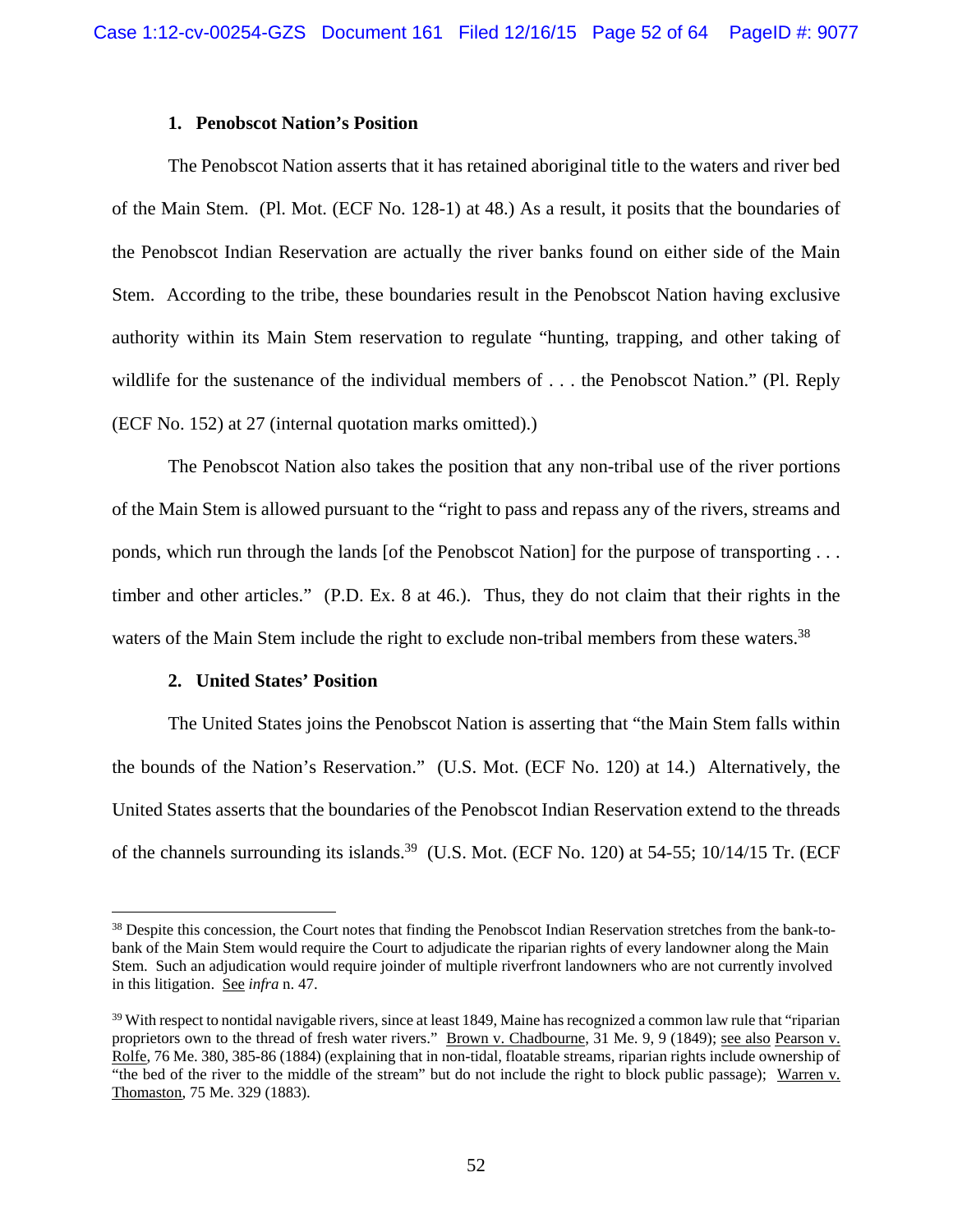No. 156) at PageID# 8971.) According to the United States, these riparian rights around the islands of the Main Stem create virtual halos of water in which the tribe may exercise of sustenance fishing in accordance with 30 M.R.S.A. § 6207(4). Because of the common law public servitudes on the riparian rights, the United States acknowledges that the Penobscot Nation does not have the ability to exclude non-tribal members from entering these areas to "fish, fowl, or navigate" or engage in any other public right that the Law Court might later determine falls within the public easement.<sup>40</sup> Under this riparian-rights approach, the United States posits that the area in which the Penobscot Nation may engage in sustenance fishing does not include the entire "bank-to-bank" of the Main Stem, but rather is limited to the halos around the islands.

# **3. State Defendants' Position**

 $\overline{a}$ 

Contrary to the arguments pressed by the United States, the State Defendants take the

positon that island owners in a navigable river generally have no riparian rights:

Under principles of Maine property law, the *riverside* owners of a nontidal, navigable river own the submerged lands to the centerline or "thread" of the river, unless the deed clearly states otherwise.

(State Defs. Mot. (ECF No. 117) at 38 & n. 43; see also State Defs. Response (ECF No. 142) at

 $45.$ <sup>41</sup> Given this position on the Maine common law, the State Defendants assert that the

Penobscot Indian Reservation includes none of the waters surrounding the islands. However, at

 $40$  Public servitude on riparian property along tidal water, great ponds, or navigable streams may be summarized as the public right to fish, fowl, and navigate . . . . The Maine Supreme Judicial Court, sitting as the Law Court, has interpreted "fish, fowl, and navigate" to encompass skating, digging worms, clamming, floating logs, landing boats, mooring, and sleigh travel, among other activities. These public servitudes, which evolved from commercial use, do not involve any depletion or damage to soil or chattels and do not include the right of the public to wash, swim, picnic, or sunbathe.

Donald R. Richards & Knud E. Hermansen, Maine Principles of Ownership Along Water Bodies, 47 Me. L. Rev. 35, 46-47 (1995) (footnotes omitted).

<sup>&</sup>lt;sup>41</sup> In maintaining this position, the States' motion papers simply ignore Skowhegan Water-Power Co., 47 A. 515 (Me. 1900) (finding that island landowner in the Kennebec River acquired the rights of a riparian owner) and Warren v. Westbrook Manufacturing Co., 86 Me. 32 (1893) (holding that island owners had rights to the thread of the channel).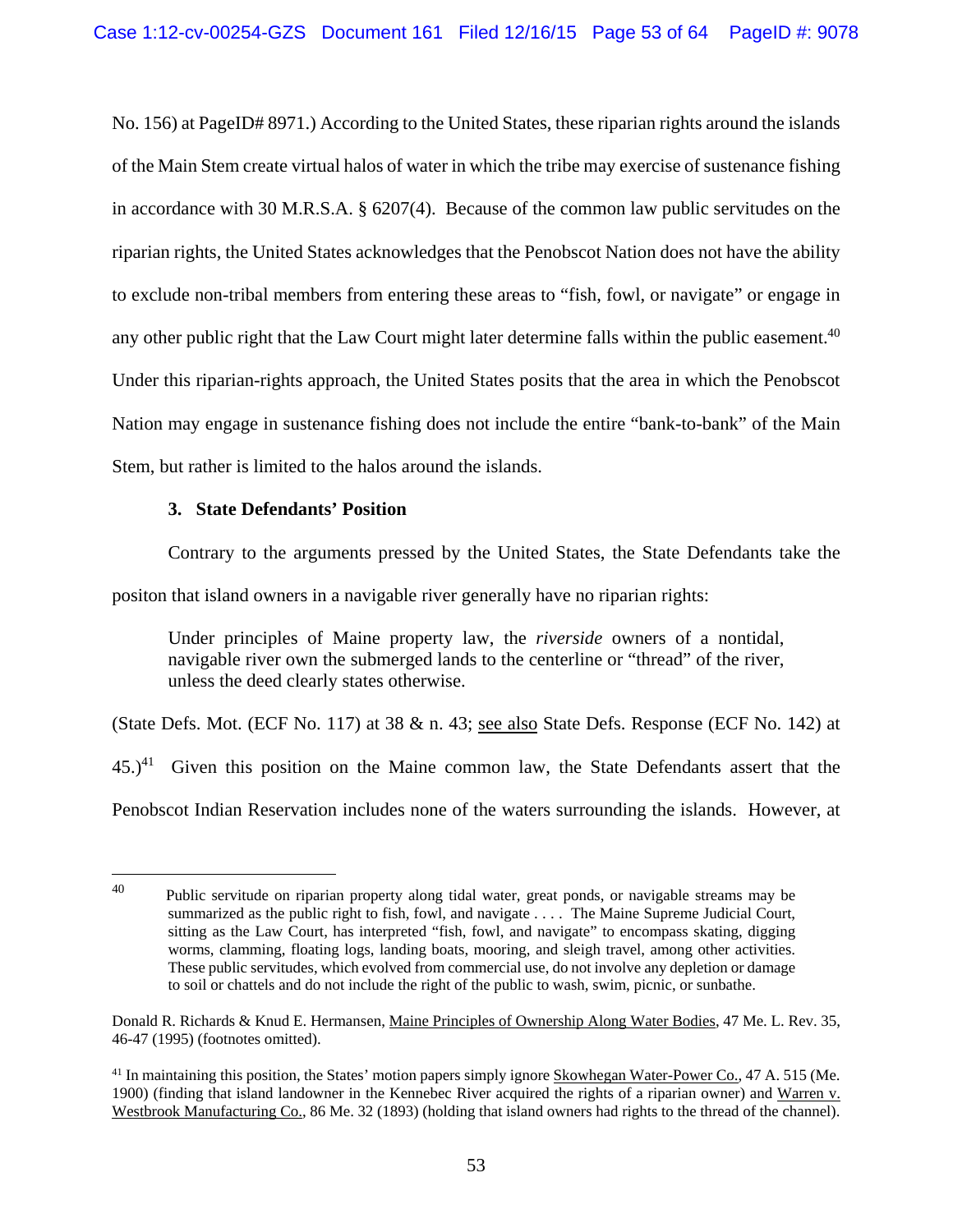oral argument, the State did concede that Penobscot Nation did have a right to "access the navigable portion of the stream" from its islands. (10/14/15 Tr. (ECF No. 156 at PageID # 8989.)

In its briefs and at oral argument, the State Defendants proffered two arguments to avoid an absurd reading of section 6207(4), under which the Penobscot Nation would have a right to "take" fish only in an area widely acknowledged to not have any fish. First, , the State Defendants suggests that there is no case or controversy with respect to the sustenance fishing rights of the Penobscot Nation given the State's longstanding, informal policy of allowing sustenance fishing in the Main Stem. (See State Defs. Response (ECF No. 142) at 6; 10 /14/15 Tr. (ECF No. 156) at PageID #s 8983-85 & 8994.) Second, they assert that the sustenance fishing provision makes sense as applied to the reservations of other tribes with claims settled by MIA and MICSA.

With the three differing positions summarized, the Court turns to the statutory construction questions at hand.

## **B. The Boundaries of the Penobscot Indian Reservation**

MICSA expressly defines "Penobscot Indian Reservation" as "those lands as defined in the Maine Implementing Act." 25 U.S.C. § 1722(i). MIA, in its definitional section, expressly defines the "Penobscot Indian Reservation" as "the islands in the Penobscot River reserved to the Penobscot Nation by agreement with the States of Massachusetts and Maine consisting solely of Indian Island, also known as Old Town Island, and all islands in that river northward thereof that existed on June 29, 1818." 30 M.R.S.A. § 6203(8).

There is, in the Court's view, no ambiguity in these definitions. Rather, the language plainly defines the Penobscot Indian Reservation as the islands in the Main Stem, which the Penobscot Nation had retained since the 1818 Treaty. MICSA is explicitly silent on the issue of any waters being included within the boundaries of the Penobscot Indian Reservation because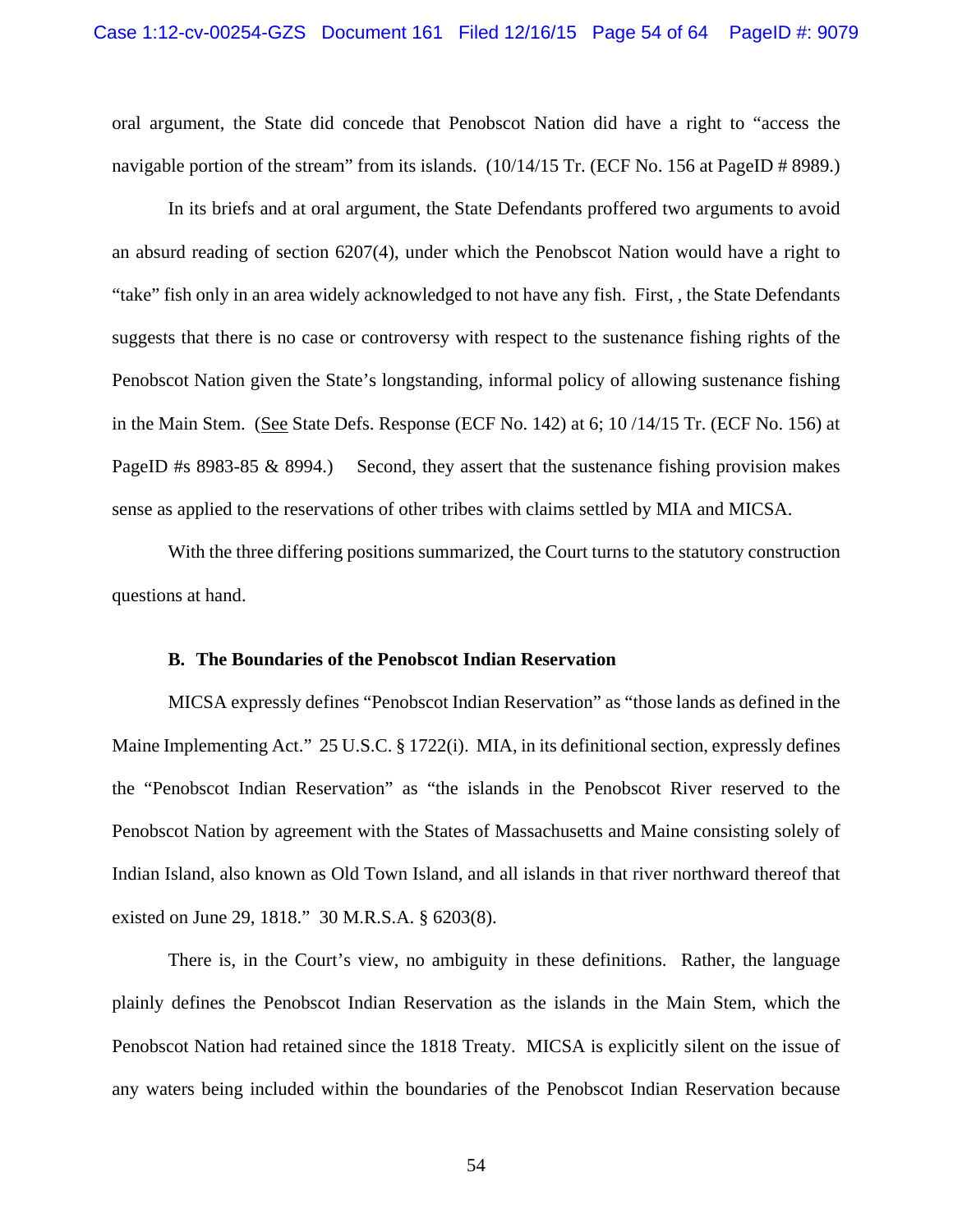§ 1722(i) speaks only of "lands." By contrast, § 1722(b) specifically defines the phrase "land and natural resources" as "any real property or natural resources, or any interest in or right involving any real property or natural resources, including but without limitation minerals and mineral rights, timber and timber rights, water and water rights, and hunting and fishing rights." 25 U.S.C. § 1722(b). Thus, § 1722(i)'s use of the word "lands," instead of the more broadly defined phrase "land and natural resources," appears to reflect a Congressional focus on defining only what land would make up the "Penobscot Indian Reservation."

With respect to MIA, looking only at the plain language of section 6203(8), the position taken by the Penobscot Nation would require this Court to read "the islands in the Penobscot River" as "the islands *and* the Penobscot River." Such a reading is implausible on its face, as it changes the plain meaning of a simple word, "in," and thereby significantly alters the meaning of section  $6203(8).$ <sup>42</sup> Additionally, reading section  $6203(8)$  to include the waters of the Main Stem requires the Court to disregard the statute's use of the term "solely." See Vance v. Speakman, 409 A.2d 1307, 1310 (Me. 1979) ("As this Court has repeatedly declared, 'An elementary rule of statutory construction is that words must be given their common meaning unless the act discloses a legislative intent otherwise.'") (citing and quoting Hurricane Island Outward Bound v. Town of Vinalhaven, 372 A.2d 1043, 1046 (1977)).

Even if there were any arguable ambiguity in the plain definitional language of section 6203(8), the record provided to this Court includes ample evidence that the waters of the Main

<sup>&</sup>lt;sup>42</sup> The 1988 amendment of 30 M.R.S.A. § 6203(8) further supports the reading that MIA's definitional section intended to deal with land only. Pursuant to that amendment, land "that have been or may be acquired by the Penobscot Nation from Bangor Pacific Hydro Associates as compensation for flowage of reservation lands by the West Enfield dam" was added to the definition of "Penobscot Indian Reservation." Law 1987, c. 747, § 1. Implicit in this amendment is the suggestion that when islands in the Main Stem became submerged as a result of this dam, the Penobscot Nation had lost part of its reservation and should be allowed to replace it with additional land obtained "as compensation." If section 6203(8) was intended to include the waters of the Main Stem, flowage would not result in the loss of designated reservation space.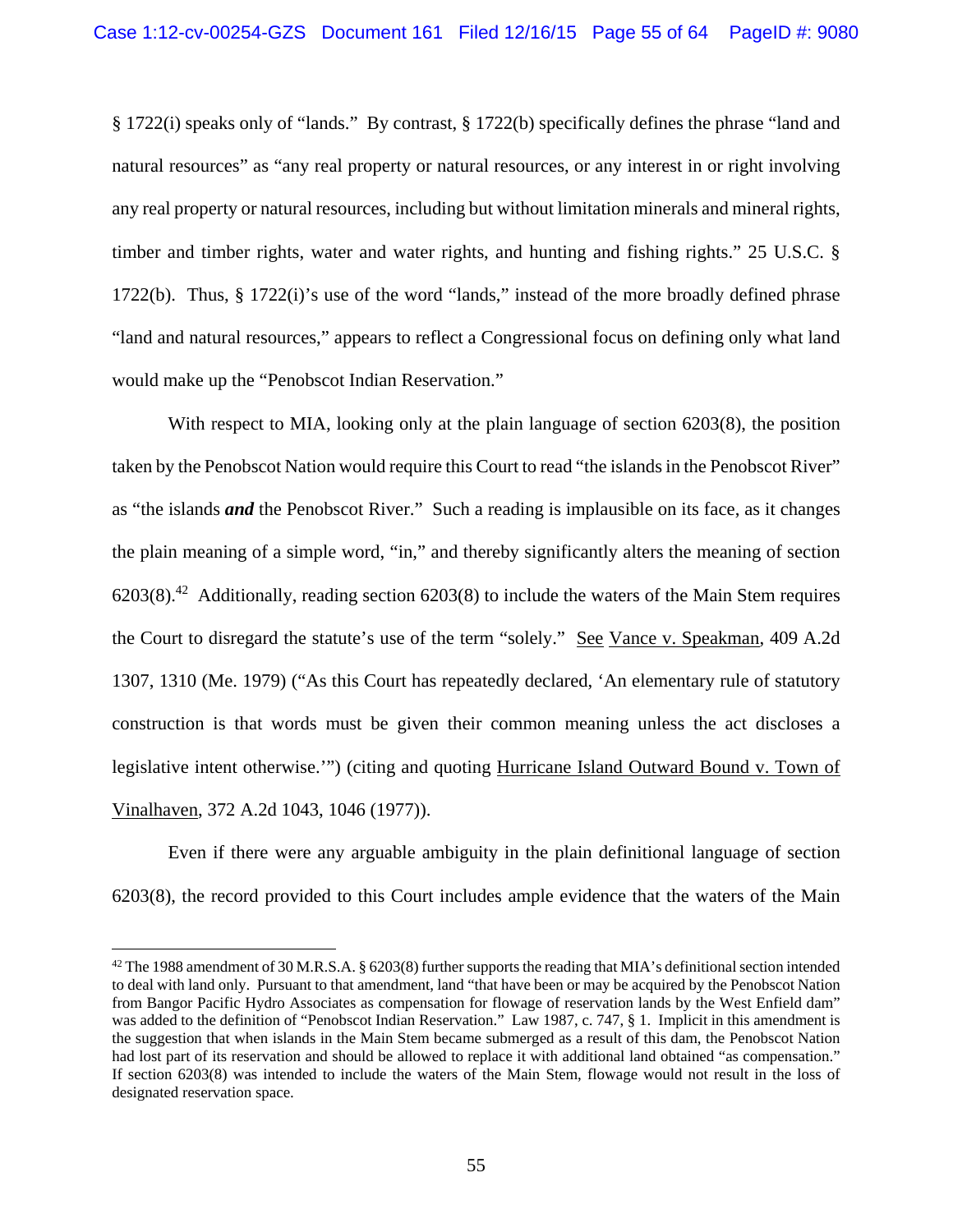Stem have been treated and regulated like all other portions of the Penobscot River since Maine became a state in 1820. Likewise, the undisputed record supports the view that at the time of the passage of the 1980 Settlement Acts, no one expressed the view that passage of the Settlement Acts would change the ownership of the waters of the Main Stem or that the Settlement Acts intended to recognize an aboriginal title in the Main Stem waters.<sup>43</sup> (See, e.g., Jt. Ex. 732 (ECF) No. 110-32) Map 30 (showing the islands of the Main Stem designates as "Indian Reservation" and the Main Stem waters as "river . . . adjacent to Settlement Lands").)

 In short, the Court concludes that the plain language of the Settlement Acts is not ambiguous. The Settlement Acts clearly define the Penobscot Indian Reservation to include the delineated islands of the Main Stem, but do not suggest that any of the waters of the Main Stem fall within the Penobscot Indian Reservation. That clear statutory language provides no opportunity to suggest that any of the waters of the Main Stem are also included within the boundaries of the Penobscot Indian Reservation. Further, even if the Court were to deem the language of MIA and MICSA ambiguous on this point, the Court finds that the available intrinsic evidence as well as the extrinsic evidence in the legislative history similarly supports a finding that the legislative intent of MIA and MICSA was to set the borders of the islands in the Main Stem as the boundaries of the Penobscot Indian Reservation in this portion of the Penobscot River.

<sup>&</sup>lt;sup>43</sup> By contrast, Plaintiffs' arguably strongest undisputed extrinsic evidence that MIA should be read to include the waters of the Main Stem are statements made post-passage. See, e.g., Jt. Ex. 80 (ECF No. 103-30) at PageID # 1652 (2/16/1998 Ltr. from Tierney indicating that the Penobscot Nation's proposed fishing in Main Stem "would not be prohibited" under the express terms of 30 M.R.S.A. § 6207(4), which allows "sustenance fishing" that occurs "within the boundaries of" the Penobscot Reservation); Jt. Ex. 161 (ECF No. 104-61) at PageID # 2200 (10/1/1995 Ltr. from Katz dismissing the argument that MIA can be read to mean that "[o]nly the islands and none of the waters in the Penobscot River constitute the Penobscot Reservation."); Pearson Decl. (ECF No. 119-37) at PageID # 7363.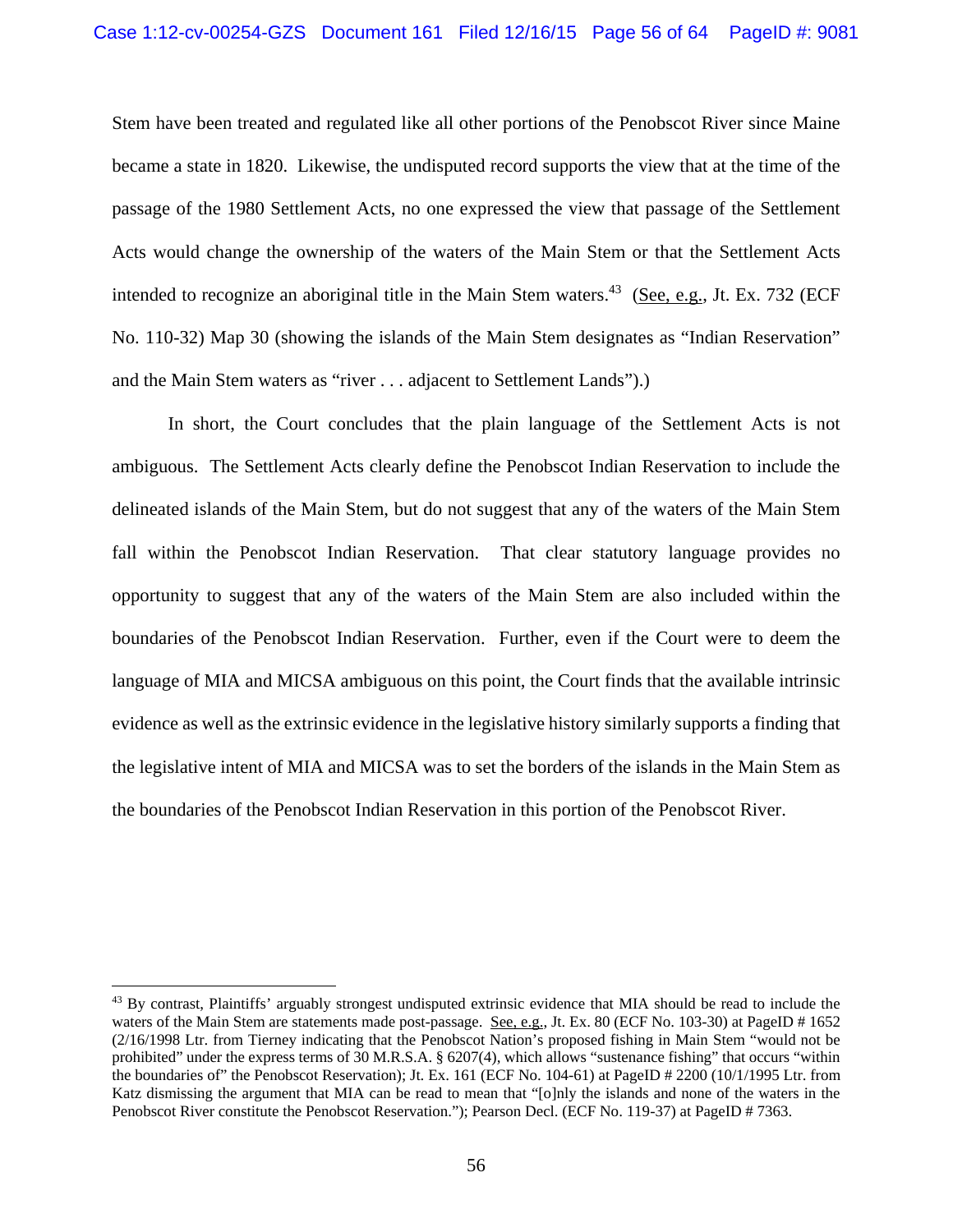# **C. Sustenance Fishing by the Penobscot Nation**

Having determined that the Court must endorse the plain meaning of section 6203(8), the Court next considers another section of MIA, "Regulation of fish and wildlife resources." 30 M.R.S.A. § 6207. This section contains explicit sustenance fishing rights for the Penobscot Nation and the Passamaquoddy Tribe:

**Sustenance fishing within the Indian reservations.** Notwithstanding any rule or regulation promulgated by the commission or any other law of the State, the members of the Passamaquoddy Tribe and the Penobscot Nation may take fish, within the boundaries of their respective Indian reservations, for their individual sustenance subject to the limitations of subsection 6.

30 M.R.S.A.  $\S 6207(4).^{44}$  The same section also defines "fish":

As used in this section, the term "fish" means a cold blooded completely aquatic vertebrate animal having permanent fins, gills and an elongated streamlined body usually covered with scales and includes inland fish and anadromous and catadromous fish when in inland water.

30 M.R.S.A. § 6207(9).

 $\overline{a}$ 

Given section 6207's focus on the regulation of fishing and hunting, subsection nine's carve out for sustenance fishing appears designed to position sustenance fishing outside the bounds of regulation by the State or MITSC and thereby provide broad protection for tribal sustenance fishing. In fact, the undisputed record is replete with evidence that members of the Penobscot Nation have continuously sustenance fished in the waters of the Main Stem both prior to the Settlement Acts and after the enactment of the Settlement Acts. See *supra* II.C. However, unless

<sup>&</sup>lt;sup>44</sup> The Court notes that the United States previously attempted to have section 6207(4) interpreted by the Law Court in connection with a review of the Maine Board of Environmental Protection's decision to conditionally approve an Bangor Hydro-Electric Company's plan for the Basin Mills Dam. See Atl. Salmon Fed'n v. Bd. of Envtl. Prot., 662 A.2d 206, 211 (Me. 1995). The Law Court then determined that arguments that the conditional license "violates the Penobscot Indian Nation's reserved fishing rights established by 30 M.R.S.A. § 6207(4)" had not been properly reserved for review on appeal. Id.; see also Jt. Exs. 98 (ECF No. 103-48) (BEP public hearing transcript), Defs. Ex. 30 (ECF No. 141-11) (11/10/93 BEP decision on Basin Mills Hydro Project).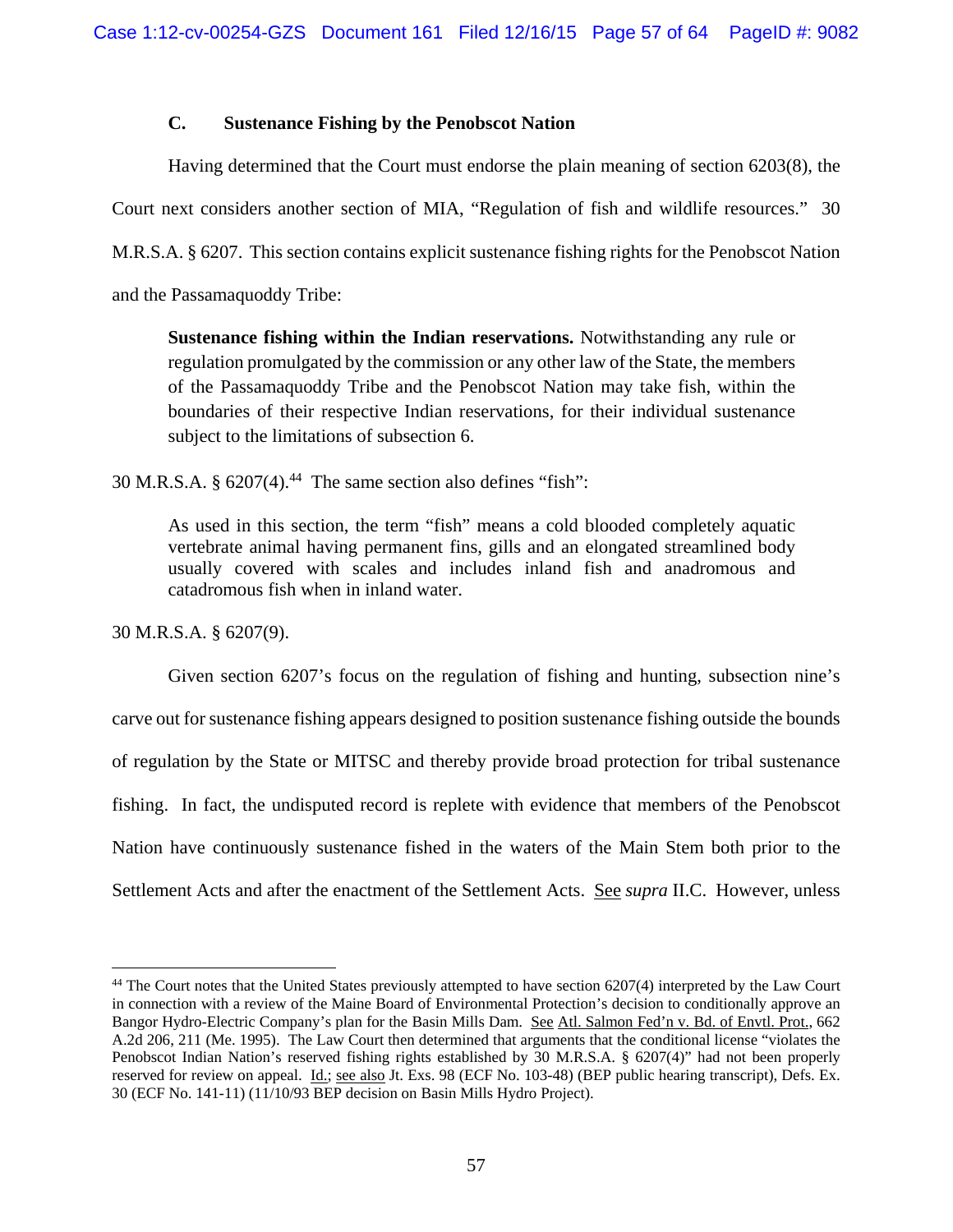the waters of the Main Stem are inside the boundaries of the Penobscot Indian Reservation, the policy expressed in section 6207(4) actually contradicts this longstanding practice of a sustenance fishing in the Main Stem. To be clear, this difference between the written policy and the historical practice pre-dates the passage of MIA's section 6207(4). In fact, when passing MIA, the State simultaneously repealed 12 M.R.S.A. § 7076(9)(B), which had then afforded "special privileges" to Indians, including in relevant part: "the right of Indians to take fish and wildlife for their own sustenance on their own reservation lands." See Laws 1979, ch. 732, Sec. 6. By its terms, this prior statute allowed for sustenance fishing "on . . . reservation lands," but it was apparently understood and accepted that the Penobscot Nation sustenance fished in the waters of the Main Stem under this prior statute.

When 12 M.R.S.A. § 7076(9)(B) was replaced, in relevant part, with MIA's section 6507(4), nothing in the legislative history suggested that anyone thought they were substantively changing the sustenance fishing rights of the Penobscot Nation. (See, e.g., P.D. Ex. 276 at 4132 (Statement of Mr. Patterson: "Currently under Maine Law, the Indians can hunt and fish on their existing reservation for their own sustenance without regulation of the State. That's a right which the State gave to the Maine Indians on their reservations a number of years ago and the contemplation of this draft was to keep in place that same kind of right and provide that the Indians could continue to sustenance hunt and fish . . . ."). Rather, both the State and the Penobscot Nation understood that the Penobscot Nation's sustenance fishing rights would remain the same. But, it was understood that, by including those rights in the Settlement Acts, those rights could not be readily changed by some later State legislative action. Likewise, all sides were aware that but for the tribal sustenance fishing exception, MIA would mandate uniform fishing regulations for all,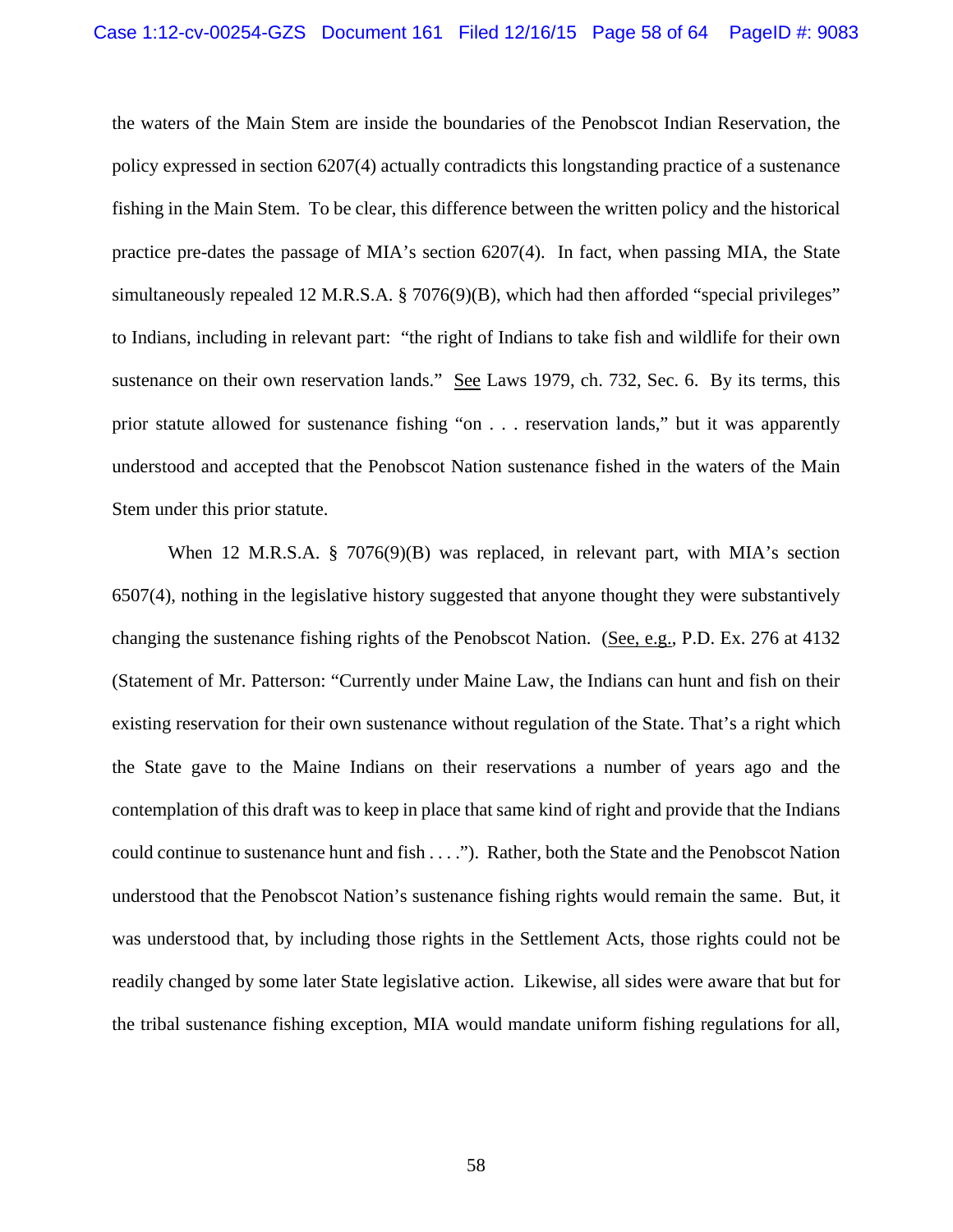with the regulations for all fishing grounds of significant size, including the entirety of the Penobscot River, promulgated by either the State or MITSC.<sup>45</sup> See 30 M.R.S.A. § 6207.

Given the longstanding differences in the language of the sustenance fishing provisions and the accepted practices in the Main Stem, the Court readily finds the language of section 6207(4) to be ambiguous. This ambiguity is reinforced by the three different positions asserted by the Penobscot Nation, the United States and the State Defendants, each of whom claim their position is supported by the language and history of the Settlement Acts.

The State Defendants suggest that this ambiguity can be resolved, and absurd results avoided, if the Court interprets section 6207(4) to mean that members of the Penobscot Nation may engage in sustenance fishing in the Main Stem so long as they cast their reel or net from one of the Nation's islands in the Main Stem. To state the obvious, a fish swimming in the Main Stem would not actually be "within the boundaries of [the reservation]" when taken. Thus, the State Defendants are not simply promoting a plain reading of section 6207(4). Notably, under the State Defendants' proposed interpretation of section 6207(4) sustenance fishing in the Main Stem could not be done from a boat. (See 10/14/15 Tr. (ECF No. 156) at PageID # 8991 ("MR. REID: As a matter of law, as a matter of statute it appears that they can't [fish from a boat].")) At oral argument, the Court described this interpretation as only allowing only sustenance fishing in the Main Stem when a tribal member has "one foot on the island." <sup>46</sup> (See id. at 56-57, 60.)

<sup>&</sup>lt;sup>45</sup> Tribal regulation of fishing was expressly limited to ponds that were less than ten acres in surface area and contained "wholly within Indian territory." See 30 M.R.S.A.  $\S$  6207(1)(B). Thus, even a great pond or portion of a river located within a reservation would be subject to MITSC regulation, not tribal regulation. See id. at  $\S$  6207(3). Additionally, Maine's Commissioner of DIFW retained the ability to step in if remedial measures were needed to secure any state fishery. See 30 M.R.S.A.  $\S$  6207(1), (3) & (6).

<sup>&</sup>lt;sup>46</sup> The Court is concerned that the logical extension of the State Defendants' proposed interpretation would result in a situation in which a hunter or trapper who keeps "one foot in the water" of the Main Stem somehow would not be hunting or trapping on the Penobscot Indian Reservation even though the bird or other animal being hunted is clearly located on land designated as a portion of the Reservation.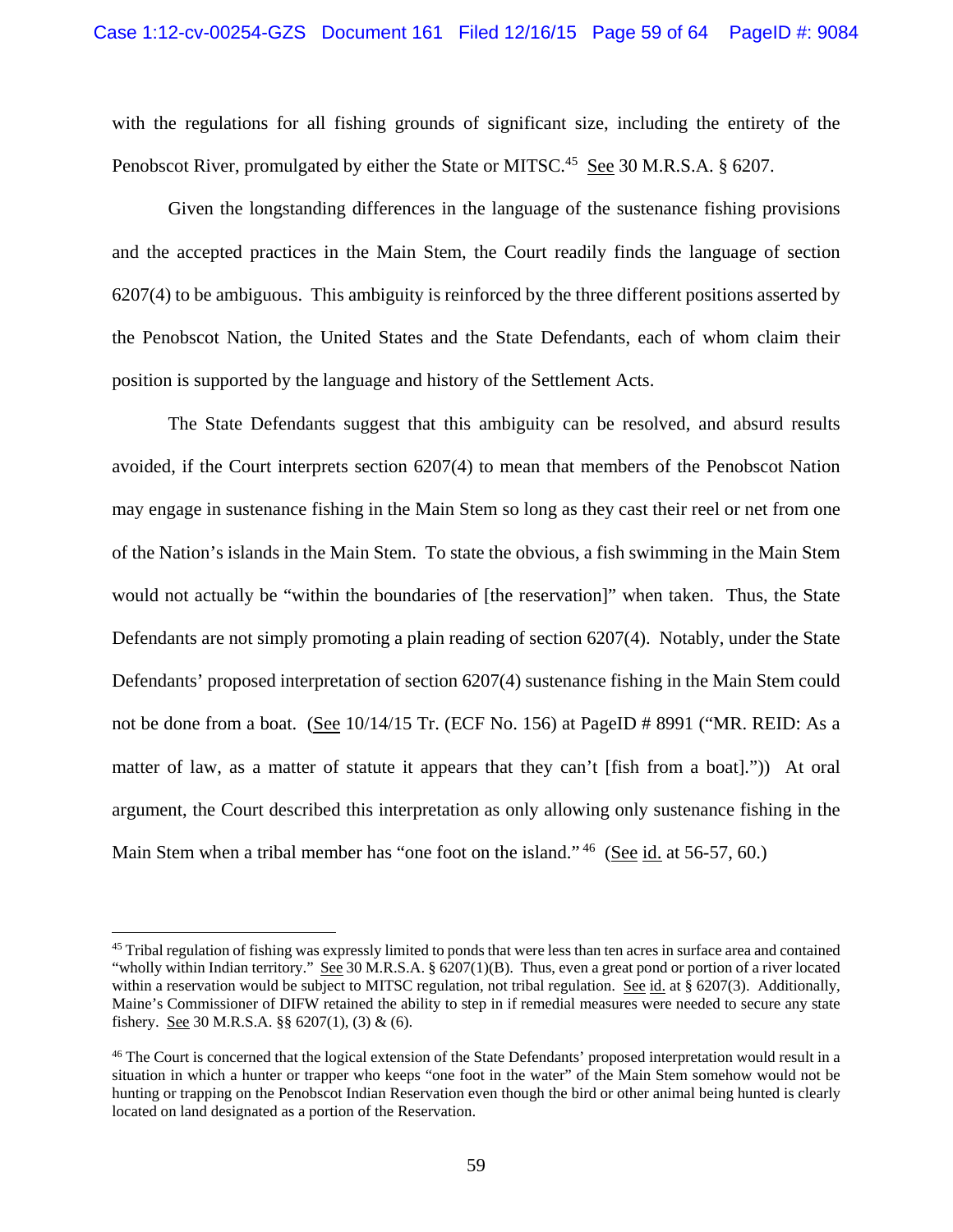On the record presented to this Court, the State Defendants' proposed resolution of any absurd or ambiguous readings of section 6207(4) finds no support in the legislative record. There is no evidence that the Maine Legislature, Congress, or the Penobscot Nation intended for the Settlement Acts to change and further restrict the already long-accepted practice of Penobscot Nation members sustenance fishing in the Main Stem, such that tribal members would need to have at minimum one foot on an island and could no longer sustenance fish from boats in the Main Stem. Thus, this Court cannot endorse the State Defendant's proffered construction of section 6207(4) as a reflection of the legislative will. Additionally, the Court cannot accept the State Defendants' proffered interpretation as feasible under the special statutory canons that require the Court to read ambiguous provisions in a manner that narrowly diminishes the retained sovereignty over tribal sustenance fishing.

The Court also cannot allow the State to sidestep interpretation of section 6207(4). The State's assertion that it has no plans to discontinue its informal, longstanding policy of allowing sustenance fishing on the Main Stem does not obviate the need for this Court to clarify the scope of the sustenance fishing right guaranteed under MIA. The Settlement Acts were intended to secure certain rights for each tribe involved, and the Penobscot Nation has genuinely disputed the State's contention that sustenance fishing bank-to-bank is a mere favor that the State is free to continue or discontinue granting at its discretion.

Plaintiffs take an entirely different tack; they essentially assert that the rules of statutory construction require the Court to apply an identical meaning to "the boundaries of the [Penobscot Nation] Indian reservation []" in section 6207(4) and the definitional provision of section 6203(8). Thus, to avoid an interpretation that would deprive the Penobscot Nation of any viable space for sustenance fishing, Plaintiffs urge the Court to place all or some of the waters of the Main Stem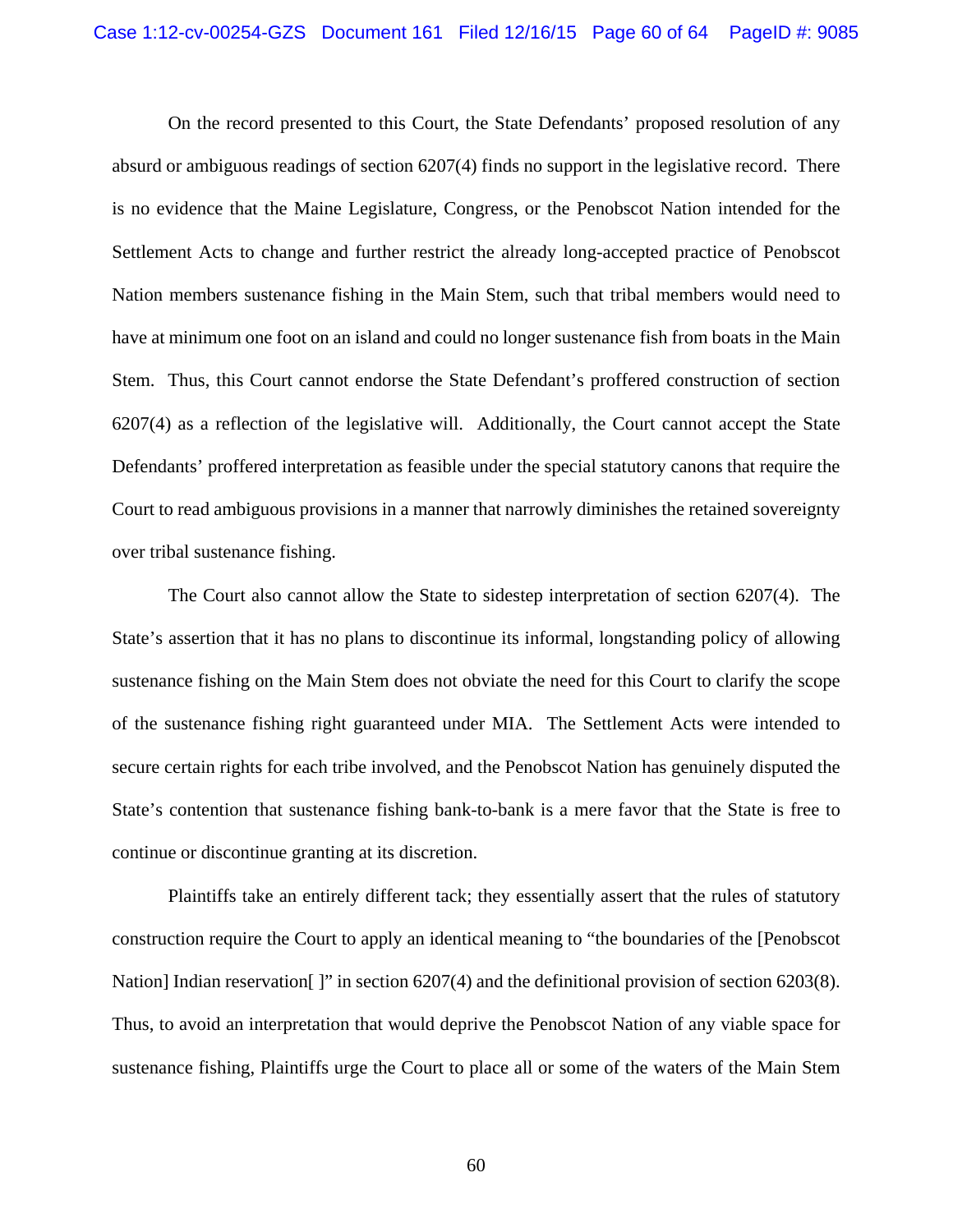within the boundaries of the reservation. The Court certainly recognizes that the general rules of statutory construction dictate that defined terms should have the same definitions throughout an entire statute. See, e.g., Taniguchi v. Kan Pac. Saipan, Ltd., 132 S. Ct. 1997, 2004-05 (2012) ("[I]t is a normal rule of statutory construction that identical words used in different parts of the same act are intended to have the same meaning.") (internal quotations and citations omitted). But, in the Court's assessment here, application of this canon would require the Court to disregard multiple other canons of statutory construction and the entirety of the available legislative history on the Settlement Acts.47

In deciding how to avoid the untenable and absurd results that flow from applying a singular definition of reservation in sections 6203(8) and 6207(4), the Court is reminded that MIA's "Definitions" section notes that the definitions laid out in section 6203 apply to the whole act "unless the context indicates otherwise." 30 M.R.S.A. § 6203. On the issue of sustenance fishing, the context does indicate otherwise. The current undisputed record shows a long history of Penobscot Nation members sustenance fishing the entirety of the Main Stem and an intention on the part of the Maine Legislature, Congress and the Penobscot Nation to maintain this status quo with the passage of the Settlement Acts. In fact, this status quo was maintained in practice and it was only in the context of this litigation that the State took the position that sustenance fishing rights in the Main Stem were not guaranteed under MIA.

1

 $47$  To the extent that the Penobscot Nation seeks a declaration that the Penobscot Indian Reservation includes the Main Stem waters bank-to-bank, the Court notes that it agrees with State Defendants that such a declaration could only be made if any and all land owners along the Main Stem who might claim riparian rights were joined as parties. See State Defs. Mot. (ECF No. 117) at PageID #s 6899-6902 & Fed. R. Civ. P. 19(a)(1). This necessary joinder would involve hundreds of additional land owners and presumably title insurance companies. See State Defs. Mot. (ECF No. 117) at PageID # 6900. In addition to whatever case management challenges such a case would present, a case involving hundreds of parties—each with a unique title and the potential to impair each of those titles—is precisely what the Settlement Acts were designed to preclude.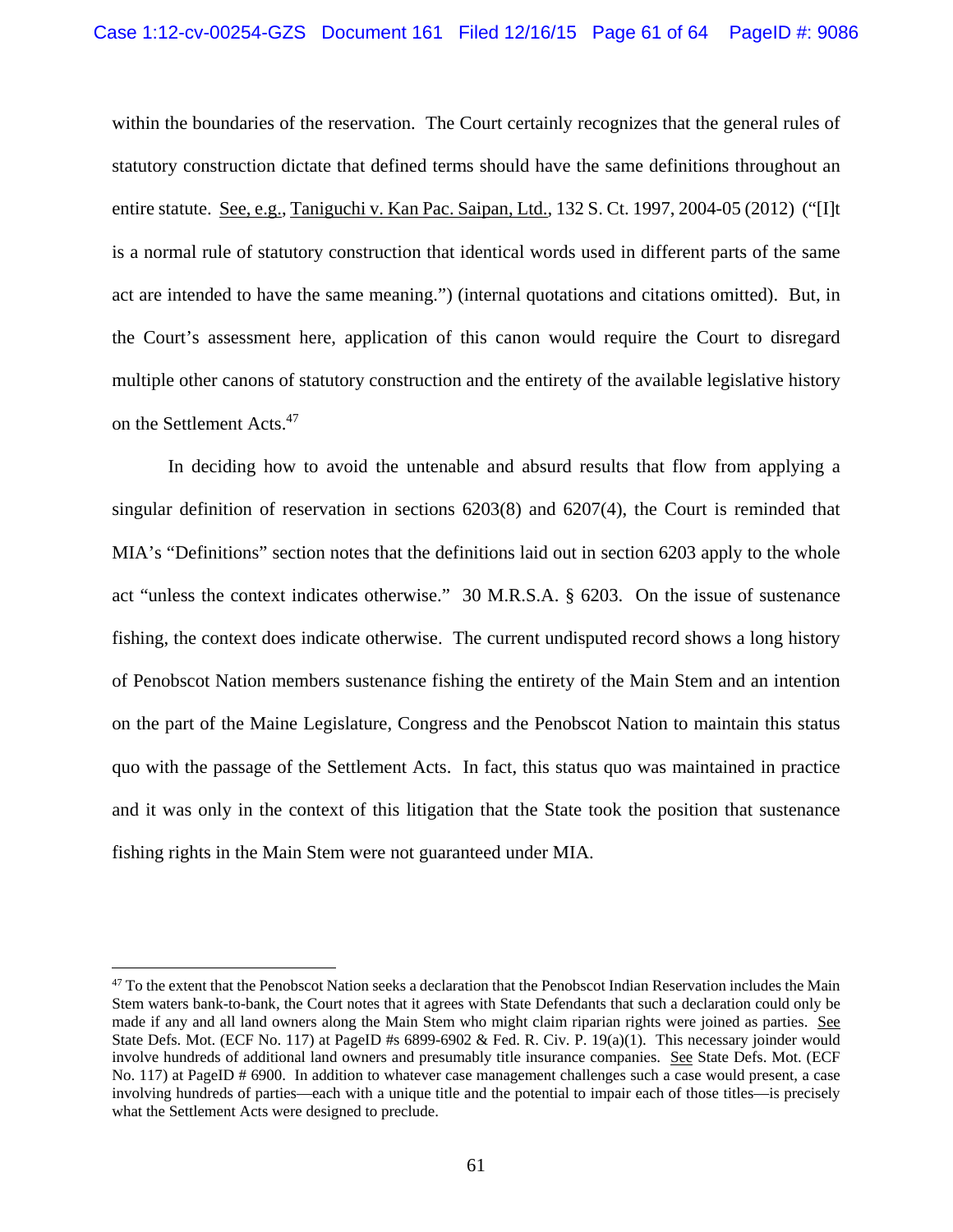In Alaska Pacific Fisheries v. United States, 248 U.S. 78 (1918), the Supreme Court confronted a situation somewhat similar to the one presented here. In that case, Congress had designated the "the body of lands known as the Annette Islands" as a reservation of the Metlakahtla Indians. See id. at 86 (quoting section 15 of the Act of March 3, 1891, c. 561, 26 Stat. 1101 (Comp. St. 1916, § 5096a)). Presented with a dispute as to whether the reservation included navigable waters around the islands, the Supreme Court took a pragmatic view: "The Indians could not sustain themselves from the use of the upland alone. The use of the adjacent fishing grounds was equally essential. Without this the colony could not prosper in that location. The Indians naturally looked on the fishing grounds as part of the islands and proceeded on that theory in soliciting the reservation." Id. at 89. The Court also invoked the special canons of construction related to tribal matters and looked at the conduct of the tribe and the public since the creations of the Annette Islands reservation. In light of these considerations, the Supreme Court concluded that the reservation necessarily included the waters around the islands.

The Penobscot Nation cites the Alaska Pacific Fisheries case in support of its claim that section 6203(8) can be read to place the waters of the Main Stem within the Penobscot Indian Reservation. (See Penobscot Nation Mot. for S.J. (ECF No. 128-1) at 44-46.) In the Court's assessment, this argument is an overreach because the Court has found that 6203(8) is susceptible to a plain language interpretation. However, having found section 6207(4) to be ambiguous, Alaska Pacific Fisheries provides on-point precedent for interpretation of an ambiguous statutory provision related to a reservation. Considering all of the factors considered by the Supreme Court in Alaska Pacific Fisheries, this Court concludes that section 6207(4) must be read to allow the Penobscot Nation's longstanding, continuous practice of sustenance fishing in the waters adjacent to its island reservation. In the absence of any evidence suggesting that sustenance fishing has in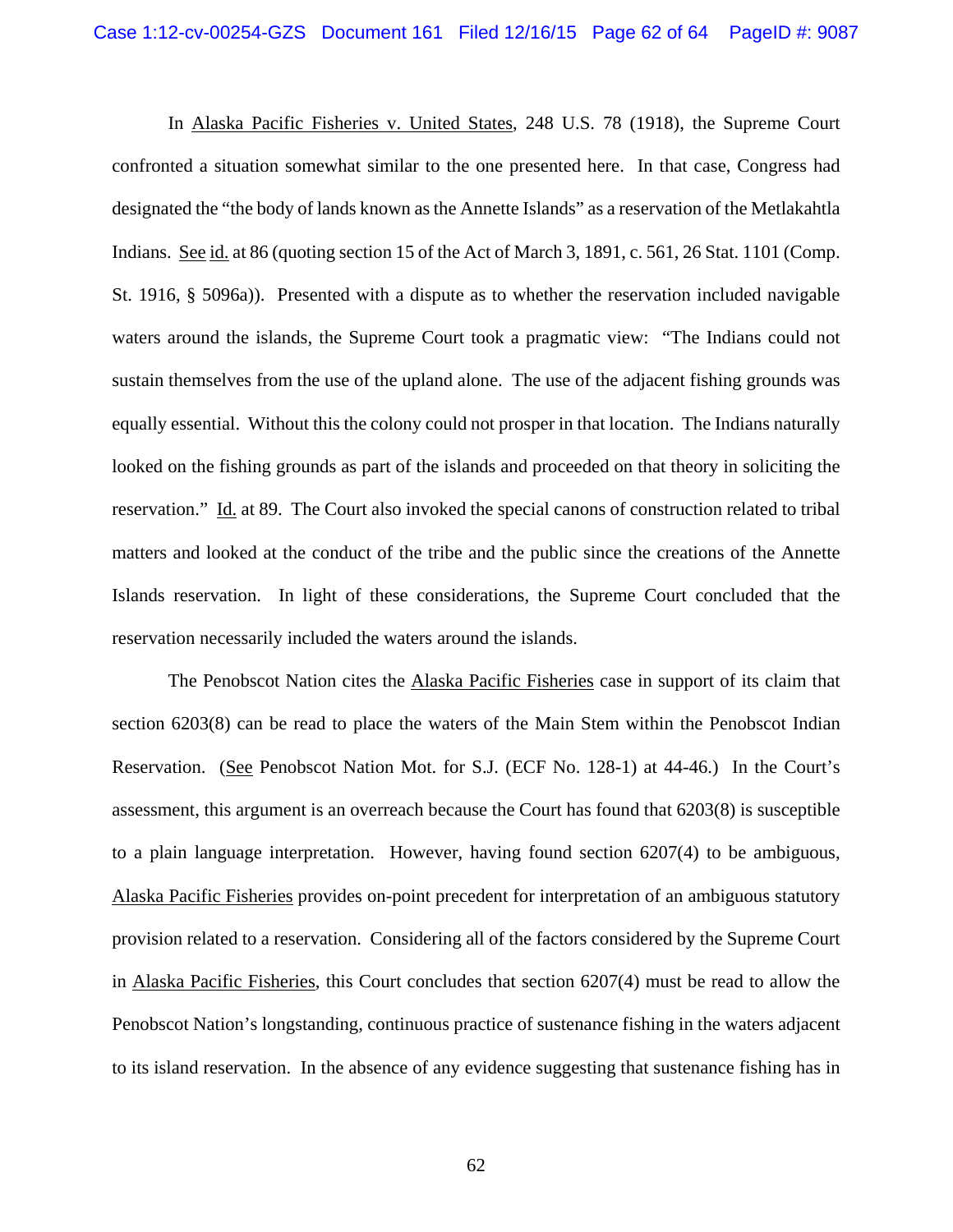the past only occurred or been allowed in designated sections of the Main Stem, the Court finds that section 6207(4) allows the Penobscot Nation to sustenance fish in the entirety of the Main Stem subject only to the limitation of section  $6207(6)$ .<sup>48</sup>

Ultimately, the present dispute is not a disagreement about if or how members of the Penobscot Nation have sustenance fished in the Main Stem or whether they should be allowed to continue sustenance fishing in the Main Stem. It amounts to a disagreement as to the import of the Penobscot Nation's sustenance fishing in the Main Stem both before and after the passage of the Settlement Acts. The Penobscot Nation believes that sustenance fishing in the Main Stem reflects their retained aboriginal title as confirmed in the enactment of the Settlement Acts. The United States believes that sustenance fishing in the Main Stem is somehow a unique riparian right of the Penobscot Nation under the terms of the Settlement Acts. The State has evolved into a belief that this sustenance fishing is permissible by the good graces of the State under an informal policy that has given a broad reading to an otherwise very narrow statutory right. The Court disagrees with all of these theories.

In the Court's final assessment, the plain language of section 6207(4) is ambiguous, if not nonsensical. Because the Court must interpret this ambiguous provision to reflect the expressed legislative will and in accordance with the special tribal canons of statutory construction, the Court cannot adopt an interpretation of section 6207(4) that diminishes or extinguishes the Penobscot

<sup>&</sup>lt;sup>48</sup> The Court certainly recognizes that the United States has argued that any ambiguity in section 6207(4) is best resolved by reading section 6203(8) to take the boundaries of the Penobscot Indian Reservation to the threads of the River around each island in its Reservation. While this is a Solomonesque approach to resolving this dispute, it lacks support in the legislative history or the actual sustenance fishing practices as described in the record. The Court also notes that the State maintains that this approach finds no support in Maine's common law. But see *supra* n. 39. Additionally, the Court recognizes that such a "halo" approach would create a myriad of enforcement issues that are not contemplated or addressed by the Settlement Acts. The Court notes that nothing in this decision should be read as deciding whether the Penobscot Nation has common law riparian rights as an island owner in the Penobscot River. Rather, the Court has determined that regardless of the resolution of that common law riparian rights question, the legislative intent contained in section 6207(4) was to provide the Penobscot Nation sustenance fishing rights in the entirety of Main Stem, not simply to the threads around their individual islands.